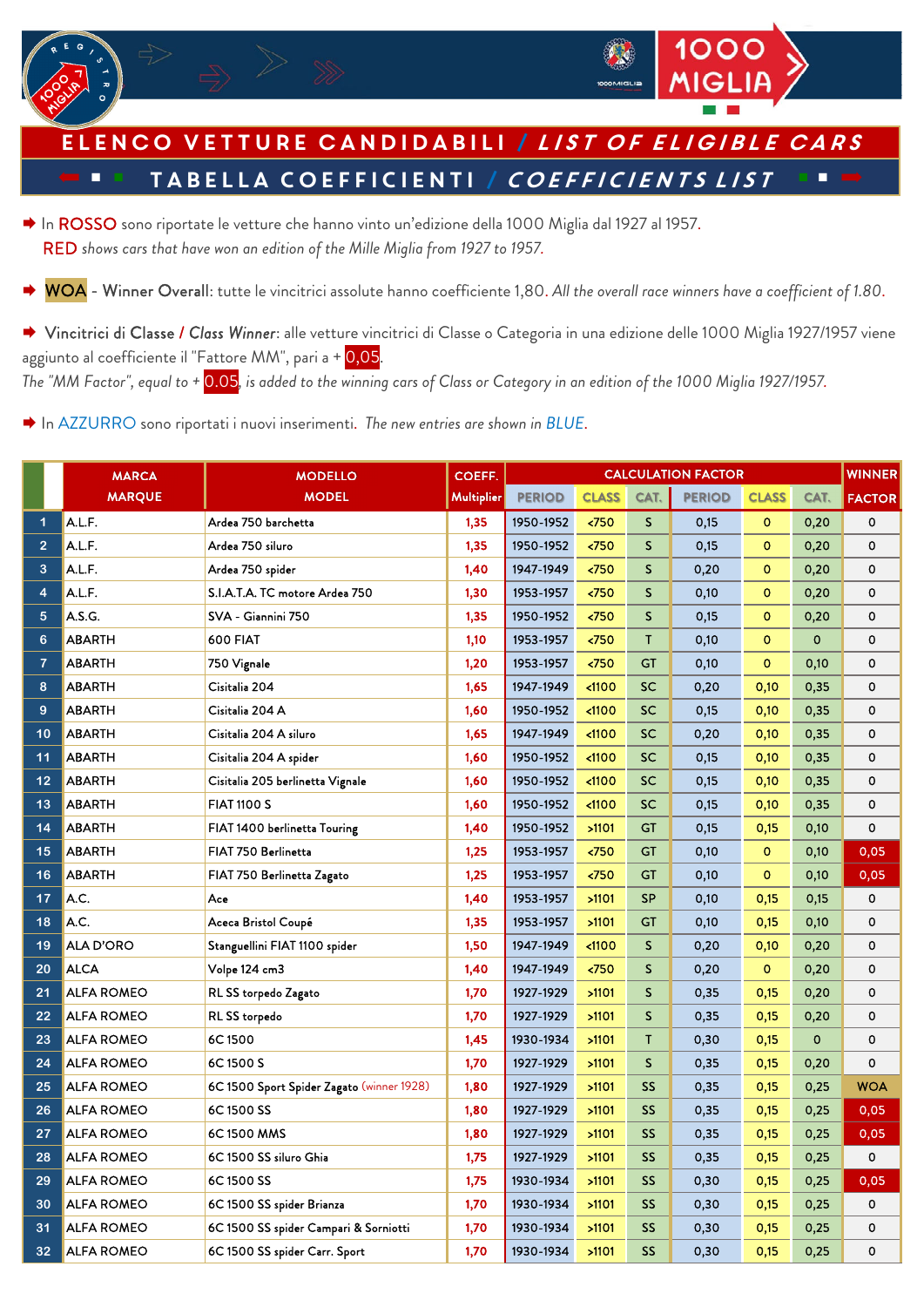|    | <b>MARCA</b>      | <b>MODELLO</b>                         | COEFF.     |               |              |                 | <b>CALCULATION FACTOR</b> |              |             | <b>WINNER</b> |
|----|-------------------|----------------------------------------|------------|---------------|--------------|-----------------|---------------------------|--------------|-------------|---------------|
|    | <b>MARQUE</b>     | <b>MODEL</b>                           | Multiplier | <b>PERIOD</b> | <b>CLASS</b> | CAT.            | <b>PERIOD</b>             | <b>CLASS</b> | CAT.        | <b>FACTOR</b> |
| 33 | <b>ALFA ROMEO</b> | 6C 1500 SS spider Ghia                 | 1,70       | 1930-1934     | >1101        | SS <sub>1</sub> | 0,30                      | 0,15         | 0,25        | 0             |
| 34 | <b>ALFA ROMEO</b> | 6C 1500 Gran Sport                     | 1,75       | 1930-1934     | >1101        | SS              | 0,30                      | 0,15         | 0,25        | 0,05          |
| 35 | <b>ALFA ROMEO</b> | 6C 1750 SS Spider Zagato (winner 1929) | 1,80       | 1927-1929     | >1101        | SS <sub>1</sub> | 0,35                      | 0,15         | 0,25        | <b>WOA</b>    |
| 36 | <b>ALFA ROMEO</b> | 6C 1750 SS                             | 1,75       | 1927-1929     | >1101        | <b>SS</b>       | 0,35                      | 0,15         | 0,25        |               |
| 37 | <b>ALFA ROMEO</b> | 6C 1750 GS Spider Zagato (winner 1930) | 1,80       | 1930-1934     | >1101        | <b>SS</b>       | 0,30                      | 0,15         | 0,25        | <b>WOA</b>    |
| 38 | <b>ALFA ROMEO</b> | 6C1750                                 | 1,45       | 1930-1934     | >1101        | T.              | 0,30                      | 0,15         | $\mathbf 0$ | 0             |
| 39 | <b>ALFA ROMEO</b> | 6C 1750 GS                             | 1,70       | 1930-1934     | >1101        | SS              | 0,30                      | 0,15         | 0,25        | 0             |
| 40 | <b>ALFA ROMEO</b> | 6C 1750 GS a gasogeno                  | 1,65       | 1930-1934     | >1101        | S               | 0,30                      | 0,15         | 0,20        | 0             |
| 41 | <b>ALFA ROMEO</b> | 6C 1750 GT                             | 1,60       | 1930-1934     | >1101        | <b>GT</b>       | 0,30                      | 0,15         | 0,10        | 0,05          |
| 42 | <b>ALFA ROMEO</b> | 6C 1750 GT berlinetta Touring          | 1,55       | 1930-1934     | >1101        | GT              | 0,30                      | 0,15         | 0,10        | 0             |
| 43 | <b>ALFA ROMEO</b> | 6C 1750 GT cabriolet Castagna          | 1,55       | 1930-1934     | >1101        | <b>GT</b>       | 0,30                      | 0,15         | 0,10        | 0             |
| 44 | <b>ALFA ROMEO</b> | 6C 1750 S                              | 1,60       | 1927-1929     | >1101        | GT              | 0,35                      | 0,15         | 0,10        | 0             |
| 45 | <b>ALFA ROMEO</b> | 6C 1750 S torpedo                      | 1,55       | 1930-1934     | >1101        | <b>GT</b>       | 0,30                      | 0,15         | 0,10        | 0             |
| 46 | <b>ALFA ROMEO</b> | 6C 1750 S                              | 1,60       | 1930-1934     | >1101        | GT              | 0,30                      | 0,15         | 0,10        | 0,05          |
| 47 | <b>ALFA ROMEO</b> | 6C 1750 GS spider Brianza              | 1,70       | 1930-1934     | >1101        | <b>SS</b>       | 0,30                      | 0,15         | 0,25        | 0             |
| 48 | <b>ALFA ROMEO</b> | 6C1900                                 | 1,40       | 1935-1940     | >1101        | T               | 0,25                      | 0,15         | $\mathbf 0$ | 0             |
| 49 | <b>ALFA ROMEO</b> | 6C 2300                                | 1,55       | 1935-1940     | >1101        | <b>SP</b>       | 0,25                      | 0,15         | 0,15        | 0             |
| 50 | <b>ALFA ROMEO</b> | 6C 2300 B berlina                      | 1,55       | 1935-1940     | >1101        | SP              | 0,25                      | 0,15         | 0,15        | 0             |
| 51 | <b>ALFA ROMEO</b> | 6C 2300 B MM berlinetta Ghia           | 1,55       | 1935-1940     | >1101        | <b>SP</b>       | 0,25                      | 0,15         | 0,15        | 0             |
| 52 | <b>ALFA ROMEO</b> | 6C 2300 B MM berlinetta Touring        | 1,60       | 1935-1940     | >1101        | SP              | 0,25                      | 0,15         | 0,15        | 0,05          |
| 53 | <b>ALFA ROMEO</b> | 6C 2300 B motore 2500 SS               | 1,60       | 1935-1940     | >1101        | S               | 0,25                      | 0,15         | 0,20        | 0             |
| 54 | <b>ALFA ROMEO</b> | 6C 2300 B MM spider Touring            | 1,65       | 1935-1940     | >1101        | S               | 0,25                      | 0,15         | 0,20        | 0,05          |
| 55 | <b>ALFA ROMEO</b> | 6C 2300 GT berlina                     | 1,50       | 1935-1940     | >1101        | <b>GT</b>       | 0,25                      | 0,15         | 0,10        | 0             |
| 56 | <b>ALFA ROMEO</b> | 6C 2300 GT spider                      | 1,50       | 1935-1940     | >1101        | GT              | 0,25                      | 0,15         | 0,10        | 0             |
| 57 | <b>ALFA ROMEO</b> | 6C 2300 Pescara Touring                | 1,50       | 1935-1940     | >1101        | <b>GT</b>       | 0,25                      | 0,15         | 0,10        | 0             |
| 58 | <b>ALFA ROMEO</b> | 6C 2300 Pescara berlina Touring        | 1,60       | 1935-1940     | >1101        | <b>SP</b>       | 0,25                      | 0,15         | 0,15        | 0,05          |
| 59 | <b>ALFA ROMEO</b> | 6C 2300 Pescara spider                 | 1,50       | 1935-1940     | >1101        | <b>GT</b>       | 0,25                      | 0,15         | 0,10        | 0             |
| 60 | <b>ALFA ROMEO</b> | 6C 2300 Pescara spider Zagato          | 1,50       | 1935-1940     | >1101        | GT              | 0,25                      | 0,15         | 0,10        | 0             |
| 61 | <b>ALFA ROMEO</b> | 6C 2300 Pescara Sport Spider Touring   | 1,60       | 1935-1940     | >1101        | S.              | 0,25                      | 0,15         | 0,20        | 0             |
| 62 | <b>ALFA ROMEO</b> | 6C 2500                                | 1,60       | 1935-1940     | >1101        | S.              | 0,25                      | 0,15         | 0,20        | 0             |
| 63 | <b>ALFA ROMEO</b> | 6C 2500 SS spider Touring corsa        | 1,70       | 1935-1940     | >1101        | <b>SS</b>       | 0,25                      | 0,15         | 0,25        | 0,05          |
| 64 | <b>ALFA ROMEO</b> | 6C 2500 SS spider corsa                | 1,65       | 1935-1940     | >1101        | SS.             | 0,25                      | 0,15         | 0,25        | 0             |
| 65 | <b>ALFA ROMEO</b> | 6C 2500 SS spider Albanesi             | 1,55       | 1947-1949     | >1101        | S               | 0,20                      | 0,15         | 0,20        | 0             |
| 66 | <b>ALFA ROMEO</b> | 6C 2500 SS spider                      | 1,55       | 1947-1949     | >1101        | S.              | 0,20                      | 0,15         | 0,20        | 0             |
| 67 | <b>ALFA ROMEO</b> | 6C 2500 SS spider Pinin Farina         | 1,55       | 1947-1949     | >1101        | S               | 0,20                      | 0,15         | 0,20        | 0             |
| 68 | <b>ALFA ROMEO</b> | 6C 2500 SS Spider Colli                | 1,65       | 1947-1949     | >1101        | <b>SS</b>       | 0,20                      | 0,15         | 0,25        | 0,05          |
| 69 | <b>ALFA ROMEO</b> | 6C 2500 SS coupé Touring               | 1,55       | 1947-1949     | >1101        | S               | 0,20                      | 0,15         | 0,20        | 0             |
| 70 | <b>ALFA ROMEO</b> | 6C 2500 berlina                        | 1,35       | 1947-1949     | >1101        | T.              | 0,20                      | 0,15         | 0           | 0             |
| 71 | <b>ALFA ROMEO</b> | 6C 2500 S cabriolet Pinin Farina       | 1,45       | 1947-1949     | >1101        | GT              | 0,20                      | 0,15         | 0,10        | 0             |
| 72 | <b>ALFA ROMEO</b> | 6C 2500 SS "torpedino Brescia"         | 1,55       | 1947-1949     | >1101        | S.              | 0,20                      | 0,15         | 0,20        | 0             |
| 73 | <b>ALFA ROMEO</b> | 6C 2500 SS cabriolet Pinin Farina      | 1,55       | 1947-1949     | >1101        | S               | 0,20                      | 0,15         | 0,20        | 0             |
| 74 | <b>ALFA ROMEO</b> | 6C 2500 Competizione                   | 1,65       | 1947-1949     | >1101        | <b>SS</b>       | 0,20                      | 0,15         | 0,25        | 0,05          |
| 75 | <b>ALFA ROMEO</b> | 6C 2500 Freccia Oro                    | 1,40       | 1950-1952     | >1101        | T.              | 0,20                      | 0,15         | 0           | 0,05          |
| 76 | <b>ALFA ROMEO</b> | 6C 3000 C50 berlinetta Touring         | 1,65       | 1950-1952     | >1101        | <b>SC</b>       | 0,15                      | 0,15         | 0,35        | 0             |
| 77 | <b>ALFA ROMEO</b> | 6C 2500 SS                             | 1,55       | 1950-1952     | >1101        | S.              | 0,15                      | 0,15         | 0,20        | 0,05          |
| 78 | <b>ALFA ROMEO</b> | 6C 2500 S cabriolet Touring            | 1,40       | 1950-1952     | >1101        | GT              | 0,15                      | 0,15         | 0,10        | 0             |
| 79 | <b>ALFA ROMEO</b> | 6C 3000 CM berlinetta Colli            | 1,60       | 1953-1957     | >1101        | SC.             | 0,10                      | 0,15         | 0,35        | 0             |
| 80 | <b>ALFA ROMEO</b> | 8C 2300 spider                         | 1,70       | 1930-1934     | >1101        | <b>SS</b>       | 0,30                      | 0,15         | 0,25        | 0             |
| 81 | <b>ALFA ROMEO</b> | 8C 2300                                | 1,70       | 1930-1934     | >1101        | SS.             | 0,30                      | 0,15         | 0,25        | 0             |
| 82 | <b>ALFA ROMEO</b> | 8C 2300 Spider Touring (winner 1932)   | 1,80       | 1930-1934     | >1101        | <b>SS</b>       | 0,30                      | 0,15         | 0,25        | <b>WOA</b>    |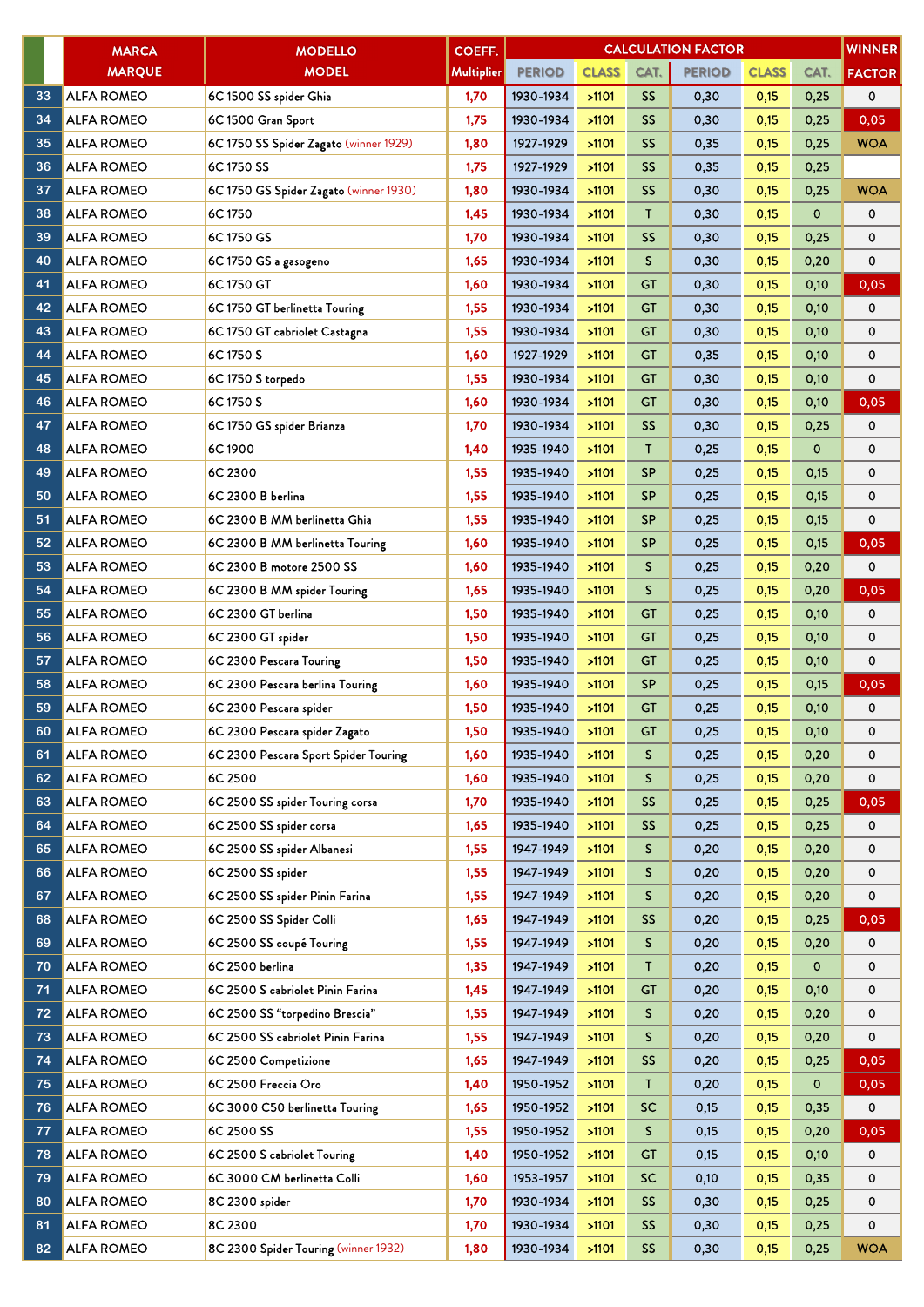|     | <b>MARCA</b>                 | <b>MODELLO</b>                                            | COEFF.            |               |              |              | <b>CALCULATION FACTOR</b> |              |             | <b>WINNER</b> |
|-----|------------------------------|-----------------------------------------------------------|-------------------|---------------|--------------|--------------|---------------------------|--------------|-------------|---------------|
|     | <b>MARQUE</b>                | <b>MODEL</b>                                              | <b>Multiplier</b> | <b>PERIOD</b> | <b>CLASS</b> | CAT.         | <b>PERIOD</b>             | <b>CLASS</b> | CAT.        | <b>FACTOR</b> |
| 83  | <b>ALFA ROMEO</b>            | 8C 2300 MM Spider Zagato (winner 1933)                    | 1,80              | 1930-1934     | >1101        | <b>SS</b>    | 0,30                      | 0,15         | 0,25        | <b>WOA</b>    |
| 84  | <b>ALFA ROMEO</b>            | 8C 2300 Monza                                             | 1,70              | 1930-1934     | >1101        | <b>SS</b>    | 0,30                      | 0,15         | 0,25        | 0             |
| 85  | <b>ALFA ROMEO</b>            | 8C 2300 spider Castagna                                   | 1,70              | 1930-1934     | >1101        | SS           | 0,30                      | 0,15         | 0,25        | 0             |
| 86  | <b>ALFA ROMEO</b>            | 8C 2600 Monza (winner 1934)                               | 1,80              | 1930-1934     | >1101        | <b>SS</b>    | 0,30                      | 0,15         | 0,25        | <b>WOA</b>    |
| 87  | <b>ALFA ROMEO</b>            | 8C 2600 Monza spider Brianza                              | 1,70              | 1930-1934     | >1101        | <b>SS</b>    | 0,30                      | 0,15         | 0,25        | 0             |
| 88  | <b>ALFA ROMEO</b>            | Tipo B 2900 "P3" (winner 1935)                            | 1,80              | 1935-1940     | >1101        | <b>SS</b>    | 0,25                      | 0,15         | 0,25        | <b>WOA</b>    |
| 89  | <b>ALFA ROMEO</b>            | B <sub>2900</sub>                                         | 1,65              | 1935-1940     | >1101        | SS           | 0,25                      | 0,15         | 0,25        | 0             |
| 90  | <b>ALFA ROMEO</b>            | 8C 2900 A (winner 1936 - 1937)                            | 1,80              | 1935-1940     | >1101        | <b>SS</b>    | 0,25                      | 0,15         | 0,25        | <b>WOA</b>    |
| 91  | <b>ALFA ROMEO</b>            | 8C 2900 B MM (winner 1938)                                | 1,80              | 1935-1940     | >1101        | <b>SS</b>    | 0,25                      | 0,15         | 0,25        | <b>WOA</b>    |
| 92  | <b>ALFA ROMEO</b>            | 8C 2900 B [senza compressore] Berlinetta<br>(winner 1947) | 1,80              | 1935-1940     | >1101        | <b>SS</b>    | 0,25                      | 0,15         | 0,25        | <b>WOA</b>    |
| 93  | <b>ALFA ROMEO</b>            | 8C 2900 B MM spider Touring                               | 1,65              | 1935-1940     | >1101        | <b>SS</b>    | 0,25                      | 0,15         | 0,25        | 0             |
| 94  | <b>ALFA ROMEO</b>            | 1900 e 1900 TI                                            | 1,35              | 1950-1952     | >1101        | Τ            | 0,15                      | 0,15         | $\mathbf 0$ | 0,05          |
| 95  | <b>ALFA ROMEO</b>            | 1900 Super e 1900 Super TI                                | 1,30              | 1953-1957     | >1101        | T            | 0,10                      | 0,15         | $\mathbf 0$ | 0,05          |
| 96  | <b>ALFA ROMEO</b>            | 1900 M "Matta"                                            | 1,35              | 1950-1952     | >1101        | T            | 0,15                      | 0,15         | $\circ$     | 0,05          |
| 97  | <b>ALFA ROMEO</b>            | 1900 C Gara                                               | 1,45              | 1950-1952     | >1101        | <b>SP</b>    | 0,15                      | 0,15         | 0,15        | 0             |
| 98  | <b>ALFA ROMEO</b>            | 1900 Sprint                                               | 1,40              | 1950-1952     | >1101        | <b>GT</b>    | 0,15                      | 0,15         | 0,10        | 0             |
| 99  | <b>ALFA ROMEO</b>            | 1900 Super Sprint                                         | 1,35              | 1953-1957     | >1101        | <b>GT</b>    | 0,10                      | 0,15         | 0,10        | 0             |
| 100 | <b>ALFA ROMEO</b>            | 1900 SSZ [Zagato]                                         | 1,40              | 1953-1957     | >1101        | <b>SP</b>    | 0,10                      | 0,15         | 0,15        | 0             |
| 101 | ALFA ROMEO                   | 412 spider Touring                                        | 1,65              | 1950-1952     | >1101        | <b>SC</b>    | 0,15                      | 0,15         | 0,35        | 0             |
| 102 | <b>ALFA ROMEO</b>            | 412 spider Vignale                                        | 1,65              | 1950-1952     | >1101        | <b>SC</b>    | 0,15                      | 0,15         | 0,35        | 0             |
| 103 | ALFA ROMEO                   | Giulietta Sprint Bertone                                  | 1,35              | 1953-1957     | >1101        | <b>GT</b>    | 0,10                      | 0,15         | 0,10        | 0             |
| 104 | <b>ALFA ROMEO</b>            | Giulietta Sprint Veloce Bertone                           | 1,40              | 1953-1957     | >1101        | <b>GT</b>    | 0,10                      | 0,15         | 0,10        | 0,05          |
| 105 | <b>ALFA ROMEO</b>            | Giulietta "Sebring"                                       | 1,45              | 1953-1957     | >1101        | S            | 0,10                      | 0,15         | 0,20        | 0             |
| 106 | <b>ALFA ROMEO</b>            | Giulietta GTZ (Zagato)                                    | 1,40              | 1953-1957     | >1101        | <b>SP</b>    | 0,10                      | 0,15         | 0,15        | 0             |
| 107 | <b>ALFA ROMEO</b>            | Giulietta spider speciale monoposto                       | 1,45              | 1953-1957     | >1101        | S            | 0,10                      | 0,15         | 0,20        | 0             |
| 108 | <b>ALFA ROMEO</b>            | Giulietta spider "Sebring"                                | 1,45              | 1953-1957     | >1101        | $\mathsf{S}$ | 0,10                      | 0,15         | 0,20        | 0             |
| 109 | <b>ALFA ROMEO</b>            | Giulietta berlina                                         | 1,30              | 1953-1957     | >1101        | T            | 0,10                      | 0,15         | $\mathbf 0$ | 0,05          |
| 110 | <b>ALLARD</b>                | J2 Cadillac                                               | 1,50              | 1950-1952     | >1101        | S            | 0,15                      | 0,15         | 0,20        | 0             |
| 111 | ALPINE-RENAULT               | A106 MM                                                   | 1,30              | 1953-1957     | $750$        | <b>SP</b>    | 0,10                      | $\circ$      | 0,15        | 0,05          |
| 112 | <b>AMILCAR</b>               | 1100                                                      | 1,60              | 1930-1934     | $1100$       | S            | 0,30                      | 0,10         | 0,20        | 0             |
| 113 | <b>AMILCAR</b>               | CGSs siluro corsa                                         | 1,70              | 1927-1929     | < 1100       | <b>SS</b>    | 0,35                      | 0,10         | 0,25        | 0             |
| 114 | <b>AMILCAR</b>               | CGSs spider                                               | 1,65              | 1927-1929     | < 1100       | S            | 0,35                      | 0,10         | 0,20        | 0             |
| 115 | AMP (Alfa Maserati<br>Prete) | 6C 2500 Sport                                             | 1,70              | 1947-1949     | >1101        | <b>SC</b>    | 0,20                      | 0,15         | 0,35        | 0             |
| 116 | ANSALDO                      | Tipo 4H                                                   | 1,70              | 1927-1929     | >1101        | S            | 0,35                      | 0,15         | 0,20        | 0             |
| 117 | <b>ANSALDO</b>               | Tipo 6B                                                   | 1,70              | 1927-1929     | >1101        | S.           | 0,35                      | 0,15         | 0,20        | 0             |
| 118 | <b>ANSALDO</b>               | Tipo 6B IV serie                                          | 1,70              | 1927-1929     | >1101        | S            | 0,35                      | 0,15         | 0,20        | 0             |
| 119 | <b>ARNOLT</b>                | Bristol <sup>*</sup>                                      | 1,45              | 1953-1957     | >1101        | S.           | 0,10                      | 0,15         | 0,20        | 0             |
| 120 | <b>ASTON MARTIN</b>          | Le Mans                                                   | 1,65              | 1930-1934     | >1101        | S.           | 0,30                      | 0,15         | 0,20        | 0             |
| 121 | <b>ASTON MARTIN</b>          | Ulster                                                    | 1,70              | 1935-1940     | >1101        | <b>SS</b>    | 0,25                      | 0,15         | 0,25        | 0,05          |
| 122 | <b>ASTON MARTIN</b>          | 2 Litre Speed Model                                       | 1,60              | 1935-1940     | >1101        | S.           | 0,25                      | 0,15         | 0,20        | 0             |
| 123 | <b>ASTON MARTIN</b>          | 2 Litre Speed Model "Spa Special"                         | 1,50              | 1950-1952     | >1101        | S            | 0,15                      | 0,15         | 0,20        | 0             |
| 124 | <b>ASTON MARTIN</b>          | DB <sub>2</sub>                                           | 1,45              | 1950-1952     | >1101        | <b>GT</b>    | 0,15                      | 0,15         | 0,10        | 0,05          |
| 125 | <b>ASTON MARTIN</b>          | DB 2/4                                                    | 1,35              | 1953-1957     | >1101        | GT           | 0,10                      | 0,15         | 0,10        | 0             |
| 126 | <b>ASTON MARTIN</b>          | DB <sub>3</sub>                                           | 1,60              | 1953-1957     | >1101        | <b>SC</b>    | 0,10                      | 0,15         | 0,35        | 0             |
| 127 | <b>ASTON MARTIN</b>          | DB <sub>3</sub> S                                         | 1,60              | 1953-1957     | >1101        | SC           | 0,10                      | 0,15         | 0,35        | 0             |
| 128 | <b>AUSTIN</b>                | Seven Sports                                              | 1,60              | 1930-1934     | < 750        | S.           | 0,30                      | 0,10         | 0,20        | 0             |
| 129 | <b>AUSTIN HEALEY</b>         | 100/4                                                     | 1,35              | 1953-1957     | >1101        | GT           | 0,10                      | 0,15         | 0,10        | 0             |
| 130 | <b>AUSTIN HEALEY</b>         | 100/6                                                     | 1,35              | 1953-1957     | >1101        | GT           | 0,10                      | 0,15         | 0,10        | 0             |
| 131 | <b>AUSTIN HEALEY</b>         | 100 M                                                     | 1,35              | 1953-1957     | >1101        | <b>GT</b>    | 0,10                      | 0,15         | 0,10        | 0             |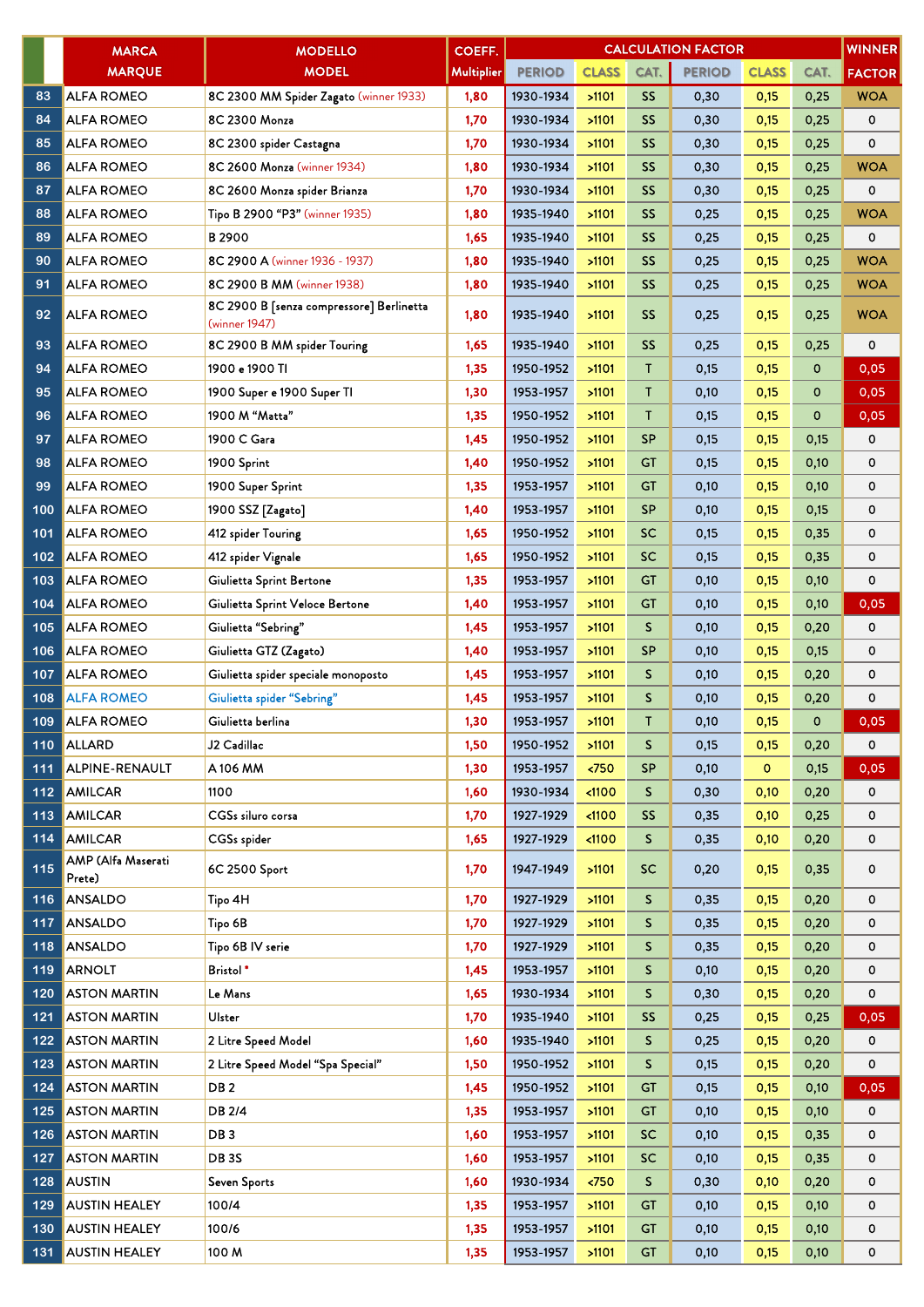|     | <b>MARCA</b>                           | <b>MODELLO</b>                                                  | <b>COEFF.</b>     |               |               |           | <b>CALCULATION FACTOR</b> |              |             | <b>WINNER</b> |
|-----|----------------------------------------|-----------------------------------------------------------------|-------------------|---------------|---------------|-----------|---------------------------|--------------|-------------|---------------|
|     | <b>MARQUE</b>                          | <b>MODEL</b>                                                    | <b>Multiplier</b> | <b>PERIOD</b> | <b>CLASS</b>  | CAT.      | <b>PERIOD</b>             | <b>CLASS</b> | CAT.        | <b>FACTOR</b> |
| 132 | <b>AUSTIN HEALEY</b>                   | 100 S                                                           | 1,50              | 1953-1957     | >1101         | S.        | 0,10                      | 0,15         | 0,20        | 0,05          |
| 133 | <b>AUTO AVIO</b><br><b>COSTRUZIONI</b> | 815 spider Touring                                              | 1,65              | 1935-1940     | >1101         | <b>SS</b> | 0,25                      | 0,15         | 0,25        | 0             |
| 134 | <b>AUTOBLEU</b>                        | Type Mille Miglia                                               | 1,30              | 1953-1957     | < 750         | <b>SC</b> | 0,10                      | $\mathbf{o}$ | 0,20        | 0             |
| 135 | <b>AVALLE</b>                          | FIAT 750 Sport                                                  | 1,60              | 1947-1949     | < 750         | <b>SC</b> | 0,20                      | o            | 0,35        | 0,05          |
| 136 | <b>AVALLE</b>                          | S.I.A.T.A. 500 FIAT sport spider                                | 1,55              | 1947-1949     | < 750         | <b>SC</b> | 0,20                      | $\mathbf{o}$ | 0,35        | 0             |
| 137 | <b>AVALLE</b>                          | S.I.A.T.A. 750 S                                                | 1,60              | 1947-1949     | < 750         | <b>SC</b> | 0,20                      | $\circ$      | 0,35        | 0,05          |
| 138 | <b>AVALLE</b>                          | FIAT 750 barchetta                                              | 1,55              | 1947-1949     | < 750         | <b>SC</b> | 0,20                      | $\circ$      | 0,35        | 0             |
| 139 | <b>AVALLE</b>                          | FIAT 750 spider                                                 | 1,55              | 1947-1949     | < 750         | <b>SC</b> | 0,20                      | $\circ$      | 0,35        | 0             |
| 140 | <b>AVALLE</b>                          | Moretti 750 siluro                                              | 1,50              | 1950-1952     | < 750         | <b>SC</b> | 0,15                      | $\circ$      | 0,35        | 0             |
| 141 | <b>AVALLE</b>                          | FIAT 1100/103 berlinetta Accossato                              | 1,55              | 1953-1957     | $1100$        | <b>SC</b> | 0,10                      | 0,10         | 0,35        | 0             |
| 142 | <b>BAISTROCCHI</b>                     | Balestrieri FIAT 1100 Sport                                     | 1,65              | 1947-1949     | < 1100        | <b>SC</b> | 0,20                      | 0,10         | 0,35        | 0             |
| 143 | <b>BALESTRIERI</b>                     | Baistrocchi FIAT 1100 Sport                                     | 1,55              | 1953-1957     | $1100$        | <b>SC</b> | 0,10                      | 0,10         | 0,35        | 0             |
| 144 | <b>BANDINI</b>                         | 750 S                                                           | 1,45              | 1953-1957     | $750$         | <b>SC</b> | 0,10                      | $\mathbf 0$  | 0,35        | 0             |
| 145 | <b>BANDINI</b>                         | 750 S Crosley                                                   | 1,45              | 1953-1957     | < 750         | <b>SC</b> | 0,10                      | $\circ$      | 0,35        | 0             |
| 146 | <b>BANDINI</b>                         | FIAT 1100 Sport                                                 | 1,65              | 1947-1949     | $1100$        | <b>SC</b> | 0,20                      | 0,10         | 0,35        | 0             |
| 147 | <b>BASSO-LANCIA</b>                    | "Aurora" barchetta motore Aprilia                               | 1,70              | 1947-1949     | >1101         | <b>SC</b> | 0,20                      | 0,15         | 0,35        | 0             |
| 148 | <b>BENEDETTI</b>                       | Ermini 1100 siluro                                              | 1,60              | 1950-1952     | $1100$        | <b>SC</b> | 0,15                      | 0,10         | 0,35        | 0             |
| 149 | <b>BENEDETTI</b>                       | Ermini 1100 Sport                                               | 1,60              | 1950-1952     | < 1100        | <b>SC</b> | 0,15                      | 0,10         | 0,35        | 0             |
| 150 | <b>BENEDETTI</b>                       | FIAT 1100 Siluro                                                | 1,65              | 1947-1949     | $1100$        | <b>SC</b> | 0,20                      | 0,10         | 0,35        | 0             |
| 151 | <b>BENEDETTI</b>                       | FIAT 750 barchetta                                              | 1,55              | 1947-1949     | < 750         | <b>SC</b> | 0,20                      | $\mathbf{o}$ | 0,35        | 0             |
| 152 | <b>BENEDETTI</b>                       | Giannini 750 S                                                  | 1,60              | 1947-1949     | < 750         | <b>SC</b> | 0,20                      | $\circ$      | 0,35        | 0,05          |
| 153 | <b>BENEDETTI</b>                       | Giannini 750 Spider                                             | 1,50              | 1950-1952     | < 750         | <b>SC</b> | 0,15                      | $\circ$      | 0,35        | 0             |
| 154 | <b>BENEDETTI</b>                       | Lancia Aurelia B20 berlinetta                                   | 1,40              | 1950-1952     | >1101         | <b>GT</b> | 0,15                      | 0,15         | 0,10        | 0             |
| 155 | <b>BENTLEY</b>                         | 3.5 Litre *                                                     | 1,65              | 1930-1934     | >1101         | S.        | 0,30                      | 0,15         | 0,20        | 0             |
| 156 | <b>BENTLEY</b>                         | 4.5 Litre Supercharged*                                         | 1,70              | 1930-1934     | >1101         | SS        | 0,30                      | 0,15         | 0,25        | 0             |
| 157 | <b>BIANCHI</b>                         | 20                                                              | 1,70              | 1927-1929     | >1101         | S.        | 0,35                      | 0,15         | 0,20        | 0             |
| 158 | <b>BIANCHI</b>                         | 20 Sport                                                        | 1,70              | 1927-1929     | >1101         | S.        | 0,35                      | 0,15         | 0,20        | 0             |
| 159 | <b>BIANCHI</b>                         | 20 Sport Torpedo                                                | 1,70              | 1927-1929     | >1101         | S         | 0,35                      | 0,15         | 0,20        | 0             |
| 160 | <b>BIANCHI</b>                         | 20 Torpedo                                                      | 1,70              | 1927-1929     | >1101         | S.        | 0,35                      | 0,15         | 0,20        | 0             |
| 161 | <b>BIANCHI</b>                         | S <sub>5</sub>                                                  | 1,65              | 1930-1934     | 51101         | <b>SP</b> | 0,30                      | 0,15         | 0,15        | 0,05          |
| 162 | <b>BIANCHI</b>                         | S5 1300 spider                                                  | 1,60              | 1930-1934     | >1101         | <b>SP</b> | 0,30                      | 0,15         | 0,15        | 0             |
| 163 | <b>BIANCHI</b>                         | S5 1300 torpedo                                                 | 1,60              | 1930-1934     | >1101         | <b>SP</b> | 0,30                      | 0,15         | 0,15        | 0             |
| 164 | <b>BIONDETTI</b>                       | Jaguar - Ferrari Special [telaio Ferrari 166,<br>motore XK 120] | 1,65              | 1950-1952     | >1101         | <b>SC</b> | 0,15                      | 0,15         | 0,35        | 0             |
| 165 | <b>BIONDETTI</b>                       | Jaguar C-Type Special [telaio Ferrari 166,<br>motore XKC]       | 1,65              | 1950-1952     | >1101         | <b>SC</b> | 0,15                      | 0,15         | 0,35        | 0             |
| 166 | B.M.W.                                 | 328                                                             | 1,60              | 1935-1940     | >1101         | S         | 0,25                      | 0,15         | 0,20        | 0             |
| 167 | B.M.W.                                 | 328 berlinetta Kamm                                             | 1,65              | 1935-1940     | >1101         | <b>SS</b> | 0,25                      | 0,15         | 0,25        | 0             |
| 168 | B.M.W.                                 | 328 Berlinetta Touring (winner 1940)                            | 1,80              | 1935-1940     | >1101         | SS        | 0,25                      | 0,15         | 0,25        | <b>WOA</b>    |
| 169 | B.M.W.                                 | 328 spider aerodinamico MM                                      | 1,65              | 1935-1940     | >1101         | <b>SS</b> | 0,25                      | 0,15         | 0,25        | 0             |
| 170 | B.M.W.                                 | 328 spider speciale                                             | 1,60              | 1947-1949     | >1101         | <b>SS</b> | 0,20                      | 0,15         | 0,25        | 0             |
| 171 | B.M.W.                                 | 328 speciale                                                    | 1,50              | 1950-1952     | >1101         | S.        | 0,15                      | 0,15         | 0,20        | 0             |
| 172 | B.M.W.                                 | 502                                                             | 1,30              | 1953-1957     | >1101         | Т         | 0,10                      | 0,15         | $\mathbf 0$ | 0,05          |
| 173 | B.M.W.                                 | 507                                                             | 1,35              | 1953-1957     | >1101         | <b>GT</b> | 0,10                      | 0,15         | 0,10        | 0             |
| 174 | B.M.W.                                 | 750                                                             | 1,35              | 1950-1952     | $\langle 750$ | S         | 0,15                      | $\mathbf{o}$ | 0,20        | 0             |
| 175 | B.M.W.                                 | 750 telaio FIAT 500 siluro                                      | 1,40              | 1947-1949     | $750$         | S.        | 0,20                      | o            | 0,20        | 0             |
| 176 | B.M.W.                                 | 750 telaio FIAT 500 spider                                      | 1,40              | 1947-1949     | $750$         | S.        | 0,20                      | $\mathbf{o}$ | 0,20        | 0             |
| 177 | <b>B.N.C.</b>                          | 1100 sport biposto*                                             | 1,70              | 1927-1929     | $1100$        | <b>SS</b> | 0,35                      | 0,10         | 0,25        | 0             |
| 178 | <b>BONOMI</b>                          | Giannini 750 siluro Motto                                       | 1,45              | 1953-1957     | $750$         | <b>SC</b> | 0,10                      | o            | 0,35        | 0             |
| 179 | <b>BORGWARD</b>                        | Isabella TS                                                     | 1,25              | 1953-1957     | >1101         | Т         | 0,10                      | 0,15         | $\mathbf 0$ | 0             |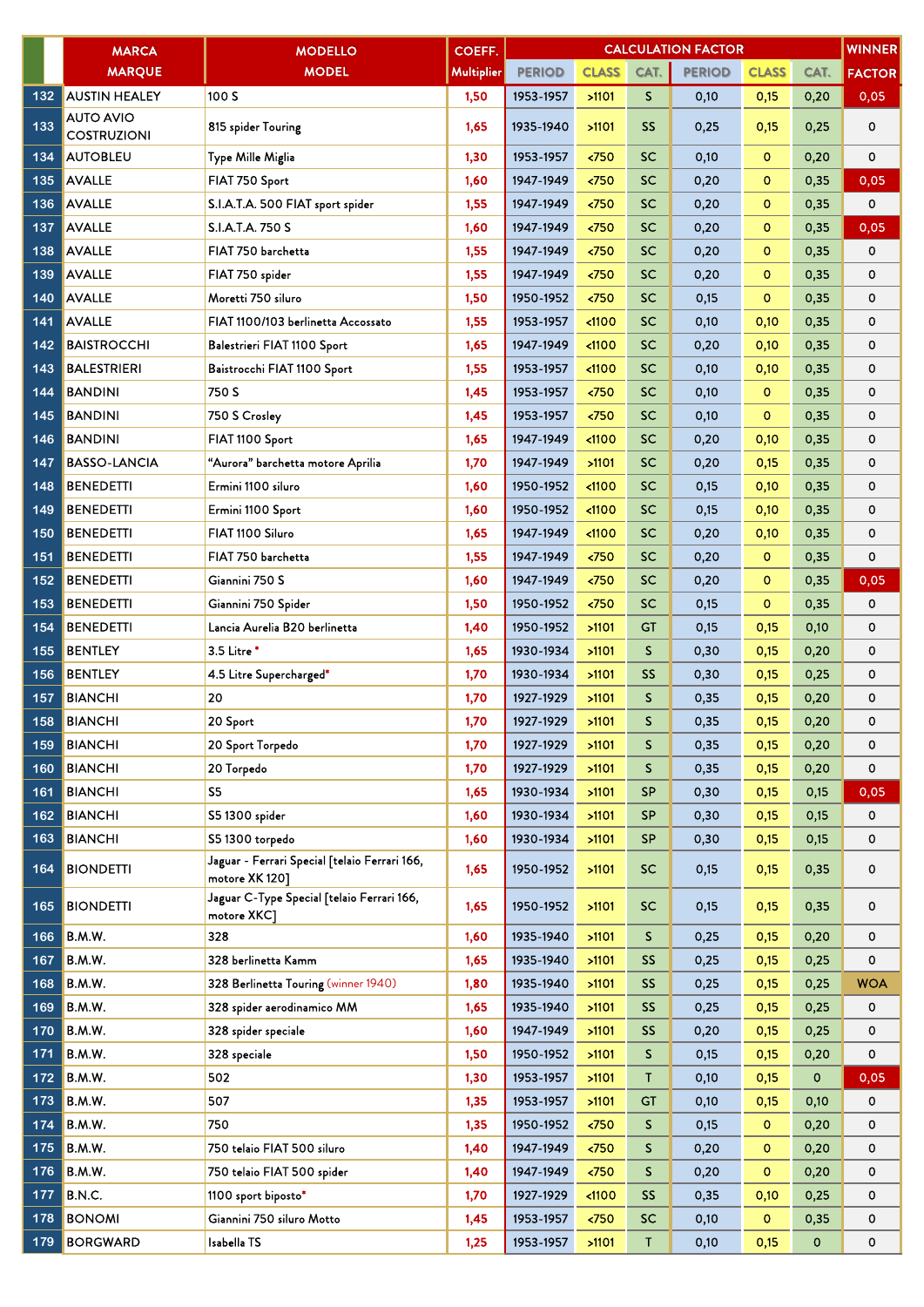|     | <b>MARCA</b>                        | <b>MODELLO</b>                                          | COEFF.            |               |                       |           | <b>CALCULATION FACTOR</b> |              |       | <b>WINNER</b> |
|-----|-------------------------------------|---------------------------------------------------------|-------------------|---------------|-----------------------|-----------|---------------------------|--------------|-------|---------------|
|     | <b>MARQUE</b>                       | <b>MODEL</b>                                            | <b>Multiplier</b> | <b>PERIOD</b> | <b>CLASS</b>          | CAT.      | <b>PERIOD</b>             | <b>CLASS</b> | CAT.  | <b>FACTOR</b> |
| 180 | <b>BRANCA</b>                       | <b>FIAT 750 S</b>                                       | 1,45              | 1953-1957     | < 750                 | <b>SC</b> | 0,10                      | $\mathbf 0$  | 0,35  | 0             |
| 181 | <b>BRANCA</b>                       | Moretti 1100 S                                          | 1,55              | 1953-1957     | $1100$                | <b>SC</b> | 0,10                      | 0,10         | 0,35  | 0             |
| 182 | <b>BRANCA</b>                       | Moretti 750 S                                           | 1,45              | 1953-1957     | < 750                 | <b>SC</b> | 0,10                      | $\circ$      | 0,35  | 0             |
| 183 | <b>BRANCA</b>                       | Moretti 750 Sport maggiorata 1100                       | 1,55              | 1953-1957     | $1100$                | SC        | 0,10                      | 0,10         | 0,35  | 0             |
| 184 | <b>BRANCA</b>                       | Testadoro - Moretti 750 S                               | 1,45              | 1953-1957     | < 750                 | <b>SC</b> | 0,10                      | $\circ$      | 0,35  | 0             |
| 185 | <b>BRISTOL</b>                      | 400                                                     | 1,45              | 1947-1949     | >1101                 | <b>GT</b> | 0,20                      | 0,15         | 10,00 | 0             |
| 186 | <b>BRIXIA (GEROSA)</b>              | Gil.Co S.I.A.T.A. 750 berlinetta                        | 1,50              | 1950-1952     | $750$                 | <b>SC</b> | 0,15                      | $\circ$      | 0,35  | 0             |
| 187 | <b>BUGATTI</b>                      | GP 2 litri                                              | 1,70              | 1927-1929     | >1101                 | S         | 0,35                      | 0,15         | 0,20  | 0             |
| 188 | <b>BUGATTI</b>                      | T 23 Brescia modifiée                                   | 1,70              | 1927-1929     | >1101                 | S         | 0,35                      | 0,15         | 0,20  | 0             |
| 189 | <b>BUGATTI</b>                      | T 35                                                    | 1,75              | 1927-1929     | >1101                 | <b>SS</b> | 0,35                      | 0,15         | 0,25  | 0             |
| 190 | <b>BUGATTI</b>                      | T 35 B                                                  | 1,75              | 1927-1929     | >1101                 | <b>SS</b> | 0,35                      | 0,15         | 0,25  | 0             |
| 191 | <b>BUGATTI</b>                      | T 35 C                                                  | 1,75              | 1927-1929     | >1101                 | <b>SS</b> | 0,35                      | 0,15         | 0,25  | 0             |
| 192 | <b>BUGATTI</b>                      | T 35 compressore                                        | 1,75              | 1927-1929     | >1101                 | <b>SS</b> | 0,35                      | 0,15         | 0,25  | 0             |
| 193 | <b>BUGATTI</b>                      | T 37                                                    | 1,75              | 1927-1929     | >1101                 | <b>SS</b> | 0,35                      | 0,15         | 0,25  | 0             |
| 194 | <b>BUGATTI</b>                      | T 37 modificata 1100                                    | 1,70              | 1930-1934     | >1101                 | <b>SS</b> | 0,30                      | 0,15         | 0,25  | 0             |
| 195 | <b>BUGATTI</b>                      | T 38                                                    | 1,70              | 1927-1929     | >1101                 | S         | 0,35                      | 0,15         | 0,20  | 0             |
| 196 | <b>BUGATTI</b>                      | T 39                                                    | 1,75              | 1927-1929     | >1101                 | <b>SS</b> | 0,35                      | 0,15         | 0,25  | 0             |
| 197 | <b>BUGATTI</b>                      | T40                                                     | 1,75              | 1927-1929     | >1101                 | S         | 0,35                      | 0,15         | 0,20  | 0,05          |
| 198 | <b>BUGATTI</b>                      | T 43                                                    | 1,65              | 1930-1934     | >1101                 | S         | 0,30                      | 0,15         | 0,20  | 0             |
| 199 | <b>BUGATTI</b>                      | T 43 GS                                                 | 1,70              | 1927-1929     | >1101                 | S         | 0,35                      | 0,15         | 0,20  | 0             |
| 200 | <b>BUGATTI</b>                      | T <sub>50</sub>                                         | 1,65              | 1930-1934     | >1101                 | S         | 0,30                      | 0,15         | 0,20  | 0             |
| 201 | <b>BUGATTI</b>                      | T 51                                                    | 1,70              | 1930-1934     | >1101                 | <b>SS</b> | 0,30                      | 0,15         | 0,25  | 0             |
| 202 | <b>BUGATTI</b>                      | T <sub>55</sub>                                         | 1,65              | 1930-1934     | >1101                 | S         | 0,30                      | 0,15         | 0,20  | 0             |
| 203 | <b>BUICK</b>                        | Master Six                                              | 1,70              | 1927-1929     | >1101                 | S         | 0,35                      | 0,15         | 0,20  | 0             |
| 204 | <b>CAR-GEM</b><br><b>CARNEVALLI</b> | FIAT 508 C Sport                                        | 1,55              | 1935-1940     | 1100                  | S         | 0,25                      | 0,10         | 0,20  | 0             |
| 205 | <b>CAR-GEM</b><br><b>CARNEVALLI</b> | <b>FIAT 1100 S</b>                                      | 1,65              | 1947-1949     | < 1100                | <b>SC</b> | 0,20                      | 0,10         | 0,35  | 0             |
| 206 | <b>CAR-GEM</b><br>CARNEVALLI        | TT 1100 siluro                                          | 1,60              | 1950-1952     | < 1100                | <b>SC</b> | 0,15                      | 0,10         | 0,35  | 0             |
| 207 | <b>CEIRANO</b>                      | S <sub>150</sub>                                        | 1,70              | 1927-1929     | >1101                 | S.        | 0,35                      | 0,15         | 0,20  | 0             |
| 208 | <b>CEIRANO</b>                      | S 150 VVV                                               | 1,65              | 1930-1934     | >1101                 | S.        | 0,30                      | 0,15         | 0,20  | 0             |
| 209 | <b>CFM</b>                          | 500 barchetta Bertone                                   | 1,55              | 1947-1949     | < 750                 | <b>SC</b> | 0,20                      | $\mathbf{O}$ | 0,35  | 0             |
| 210 | <b>CFM</b>                          | Volkswagen 750 barchetta                                | 1,55              | 1947-1949     | $\langle 750$         | <b>SC</b> | 0,20                      | $\mathbf{0}$ | 0,35  | 0             |
| 211 | <b>CFM</b>                          | Volkswagen 750 Siluro sport                             | 1,35              | 1950-1952     | 550                   | S.        | 0,15                      | $\mathbf{O}$ | 0,20  | 0             |
| 212 | <b>CHEVROLET</b>                    | Corvette <sup>*</sup>                                   | 1,35              | 1953-1957     | >1101                 | <b>GT</b> | 0,10                      | 0,15         | 0,10  | 0             |
| 213 | <b>CHRYSLER</b>                     | $72$ (tutte)                                            | 1,70              | 1927-1929     | >1101                 | <b>SP</b> | 0,35                      | 0,15         | 0,15  | 0,05          |
| 214 | <b>CHRYSLER</b>                     | 75                                                      | 1,70              | 1927-1929     | >1101                 | <b>SP</b> | 0,35                      | 0,15         | 0,15  | 0,05          |
| 215 | <b>CHRYSLER</b>                     | Saratoga 5300                                           | 1,30              | 1953-1957     | >1101                 | T.        | 0,10                      | 0,15         | 0     | 0,05          |
| 216 | <b>CI-MA</b>                        | FIAT 500 siluro Morelli carrozzato chiuso               | 1,40              | 1947-1949     | $750$                 | S.        | 0,20                      | $\mathbf{O}$ | 0,20  | 0             |
| 217 | <b>CI-MA</b>                        | Turolla - FIAT berlinetta                               | 1,35              | 1950-1952     | $\langle 750 \rangle$ | S.        | 0,15                      | $\mathbf 0$  | 0,20  | 0             |
| 218 | <b>CISITALIA</b>                    | 202 MM Savonuzzi berlinetta Vignale per<br>Pinin Farina | 1,50              | 1947-1949     | < 1100                | S.        | 0,20                      | 0,10         | 0,20  | 0             |
| 219 | <b>CISITALIA</b>                    | 202 MM spider "razzo"                                   | 1,65              | 1947-1949     | < 1100                | <b>SC</b> | 0,20                      | 0,10         | 0,35  | 0             |
| 220 | <b>CISITALIA</b>                    | 202 S MM berlinetta "cassone"                           | 1,65              | 1947-1949     | < 1100                | <b>SC</b> | 0,20                      | 0,10         | 0,35  | 0             |
| 221 | <b>CISITALIA</b>                    | 202 S MM berlinetta aerodinamica                        | 1,65              | 1947-1949     | $1100$                | <b>SC</b> | 0,20                      | 0,10         | 0,35  | 0             |
| 222 | <b>CISITALIA</b>                    | 202 S MM spider (Nuvolari)                              | 1,70              | 1947-1949     | < 1100                | <b>SC</b> | 0,20                      | 0,10         | 0,35  | 0,05          |
| 223 | <b>CISITALIA</b>                    | 202 SC berlinetta Pinin Farina                          | 1,45              | 1947-1949     | $1100$                | <b>SP</b> | 0,20                      | 0,10         | 0,15  | 0             |
| 224 | <b>CISITALIA</b>                    | 202 B berlinetta Pinin Farina                           | 1,45              | 1950-1952     | < 1100                | <b>SP</b> | 0,15                      | 0,10         | 0,15  | 0,05          |
| 225 | <b>CISITALIA</b>                    | 202 B berlinetta Vignale                                | 1,40              | 1950-1952     | < 1100                | <b>SP</b> | 0,15                      | 0,10         | 0,15  | 0             |
| 226 | <b>CISITALIA</b>                    | 202 cabriolet                                           | 1,35              | 1950-1952     | < 1100                | <b>GT</b> | 0,15                      | 0,10         | 0,10  | 0             |
| 227 | <b>CISITALIA</b>                    | 202 cabriolet Pinin Farina                              | 1,35              | 1950-1952     | $1100$                | <b>GT</b> | 0,15                      | 0,10         | 0,10  | 0             |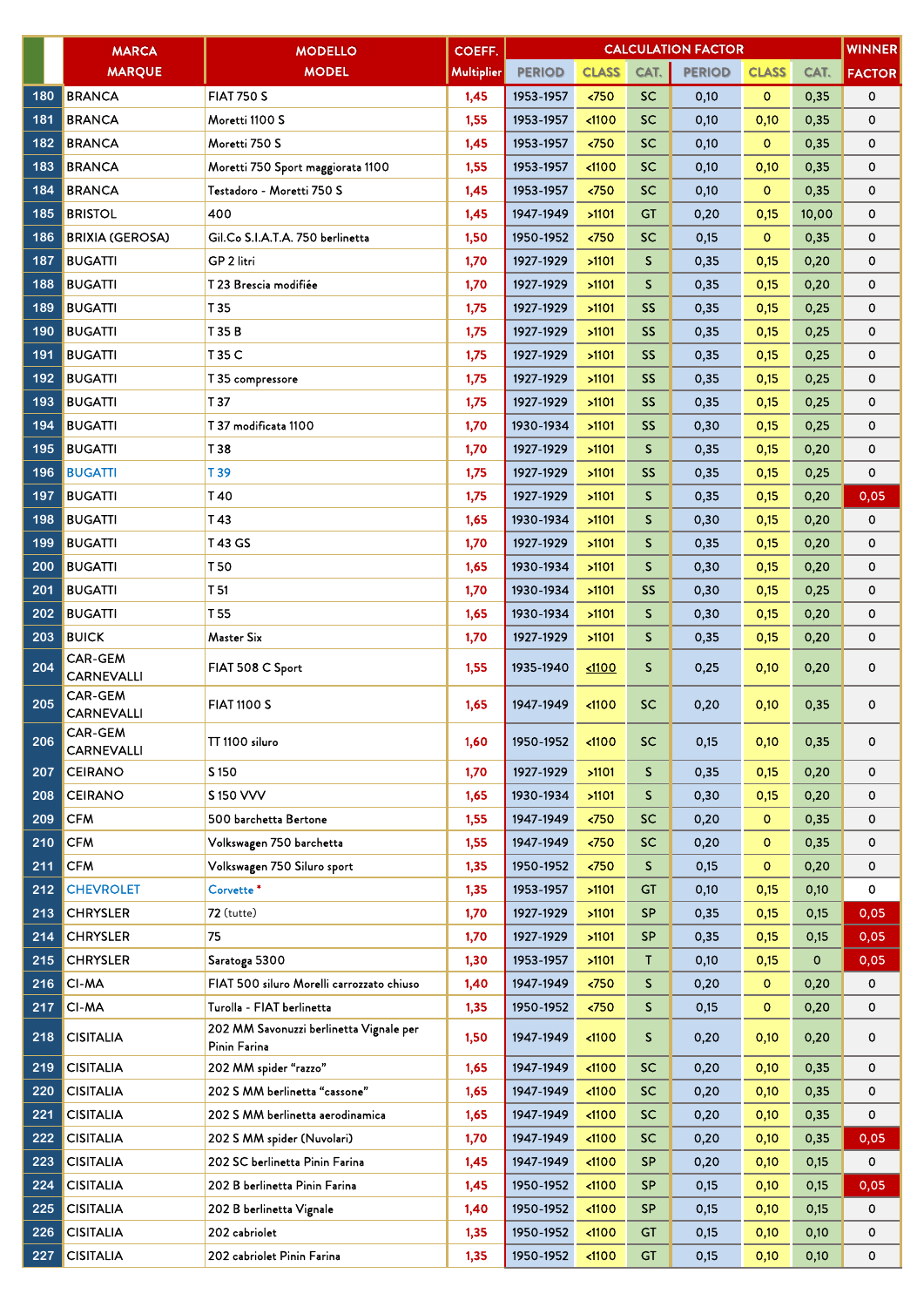|     | <b>MARCA</b>          | <b>MODELLO</b>                                             | COEFF.            |               |                 |              | <b>CALCULATION FACTOR</b> |              |             | <b>WINNER</b> |
|-----|-----------------------|------------------------------------------------------------|-------------------|---------------|-----------------|--------------|---------------------------|--------------|-------------|---------------|
|     | <b>MARQUE</b>         | <b>MODEL</b>                                               | <b>Multiplier</b> | <b>PERIOD</b> | <b>CLASS</b>    | CAT.         | <b>PERIOD</b>             | <b>CLASS</b> | CAT.        | <b>FACTOR</b> |
| 228 | <b>CISITALIA</b>      | 202 D 2800 cc                                              | 1,65              | 1950-1952     | >1101           | <b>SC</b>    | 0,15                      | 0,15         | 0,35        | 0             |
| 229 | <b>CISITALIA</b>      | 202 spider - hardtop                                       | 1,40              | 1950-1952     | < 1100          | <b>SP</b>    | 0,15                      | 0,10         | 0,15        | 0             |
| 230 | <b>CITROËN</b>        | C4                                                         | 1,60              | 1930-1934     | >1101           | <b>SP</b>    | 0,30                      | 0,15         | 0,15        | 0             |
| 231 | <b>CITROËN</b>        | modello non identificato                                   | 1,35              | 1947-1949     | >1101           | T.           | 0,20                      | 0,15         | 0           | 0             |
| 232 | <b>CITROËN</b>        | 15                                                         | 1,35              | 1947-1949     | >1101           | Τ            | 0,20                      | 0,15         | 0           | 0             |
| 233 | <b>CITROËN</b>        | 11 B                                                       | 1,25              | 1953-1957     | >1101           | T            | 0,10                      | 0,15         | 0           | 0             |
| 234 | <b>CITROËN</b>        | modello non identificato                                   | 1,25              | 1953-1957     | >1101           | T            | 0,10                      | 0,15         | 0           | 0             |
| 235 | <b>CITROËN</b>        | 15 Six                                                     | 1,25              | 1953-1957     | >1101           | T            | 0,10                      | 0,15         | 0           | 0             |
| 236 | <b>CITROËN</b>        | 2 CV                                                       | 1,10              | 1953-1957     | < 750           | $\mathsf{T}$ | 0,10                      | $\circ$      | 0           | 0             |
| 237 | <b>CITROEN</b>        | 2 CV Carrozzeria Speciale                                  | 1,15              | 1953-1957     | < 750           | T            | 0,10                      | $\circ$      | $\mathbf 0$ | 0,05          |
| 238 | <b>CITROËN</b>        | <b>DS19</b>                                                | 1,25              | 1953-1957     | >1101           | T            | 0,10                      | 0,15         | $\mathbf 0$ | 0             |
| 239 | <b>COMIRATO</b>       | <b>FIAT 1100</b>                                           | 1,60              | 1935-1940     | < 1100          | <b>SS</b>    | 0,25                      | 0,10         | 0,25        | 0             |
| 240 | <b>COMIRATO</b>       | FIAT 508 spider                                            | 1,60              | 1935-1940     | $1100$          | <b>SS</b>    | 0,25                      | 0,10         | 0,25        | 0             |
| 241 | <b>COMIRATO</b>       | GIL.CO FIAT 1100 siluro                                    | 1,70              | 1947-1949     | < 1100          | <b>SC</b>    | 0,20                      | 0,10         | 0,35        | 0,05          |
| 242 | <b>CONRERO</b>        | Alfa Romeo 1900 berlinetta Koren                           | 1,60              | 1953-1957     | >1101           | <b>SC</b>    | 0,10                      | 0,15         | 0,35        | 0             |
| 243 | <b>CONRERO</b>        | Alfa Romeo 1900 coupè Ghia                                 | 1,60              | 1953-1957     | >1101           | <b>SC</b>    | 0,10                      | 0,15         | 0,35        | 0             |
| 244 | <b>COOPER</b>         | <b>T25 Bristol</b>                                         | 1,60              | 1953-1957     | >1101           | <b>SC</b>    | 0,10                      | 0,15         | 0,35        | 0             |
| 245 | <b>COOPER</b>         | Jaguar T33                                                 | 1,60              | 1953-1957     | >1101           | <b>SC</b>    | 0,10                      | 0,15         | 0,35        | 0             |
| 246 | <b>COUSY</b>          | 750 Sport *                                                | 1,30              | 1953-1957     | 50              | $\mathsf{S}$ | 0,10                      | $\mathbf 0$  | 0,20        | 0             |
| 247 | <b>CRIVELLARI</b>     | 500 A FIAT testa S.I.A.T.A.                                | 1,55              | 1947-1949     | < 750           | $\mathsf S$  | 0,20                      | $\circ$      | 0,35        | 0             |
| 248 | D.B.                  | Citroën Spider                                             | 1,50              | 1950-1952     | >1101           | S            | 0,15                      | 0,15         | 0,20        | 0             |
| 249 | D.B.                  | Panhard Berlinetta                                         | 1,25              | 1950-1952     | < 750           | <b>GT</b>    | 0,15                      | o            | 0,10        | 0             |
| 250 | D.B.                  | Panhard X86 berlinetta                                     | 1,30              | 1950-1952     | $750$           | <b>GT</b>    | 0,15                      | $\mathbf 0$  | 0,10        | 0,05          |
| 251 | D.B.                  | Panhard Tank                                               | 1,50              | 1953-1957     | $750$           | <b>SC</b>    | 0,10                      | $\circ$      | 0,35        | 0,05          |
| 252 | D.B.                  | Panhard 750 S                                              | 1,45              | 1953-1957     | < 750           | <b>SC</b>    | 0,10                      | $\mathbf{o}$ | 0,35        | 0             |
| 253 | D.B.                  | Panhard 750 Berlinetta Zagato                              | 1,45              | 1953-1957     | < 750           | <b>SC</b>    | 0,10                      | $\mathbf{o}$ | 0,35        | 0             |
| 254 | D.B.                  | Panhard HBR                                                | 1,50              | 1953-1957     | < 750           | <b>SC</b>    | 0,10                      | $\circ$      | 0,35        | 0,05          |
| 255 | D.B                   | Panhard HBR 5                                              | 1,30              | 1953-1957     | $1100$          | <b>GT</b>    | 0,10                      | 0,10         | 0,10        | 0             |
| 256 | <b>DEUTSCH-BONNET</b> | Panhard HBR spider                                         | 1,30              | 1953-1957     | $1100$          | GT           | 0,10                      | 0,10         | 0,10        | 0             |
| 257 |                       | D.L. (Derivata Lancia Vici) Ardea 750 S Benelli - Ortolani | 1,50              | 1950-1952     | < 750           | <b>SC</b>    | 0,15                      | $\mathbf{O}$ | 0,35        | 0             |
| 258 | <b>DAGRADA</b>        | FIAT 750 siluro                                            | 1,50              | 1950-1952     | 50 <sub>2</sub> | <b>SC</b>    | 0,15                      | $\circ$      | 0,35        | 0             |
| 259 | <b>DAGRADA</b>        | FIAT 750 spider                                            | 1,50              | 1950-1952     | $750$           | <b>SC</b>    | 0,15                      | $\mathbf{o}$ | 0,35        | 0             |
| 260 | <b>DELAGE</b>         | D675 Sport                                                 | 1,65              | 1935-1940     | >1101           | <b>SS</b>    | 0,25                      | 0,15         | 0,25        | 0             |
| 261 | <b>DELAHAYE</b>       | 135 CS                                                     | 1,65              | 1935-1940     | >1101           | <b>SS</b>    | 0,25                      | 0,15         | 0,25        | 0             |
| 262 | <b>DELAHAYE</b>       | 135 MS                                                     | 1,65              | 1935-1940     | >1101           | SS.          | 0,25                      | 0,15         | 0,25        | 0             |
| 263 | <b>DELAHAYE</b>       | 135 MS spider                                              | 1,55              | 1950-1952     | >1101           | <b>SS</b>    | 0,15                      | 0,15         | 0,25        | 0             |
| 264 | <b>DELAHAYE</b>       | 145                                                        | 1,70              | 1935-1940     | >1101           | SS.          | 0,25                      | 0,15         | 0,25        | 0,05          |
| 265 | <b>DELAHAYE</b>       | 3500                                                       | 1,35              | 1947-1949     | >1101           | T            | 0,20                      | 0,15         | 0           | 0             |
| 266 | <b>DERBY</b>          | 1100                                                       | 1,65              | 1927-1929     | $1100$          | S.           | 0,35                      | 0,10         | 0,20        | 0             |
| 267 | <b>DIATTO</b>         | 26                                                         | 1,70              | 1927-1929     | >1101           | S.           | 0,35                      | 0,15         | 0,20        | 0             |
| 268 | <b>DIATTO</b>         | 30                                                         | 1,70              | 1927-1929     | >1101           | S.           | 0,35                      | 0,15         | 0,20        | 0             |
| 269 | <b>DIATTO</b>         | 35                                                         | 1,70              | 1927-1929     | >1101           | S.           | 0,35                      | 0,15         | 0,20        | 0             |
| 270 | <b>DKW</b>            | Sonderklasse 3=6                                           | 1,25              | 1953-1957     | < 1100          | $\mathsf{T}$ | 0,10                      | 0,10         | 0           | 0,05          |
| 271 | E.F.A.C.              | Stanguellini 750 S                                         | 1,45              | 1953-1957     | $750$           | <b>SC</b>    | 0,10                      | $\mathbf{O}$ | 0,35        | 0             |
| 272 | <b>EMANUELLI</b>      | <b>FIAT 750 S</b>                                          | 1,30              | 1953-1957     | < 750           | S.           | 0,10                      | $\mathbf{O}$ | 0,20        | 0             |
| 273 | <b>ERMINI FIAT</b>    | 1100 Sport Ala d'Oro                                       | 1,65              | 1947-1949     | $1100$          | <b>SC</b>    | 0,20                      | 0,10         | 0,35        | 0             |
| 274 | <b>ERMINI</b>         | 1100 berlinetta Motto                                      | 1,60              | 1950-1952     | < 1100          | <b>SC</b>    | 0,15                      | 0,10         | 0,35        | 0             |
| 275 | <b>ERMINI</b>         | 1100 GIL.CO spider Mariani                                 | 1,60              | 1950-1952     | < 1100          | <b>SC</b>    | 0,15                      | 0,10         | 0,35        | 0             |
| 276 | <b>ERMINI</b>         | 1100 Sport                                                 | 1,60              | 1950-1952     | $1100$          | <b>SC</b>    | 0,15                      | 0,10         | 0,35        | 0             |
| 277 | <b>ERMINI</b>         | GIL.CO 1100 Motto                                          | 1,60              | 1950-1952     | < 1100          | <b>SC</b>    | 0,15                      | 0,10         | 0,35        | 0             |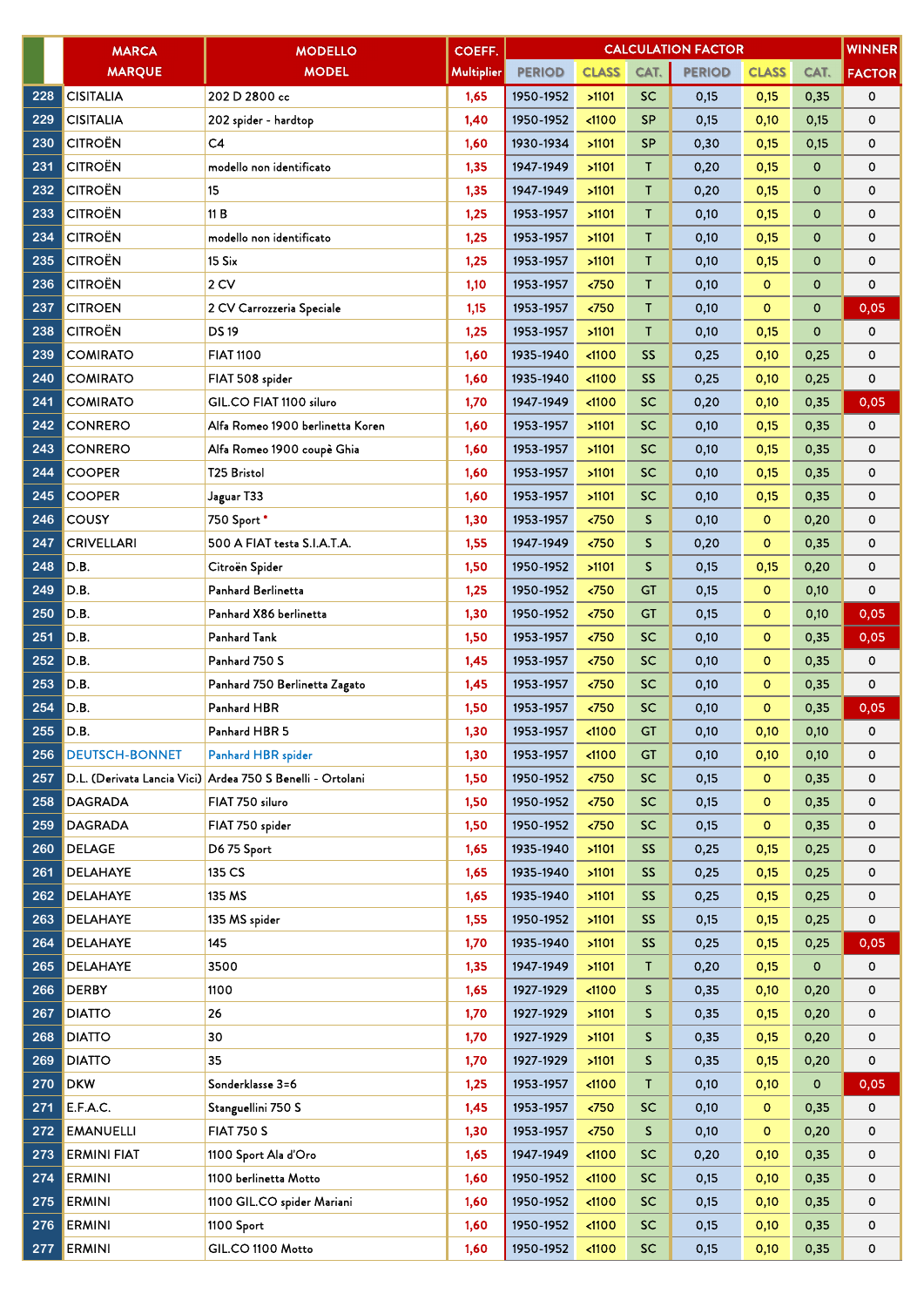|     | <b>MARCA</b>         | <b>MODELLO</b>                              | COEFF.     |               |                      |              | <b>CALCULATION FACTOR</b> |              |      | <b>WINNER</b> |
|-----|----------------------|---------------------------------------------|------------|---------------|----------------------|--------------|---------------------------|--------------|------|---------------|
|     | <b>MARQUE</b>        | <b>MODEL</b>                                | Multiplier | <b>PERIOD</b> | <b>CLASS</b>         | CAT.         | <b>PERIOD</b>             | <b>CLASS</b> | CAT. | <b>FACTOR</b> |
| 278 | <b>ERMINI</b>        | tipo 357 Sport 1500 Scaglietti              | 1,60       | 1953-1957     | 1101 <sub>&gt;</sub> | <b>SC</b>    | 0,10                      | 0,15         | 0,35 | 0             |
| 279 | <b>EXCELSIOR</b>     | 1100 Ermini GIL.CO spider Colli             | 1,60       | 1950-1952     | < 1100               | <b>SC</b>    | 0,15                      | 0,10         | 0,35 | 0             |
| 280 | F.L. (FIAT LAUREATI) | 1100 spider                                 | 1,55       | 1953-1957     | < 1100               | SC           | 0,10                      | 0,10         | 0,35 | 0             |
| 281 | F.L. (FIAT LAUREATI) | 1100 Sport                                  | 1,55       | 1953-1957     | < 1100               | <b>SC</b>    | 0,10                      | 0,10         | 0,35 | 0             |
| 282 | <b>FACCIOLI</b>      | <b>FIAT 750 S</b>                           | 1,50       | 1950-1952     | < 750                | SC           | 0,15                      | $\mathbf{O}$ | 0,35 | 0             |
| 283 | <b>FACCIOLI</b>      | Ortolani 750 S                              | 1,35       | 1950-1952     | $\overline{50}$      | S            | 0,15                      | $\mathbf{0}$ | 0,20 | 0             |
| 284 | <b>FANCIULLINI</b>   | 250 Sport                                   | 1,30       | 1953-1957     | $750$                | $\mathsf{S}$ | 0,10                      | $\circ$      | 0,20 | 0             |
| 285 | <b>FERRARI</b>       | 125 S spider                                | 1,70       | 1947-1949     | >1101                | <b>SC</b>    | 0,20                      | 0,15         | 0,35 | 0             |
| 286 | <b>FERRARI</b>       | 166 S Coupé Allemano (winner 1948)          | 1,80       | 1947-1949     | >1101                | <b>SC</b>    | 0,20                      | 0,15         | 0,35 | <b>WOA</b>    |
| 287 | <b>FERRARI</b>       | 166 S Spider [ex 125 S]                     | 1,70       | 1947-1949     | >1101                | <b>SC</b>    | 0,20                      | 0,15         | 0,35 | 0             |
| 288 | <b>FERRARI</b>       | 166 Spider Corsa Ansaloni                   | 1,70       | 1947-1949     | >1101                | <b>SC</b>    | 0,20                      | 0,15         | 0,35 | 0             |
| 289 | <b>FERRARI</b>       | 166 MM barchetta Touring                    | 1,70       | 1947-1948     | >1100                | <b>SC</b>    | 0,20                      | 0,15         | 0,35 | 0             |
| 290 | <b>FERRARI</b>       | 166 Inter Spider Corsa Ansaloni             | 1,70       | 1947-1949     | >1101                | <b>SC</b>    | 0,20                      | 0,15         | 0,35 | 0             |
| 291 | <b>FERRARI</b>       | 166 MM spider Touring (winner 1949)         | 1,80       | 1947-1949     | >1101                | <b>SC</b>    | 0,20                      | 0,15         | 0,35 | <b>WOA</b>    |
| 292 | <b>FERRARI</b>       | 166 Spider Corsa                            | 1,70       | 1947-1949     | >1101                | <b>SC</b>    | 0,20                      | 0,15         | 0,35 | 0             |
| 293 | <b>FERRARI</b>       | 159/166 Spider Corsa Ansaloni               | 1,70       | 1947-1949     | >1101                | <b>SC</b>    | 0,20                      | 0,15         | 0,35 | 0             |
| 294 | <b>FERRARI</b>       | 166 Inter berlinetta Pinin Farina           | 1,65       | 1950-1952     | >1101                | <b>SC</b>    | 0,15                      | 0,15         | 0,35 | 0             |
| 295 | <b>FERRARI</b>       | 166 Inter berlinetta Touring                | 1,65       | 1950-1952     | >1101                | SC           | 0,15                      | 0,15         | 0,35 | 0             |
| 296 | <b>FERRARI</b>       | 166 MM berlinetta Touring                   | 1,65       | 1950-1952     | >1101                | <b>SC</b>    | 0,15                      | 0,15         | 0,35 | 0             |
| 297 | <b>FERRARI</b>       | 166 MM barchetta Touring                    | 1,65       | 1950-1952     | >1101                | <b>SC</b>    | 0,15                      | 0,15         | 0,35 | 0             |
| 298 | <b>FERRARI</b>       | 166 Inter Spider Corsa Ansaloni passo corto | 1,65       | 1950-1952     | >1101                | <b>SC</b>    | 0,15                      | 0.15         | 0,35 | 0             |
| 299 | <b>FERRARI</b>       | 166 MM berlinetta Zagato                    | 1,65       | 1950-1952     | >1101                | SC           | 0,15                      | 0,15         | 0,35 | 0             |
| 300 | <b>FERRARI</b>       | 166 MM berlinetta Touring Le Mans           | 1,65       | 1950-1952     | >1101                | <b>SC</b>    | 0,15                      | 0,15         | 0,35 | 0             |
| 301 | <b>FERRARI</b>       | 166 MM spider Vignale                       | 1,65       | 1950-1952     | >1101                | <b>SC</b>    | 0,15                      | 0,15         | 0,35 | 0             |
| 302 | <b>FERRARI</b>       | 166 MM berlinetta Vignale                   | 1,70       | 1950-1952     | >1101                | <b>SC</b>    | 0,15                      | 0,15         | 0,35 | 0,05          |
| 303 | <b>FERRARI</b>       | 166 Inter berlinetta Touring                | 1,45       | 1950-1952     | >1101                | <b>SP</b>    | 0,15                      | 0,15         | 0,15 | 0             |
| 304 | <b>FERRARI</b>       | 166 Inter berlinetta Pinin Farina           | 1,45       | 1950-1952     | >1101                | <b>SP</b>    | 0,15                      | 0,15         | 0,15 | 0             |
| 305 | <b>FERRARI</b>       | 166 MM/53 berlinetta Touring Le Mans        | 1,60       | 1953-1957     | $>1101$              | SC           | 0,10                      | 0,15         | 0,35 | 0             |
| 306 | <b>FERRARI</b>       | 166 MM/53 spider Autodromo                  | 1,60       | 1953-1957     | >1101                | SC           | 0,10                      | 0,15         | 0,35 | 0             |
| 307 | <b>FERRARI</b>       | 166 MM/53 spider Scaglietti                 | 1,60       | 1953-1957     | >1101                | <b>SC</b>    | 0,10                      | 0,15         | 0,35 | 0             |
| 308 | <b>FERRARI</b>       | 166 MM/53 spider Vignale                    | 1,60       | 1953-1957     | >1101                | <b>SC</b>    | 0,10                      | 0,15         | 0,35 | 0             |
| 309 | <b>FERRARI</b>       | 166 SC/195 S barchetta Fontana              | 1,65       | 1950-1952     | >1101                | <b>SC</b>    | 0,15                      | 0,15         | 0,35 | 0             |
| 310 | <b>FERRARI</b>       | 195 S berlinetta Touring (winner 1950)      | 1,80       | 1950-1952     | >1101                | <b>SC</b>    | 0,15                      | 0,15         | 0,35 | <b>WOA</b>    |
| 311 | <b>FERRARI</b>       | 195 S barchetta Touring                     | 1,65       | 1950-1952     | >1101                | <b>SC</b>    | 0,15                      | 0,15         | 0,35 | 0             |
| 312 | <b>FERRARI</b>       | 195 Inter coupé Motto                       | 1,45       | 1950-1952     | >1101                | <b>SP</b>    | 0,15                      | 0,15         | 0,15 | 0             |
| 313 | <b>FERRARI</b>       | 212 Export berlinetta Motto                 | 1,65       | 1950-1952     | >1101                | <b>SC</b>    | 0,15                      | 0,15         | 0,35 | 0             |
| 314 | <b>FERRARI</b>       | 212 Export berlinetta Vignale               | 1,65       | 1950-1952     | >1101                | <b>SC</b>    | 0,15                      | 0,15         | 0,35 | 0             |
| 315 | <b>FERRARI</b>       | 212 Export spider Motto                     | 1,65       | 1950-1952     | >1101                | <b>SC</b>    | 0,15                      | 0,15         | 0,35 | 0             |
| 316 | <b>FERRARI</b>       | 195 Inter berlinetta Vignale                | 1,45       | 1950-1952     | >1101                | <b>SP</b>    | 0,15                      | 0,15         | 0,15 | 0             |
| 317 | <b>FERRARI</b>       | 212 Export berlinetta Touring               | 1,65       | 1950-1952     | >1101                | <b>SC</b>    | 0,15                      | 0,15         | 0,35 | 0             |
| 318 | <b>FERRARI</b>       | 212 Export spider Fontana                   | 1,65       | 1950-1952     | >1101                | SC           | 0,15                      | 0,15         | 0,35 | 0             |
| 319 | <b>FERRARI</b>       | 212 Inter berlinetta Vignale                | 1,45       | 1950-1952     | >1101                | <b>SP</b>    | 0,15                      | 0,15         | 0,15 | 0             |
| 320 | <b>FERRARI</b>       | 220 Export spider Vignale                   | 1,60       | 1953-1957     | >1101                | SC           | 0,10                      | 0,15         | 0,35 | 0             |
| 321 | <b>FERRARI</b>       | 212 Export spider Vignale                   | 1,60       | 1953-1957     | >1101                | SC           | 0,10                      | 0,15         | 0,35 | 0             |
| 322 | <b>FERRARI</b>       | 212 Export coupé Motto                      | 1,60       | 1953-1957     | >1101                | <b>SC</b>    | 0,10                      | 0,15         | 0,35 | 0             |
| 323 | <b>FERRARI</b>       | 212 Export barchetta Touring                | 1,60       | 1953-1957     | >1101                | <b>SC</b>    | 0,10                      | 0,15         | 0,35 | 0             |
| 324 | <b>FERRARI</b>       | 212 Export berlinetta Touring               | 1,60       | 1953-1957     | >1101                | <b>SC</b>    | 0,10                      | 0,15         | 0,35 | 0             |
| 325 | <b>FERRARI</b>       | 212 Inter coupé Vignale                     | 1,40       | 1953-1957     | >1101                | <b>SP</b>    | 0,10                      | 0,15         | 0,15 | 0             |
| 326 | <b>FERRARI</b>       | 220 S                                       | 1,60       | 1953-1957     | >1101                | <b>SC</b>    | 0,10                      | 0,15         | 0,35 | 0             |
| 327 | <b>FERRARI</b>       | 225 S barchetta Touring                     | 1,65       | 1950-1952     | >1101                | <b>SC</b>    | 0,15                      | 0,15         | 0,35 | 0             |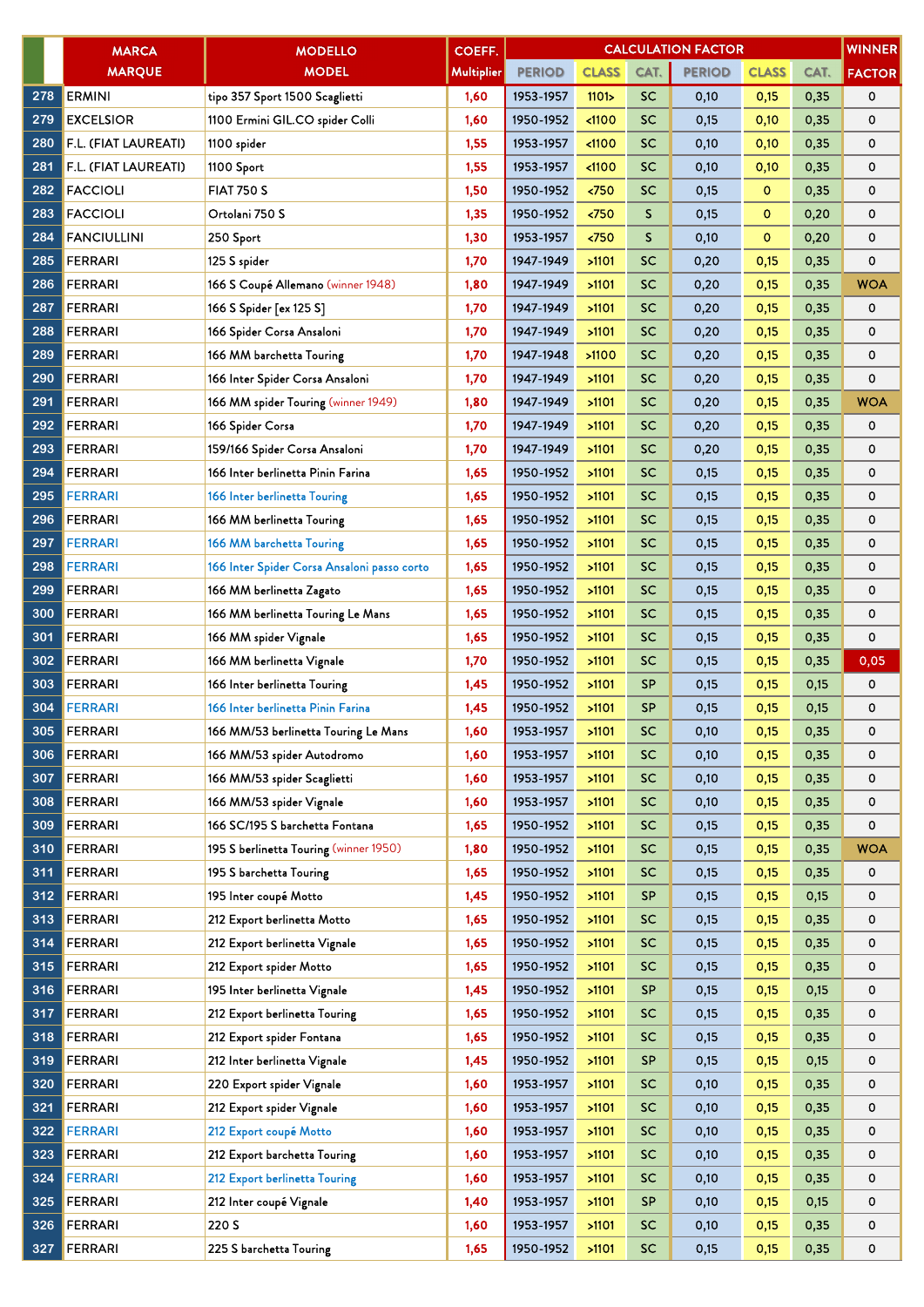|     | <b>MARCA</b>   | <b>MODELLO</b>                                  | <b>COEFF.</b>     |               |              |           | <b>CALCULATION FACTOR</b> |              |      | <b>WINNER</b> |
|-----|----------------|-------------------------------------------------|-------------------|---------------|--------------|-----------|---------------------------|--------------|------|---------------|
|     | <b>MARQUE</b>  | <b>MODEL</b>                                    | <b>Multiplier</b> | <b>PERIOD</b> | <b>CLASS</b> | CAT.      | <b>PERIOD</b>             | <b>CLASS</b> | CAT. | <b>FACTOR</b> |
| 328 | <b>FERRARI</b> | 225 S berlinetta Vignale                        | 1,65              | 1950-1952     | >1101        | <b>SC</b> | 0,15                      | 0,15         | 0,35 | 0             |
| 329 | <b>FERRARI</b> | 225 S spider Vignale                            | 1,65              | 1950-1952     | >1101        | <b>SC</b> | 0,15                      | 0,15         | 0,35 | 0             |
| 330 | <b>FERRARI</b> | 225 S coupé Vignale                             | 1,60              | 1953-1957     | >1101        | <b>SC</b> | 0,10                      | 0,15         | 0,35 | 0             |
| 331 | <b>FERRARI</b> | 250 MM spider Vignale                           | 1,60              | 1953-1957     | >1101        | <b>SC</b> | 0,10                      | 0,15         | 0,35 | 0             |
| 332 | <b>FERRARI</b> | 250 MM berlinetta Pinin Farina                  | 1,60              | 1953-1957     | >1101        | <b>SC</b> | 0,10                      | 0,15         | 0,35 | 0             |
| 333 | <b>FERRARI</b> | 250 MM spider Morelli                           | 1,60              | 1953-1957     | >1101        | <b>SC</b> | 0,10                      | 0,15         | 0,35 | 0             |
| 334 | <b>FERRARI</b> | 250 Monza spider Pinin Farina                   | 1,60              | 1953-1957     | >1101        | <b>SC</b> | 0,10                      | 0,15         | 0,35 | 0             |
| 335 | <b>FERRARI</b> | 250 S berlinetta Vignale (winner 1952)          | 1,80              | 1950-1952     | >1101        | <b>SC</b> | 0,15                      | 0,15         | 0,35 | <b>WOA</b>    |
| 336 | <b>FERRARI</b> | 250 GT berlinetta Scaglietti                    | 1,40              | 1953-1957     | >1101        | <b>SP</b> | 0,10                      | 0,15         | 0,15 | 0             |
| 337 | <b>FERRARI</b> | 250 GT Europa *                                 | 1,40              | 1953-1957     | >1101        | <b>SP</b> | 0,10                      | 0,15         | 0,15 | 0             |
| 338 | <b>FERRARI</b> | 250 GT LWB berlinetta Scaglietti                | 1,45              | 1953-1957     | >1101        | <b>SP</b> | 0,10                      | 0,15         | 0,15 | 0,05          |
| 339 | <b>FERRARI</b> | 250 GT berlinetta Pinin Farina                  | 1,40              | 1953-1957     | >1101        | <b>SP</b> | 0,10                      | 0,15         | 0,15 | 0             |
| 340 | <b>FERRARI</b> | 250 GT coupé Boano                              | 1,40              | 1953-1957     | >1101        | <b>SP</b> | 0,10                      | 0,15         | 0,15 | 0             |
| 341 | <b>FERRARI</b> | 250 GTZ coupé corsa Zagato                      | 1,40              | 1953-1957     | >1101        | <b>SP</b> | 0,10                      | 0,15         | 0,15 | 0             |
| 342 | <b>FERRARI</b> | 250 GTZ berlinetta Zagato                       | 1,40              | 1953-1957     | >1101        | <b>SP</b> | 0,10                      | 0,15         | 0,15 | 0             |
| 343 | FERRARI        | 118 LM spider Scaglietti                        | 1,65              | 1953-1957     | >1101        | <b>SC</b> | 0,10                      | 0,15         | 0,35 | 0,05          |
| 344 | <b>FERRARI</b> | 121 LM spider Scaglietti                        | 1,60              | 1953-1957     | >1101        | <b>SC</b> | 0,10                      | 0,15         | 0,35 | 0             |
| 345 | <b>FERRARI</b> | 275 S barchetta Touring                         | 1,65              | 1950-1952     | >1101        | <b>SC</b> | 0,15                      | 0,15         | 0,35 | 0             |
| 346 | <b>FERRARI</b> | 290 MM spider Scaglietti (winner 1956)          | 1,80              | 1953-1957     | >1101        | <b>SC</b> | 0,10                      | 0,15         | 0,35 | <b>WOA</b>    |
| 347 | <b>FERRARI</b> | <b>315 S (winner 1957)</b>                      | 1,80              | 1953-1957     | >1101        | <b>SC</b> | 0,10                      | 0,15         | 0,35 | WOA           |
| 348 | <b>FERRARI</b> | 335 S spider Scaglietti                         | 1,60              | 1953-1957     | >1101        | <b>SC</b> | 0,10                      | 0,15         | 0,35 | 0             |
| 349 | <b>FERRARI</b> | 340 America barchetta Touring                   | 1,65              | 1950-1952     | >1101        | <b>SC</b> | 0,15                      | 0,15         | 0,35 | 0             |
| 350 | <b>FERRARI</b> | 340 America berlinetta Vignale<br>(winner 1951) | 1,80              | 1950-1952     | >1101        | <b>SC</b> | 0,15                      | 0,15         | 0,35 | <b>WOA</b>    |
|     | <b>FERRARI</b> | 340 America spider Vignale                      | 1,65              | 1950-1952     | >1101        | <b>SC</b> | 0,15                      | 0,15         | 0,35 | 0             |
| 352 | <b>FERRARI</b> | 340 America spider Fontana*                     | 1,65              | 1950-1952     | >1101        | <b>SC</b> | 0,15                      | 0,15         | 0,35 | 0             |
| 353 | <b>FERRARI</b> | 340 Mexico berlinetta Vignale                   | 1,60              | 1953-1957     | >1101        | <b>SC</b> | 0,10                      | 0,15         | 0,35 | 0             |
| 354 | FERRARI        | 340 MM barchetta Touring                        | 1,60              | 1953-1957     | >1101        | <b>SC</b> | 0,10                      | 0,15         | 0,35 | 0             |
| 355 | FERRARI        | 340 MM spider Vignale (winner 1953)             | 1,80              | 1953-1957     | >1101        | <b>SC</b> | 0,10                      | 0,15         | 0,35 | <b>WOA</b>    |
| 356 | FERRARI        | 375 MM berlinetta Pinin Farina                  | 1,60              | 1953-1957     | >1101        | <b>SC</b> | 0,10                      | 0,15         | 0,35 | 0             |
| 357 | FERRARI        | 375 MM spider Pinin Farina                      | 1,60              | 1953-1957     | >1101        | <b>SC</b> | 0,10                      | 0,15         | 0,35 | 0             |
| 358 | FERRARI        | 375 Plus spider Pinin Farina                    | 1,60              | 1953-1957     | >1101        | <b>SC</b> | 0,10                      | 0,15         | 0,35 | 0             |
| 359 | <b>FERRARI</b> | 410 SA*                                         | 1,60              | 1953-1957     | >1101        | <b>SC</b> | 0,10                      | 0,15         | 0,35 | 0             |
| 360 | FERRARI        | 500 Mondial spider Scaglietti                   | 1,65              | 1953-1957     | >1101        | <b>SC</b> | 0,10                      | 0,15         | 0,35 | 0,05          |
| 361 | <b>FERRARI</b> | 500 Mondial berlinetta Pinin Farina             | 1,60              | 1953-1957     | >1101        | <b>SC</b> | 0,10                      | 0,15         | 0,35 | 0             |
| 362 | FERRARI        | 500 Mondial spider Pinin Farina                 | 1,60              | 1953-1957     | >1101        | <b>SC</b> | 0,10                      | 0,15         | 0,35 | 0             |
| 363 | <b>FERRARI</b> | 500 TRC spider Scaglietti                       | 1,65              | 1953-1957     | >1101        | <b>SC</b> | 0,10                      | 0,15         | 0,35 | 0,05          |
| 364 | FERRARI        | 500 TR spider Scaglietti                        | 1,60              | 1953-1957     | >1101        | <b>SC</b> | 0,10                      | 0,15         | 0,35 | 0             |
| 365 | FERRARI        | 750 Monza spider Scaglietti                     | 1,60              | 1953-1957     | >1101        | <b>SC</b> | 0,10                      | 0,15         | 0,35 | 0             |
| 366 | FERRARI        | 860 Monza spider Scaglietti                     | 1,60              | 1953-1957     | >1101        | <b>SC</b> | 0,10                      | 0,15         | 0,35 | 0             |
| 367 | <b>FERRERO</b> | <b>FIAT 1100 S</b>                              | 1,45              | 1950-1952     | $1100$       | S.        | 0,15                      | 0,10         | 0,20 | 0             |
| 368 | FERRY          | F750 Renault                                    | 1,30              | 1953-1957     | $750$        | S.        | 0,10                      | $\mathbf{o}$ | 0,20 | 0             |
| 369 | <b>FIAT</b>    | 501 S                                           | 1,70              | 1927-1929     | 21101        | S         | 0,35                      | 0,15         | 0,20 | 0             |
| 370 | <b>FIAT</b>    | 501 testa Silvani spider speciale               | 1,70              | 1927-1929     | 21101        | S.        | 0,35                      | 0,15         | 0,20 | 0             |
| 371 | <b>FIAT</b>    | 509 S                                           | 1,70              | 1927-1929     | 1100         | S         | 0,35                      | 0,10         | 0,20 | 0,05          |
| 372 | <b>FIAT</b>    | 509 S guida interna                             | 1,60              | 1927-1929     | 1100         | <b>SP</b> | 0,35                      | 0,10         | 0,15 | 0             |
| 373 | <b>FIAT</b>    | 509 S bateau                                    | 1,65              | 1927-1929     | $1100$       | S.        | 0,35                      | 0,10         | 0,20 | 0             |
| 374 | <b>FIAT</b>    | 509 SM                                          | 1,60              | 1930-1934     | 1100         | S.        | 0,30                      | 0,10         | 0,20 | 0             |
| 375 | <b>FIAT</b>    | 508 "Balilla" 3 marce (tutte/all)               | 1,55              | 1930-1934     | 1100         | <b>SP</b> | 0,30                      | 0,10         | 0,15 | 0             |
| 376 | <b>FIAT</b>    | 508 S "Balilla"berlinetta aerodinamica          | 1,55              | 1930-1934     | 1100         | <b>SP</b> | 0,30                      | 0,10         | 0,15 | 0             |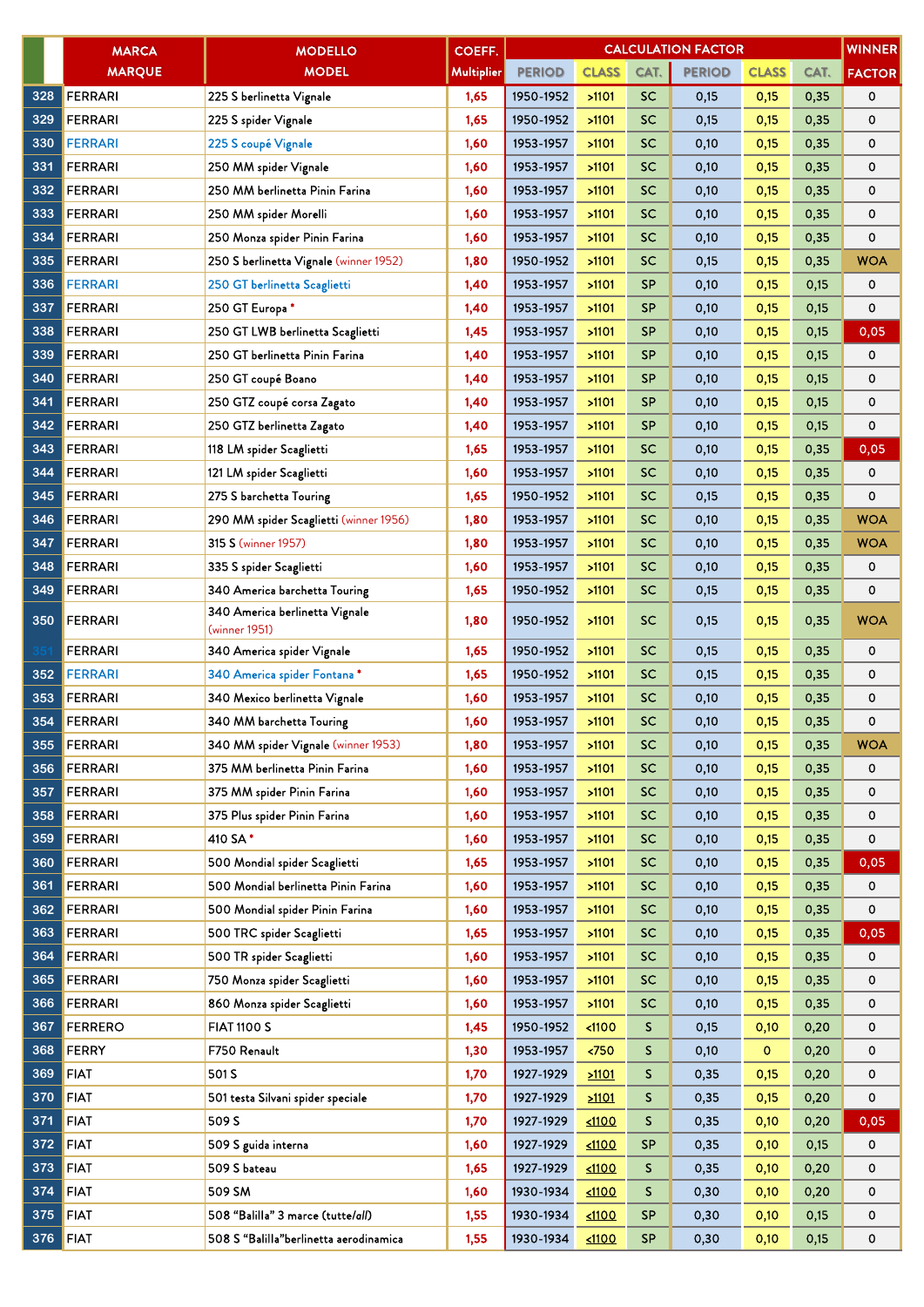|     | <b>MARCA</b>  | <b>MODELLO</b>                          | <b>COEFF.</b>     |               |              |           | <b>CALCULATION FACTOR</b> |              |              | <b>WINNER</b> |
|-----|---------------|-----------------------------------------|-------------------|---------------|--------------|-----------|---------------------------|--------------|--------------|---------------|
|     | <b>MARQUE</b> | <b>MODEL</b>                            | <b>Multiplier</b> | <b>PERIOD</b> | <b>CLASS</b> | CAT.      | <b>PERIOD</b>             | <b>CLASS</b> | CAT.         | <b>FACTOR</b> |
| 377 | <b>FIAT</b>   | 508 S "Balilla" Coppa d'Oro             | 1,60              | 1930-1934     | 1100         | <b>SP</b> | 0,30                      | 0,10         | 0,15         | 0,05          |
| 378 | <b>FIAT</b>   | 508 S "Balilla" Mille Miglia            | 1,60              | 1930-1934     | 1100         | <b>SP</b> | 0,30                      | 0,10         | 0,15         | 0,05          |
| 379 | <b>FIAT</b>   | 508 CS Sport "Balilla" compressore      | 1,55              | 1935-1940     | $1100$       | S         | 0,25                      | 0,10         | 0,20         | 0             |
| 380 | <b>FIAT</b>   | 508 CS S "Balilla" berlinetta Ala d'Oro | 1,55              | 1935-1940     | 1100         | S         | 0,25                      | 0,10         | 0,20         | 0             |
| 381 | <b>FIAT</b>   | 508 CS spider Touring                   | 1,55              | 1935-1940     | 1100         | S         | 0,25                      | 0,10         | 0,20         | 0             |
| 382 | <b>FIAT</b>   | 508 CS MM berlinetta                    | 1,55              | 1935-1940     | $1100$       | S         | 0,25                      | 0,10         | 0,20         | 0             |
| 383 | <b>FIAT</b>   | 508 C Balilla 1100 (tutte/all)          | 1,50              | 1935-1940     | 1100         | <b>SP</b> | 0,25                      | 0,10         | 0,15         | 0             |
| 384 | <b>FIAT</b>   | 508 L Balilla 1100 (tutte/all)          | 1,50              | 1935-1940     | < 1100       | <b>SP</b> | 0,25                      | 0,10         | 0,15         | 0             |
| 385 | <b>FIAT</b>   | 508 Sport "Balilla" gasogeno            | 1,55              | 1935-1940     | 1100         | <b>SP</b> | 0,25                      | 0,10         | 0,15         | 0,05          |
|     | <b>FIAT</b>   | 1100 [508 C] Sport                      | 1,55              | 1935-1940     | 1100         | S         | 0,25                      | 0,10         | 0,20         | 0             |
|     | <b>FIAT</b>   | 1100 [508 C] berlina                    | 1,35              | 1935-1940     | 1100         | T         | 0,25                      | 0,10         | $\mathbf 0$  | 0             |
| 386 | <b>FIAT</b>   | 1100 [508 C] berlina metano             | 1,35              | 1935-1940     | < 1100       | T         | 0,25                      | 0,10         | 0            | 0             |
| 387 | <b>FIAT</b>   | 1100 [508 C] berlina con compressore    | 1,50              | 1935-1940     | < 1100       | SP        | 0,25                      | 0,10         | 0,15         | 0             |
| 388 | <b>FIAT</b>   | 1100 [508 C] MM berlinetta              | 1,60              | 1935-1940     | 1100         | <b>SS</b> | 0,25                      | 0,10         | 0,25         | 0             |
| 389 | <b>FIAT</b>   | 1100 [508 C] MM berlinetta Savio        | 1,60              | 1935-1940     | $1100$       | <b>SS</b> | 0,25                      | 0,10         | 0,25         | 0             |
| 390 | <b>FIAT</b>   | 1100 [508 C] barchetta                  | 1,60              | 1935-1940     | 1100         | <b>SS</b> | 0,25                      | 0,10         | 0,25         | 0             |
| 391 | <b>FIAT</b>   | 1100 [508 C] spider                     | 1,60              | 1935-1940     | 1100         | <b>SS</b> | 0,25                      | 0,10         | 0,25         | 0             |
| 392 | <b>FIAT</b>   | 1100 [508 C] berlinetta aerodinamica    | 1,60              | 1935-1940     | 1100         | <b>SS</b> | 0,25                      | 0,10         | 0,25         | 0             |
| 393 | <b>FIAT</b>   | 514                                     | 1,60              | 1930-1934     | 21101        | <b>SP</b> | 0,30                      | 0,15         | 0,15         | 0             |
| 394 | <b>FIAT</b>   | 514 CA                                  | 1,65              | 1930-1934     | 21101        | S         | 0,30                      | 0,15         | 0,20         | 0             |
| 395 | <b>FIAT</b>   | 514 CA spider sport                     | 1,65              | 1930-1934     | 21101        | S         | 0,30                      | 0,15         | 0,20         | 0             |
| 396 | <b>FIAT</b>   | 514 MM                                  | 1,70              | 1930-1934     | 21101        | S         | 0,30                      | 0,15         | 0,20         | 0,05          |
| 397 | <b>FIAT</b>   | 514 S                                   | 1,70              | 1930-1934     | 21101        | S         | 0,30                      | 0,15         | 0,20         | 0,05          |
| 398 | <b>FIAT</b>   | 519 S                                   | 1,75              | 1927-1929     | 51101        | S         | 0,35                      | 0,15         | 0,20         | 0,05          |
| 399 | <b>FIAT</b>   | 520                                     | 1,65              | 1927-1929     | 21101        | <b>SP</b> | 0,35                      | 0,15         | 0,15         | 0             |
| 400 | <b>FIAT</b>   | 520 versioni corsa                      | 1,70              | 1927-1929     | 21101        | S         | 0,35                      | 0,15         | 0,20         | 0             |
| 401 | <b>FIAT</b>   | 522                                     | 1,60              | 1930-1934     | 51101        | <b>SP</b> | 0,30                      | 0,15         | 0,15         | 0             |
| 402 | <b>FIAT</b>   | 525 S berlina                           | 1,45              | 1930-1934     | >1101        | Τ         | 0,30                      | 0,15         | $\mathbf 0$  | 0             |
| 403 | <b>FIAT</b>   | 525 S                                   | 1,60              | 1930-1934     | 21101        | <b>SP</b> | 0,30                      | 0,15         | 0,15         | 0             |
| 404 | <b>FIAT</b>   | 525 SS                                  | 1,65              | 1930-1934     | 21101        | S         | 0,30                      | 0,15         | 0,20         | 0             |
| 405 | <b>FIAT</b>   | 527 Ardita                              | 1,40              | 1935-1940     | 21101        | T         | 0,25                      | 0,15         | $\mathbf 0$  | 0             |
| 406 | <b>FIAT</b>   | 2800*                                   | 1,40              | 1935-1940     | 21101        | Τ         | 0,25                      | 0,15         | $\mathbf{O}$ | 0             |
| 407 | <b>FIAT</b>   | 1100 berlina                            | 1,30              | 1947-1949     | 1100         | T.        | 0,20                      | 0,10         | $\mathbf{0}$ | 0             |
| 408 | <b>FIAT</b>   | 1100 S MM (gobbone)                     | 1,50              | 1947-1949     | 1100         | S         | 0,20                      | 0,10         | 0,20         | 0             |
| 409 | <b>FIAT</b>   | 1100 S                                  | 1,50              | 1947-1949     | 1100         | S         | 0,20                      | 0,10         | 0,20         | 0             |
| 410 | <b>FIAT</b>   | 1100 S barchetta                        | 1,65              | 1947-1949     | 1100         | SC        | 0,20                      | 0,10         | 0,35         | 0             |
| 411 | <b>FIAT</b>   | 1100 S                                  | 1,45              | 1950-1952     | 1100         | S         | 0,15                      | 0,10         | 0,20         | 0             |
| 412 | <b>FIAT</b>   | 1100 S barchetta                        | 1,60              | 1950-1952     | 1100         | <b>SC</b> | 0,15                      | 0,10         | 0,35         | 0             |
| 413 | <b>FIAT</b>   | 1100 hardtop Ala d'Oro                  | 1,50              | 1947-1949     | 1100         | S         | 0,20                      | 0,10         | 0,20         | 0             |
| 414 | <b>FIAT</b>   | 1100 Metano                             | 1,30              | 1947-1949     | 1100         | T         | 0,20                      | 0,10         | $\mathbf{O}$ | 0             |
| 415 | <b>FIAT</b>   | 1100 S berlinetta "Gobbone"             | 1,55              | 1947-1949     | 1100         | S         | 0,20                      | 0,10         | 0,20         | 0,05          |
| 416 | <b>FIAT</b>   | 1100 B spider Monviso                   | 1,30              | 1947-1949     | 1100         | T.        | 0,20                      | 0,10         | 0            | 0             |
| 417 | <b>FIAT</b>   | 1100 B berlina                          | 1,30              | 1947-1949     | 1100         | T.        | 0,15                      | 0,10         | $\mathbf{0}$ | 0,05          |
| 418 | <b>FIAT</b>   | 1100 siluro                             | 1,65              | 1947-1949     | 1100         | <b>SC</b> | 0,20                      | 0,10         | 0,35         | 0             |
| 419 | <b>FIAT</b>   | 1100 spider Ala d'Oro                   | 1,50              | 1947-1949     | 1100         | S         | 0,20                      | 0,10         | 0,20         | 0             |
| 420 | <b>FIAT</b>   | 1100 barchetta                          | 1,65              | 1947-1949     | 1100         | <b>SC</b> | 0,20                      | 0,10         | 0,35         | 0             |
| 421 | <b>FIAT</b>   | 1100 coupé                              | 1,50              | 1947-1949     | 1100         | S         | 0,20                      | 0,10         | 0,20         | 0             |
| 422 | <b>FIAT</b>   | 1100 coupé Ghia "Supergioiello"         | 1,50              | 1947-1949     | 1100         | S         | 0,20                      | 0,10         | 0,20         | 0             |
| 423 | <b>FIAT</b>   | 1100 S coupé Allemano                   | 1,50              | 1947-1949     | 1100         | S         | 0,20                      | 0,10         | 0,20         | 0             |
| 424 | FIAT          | 1100 E berlina                          | 1,30              | 1950-1952     | 1100         | T         | 0,15                      | 0,10         | $\mathbf{O}$ | 0,05          |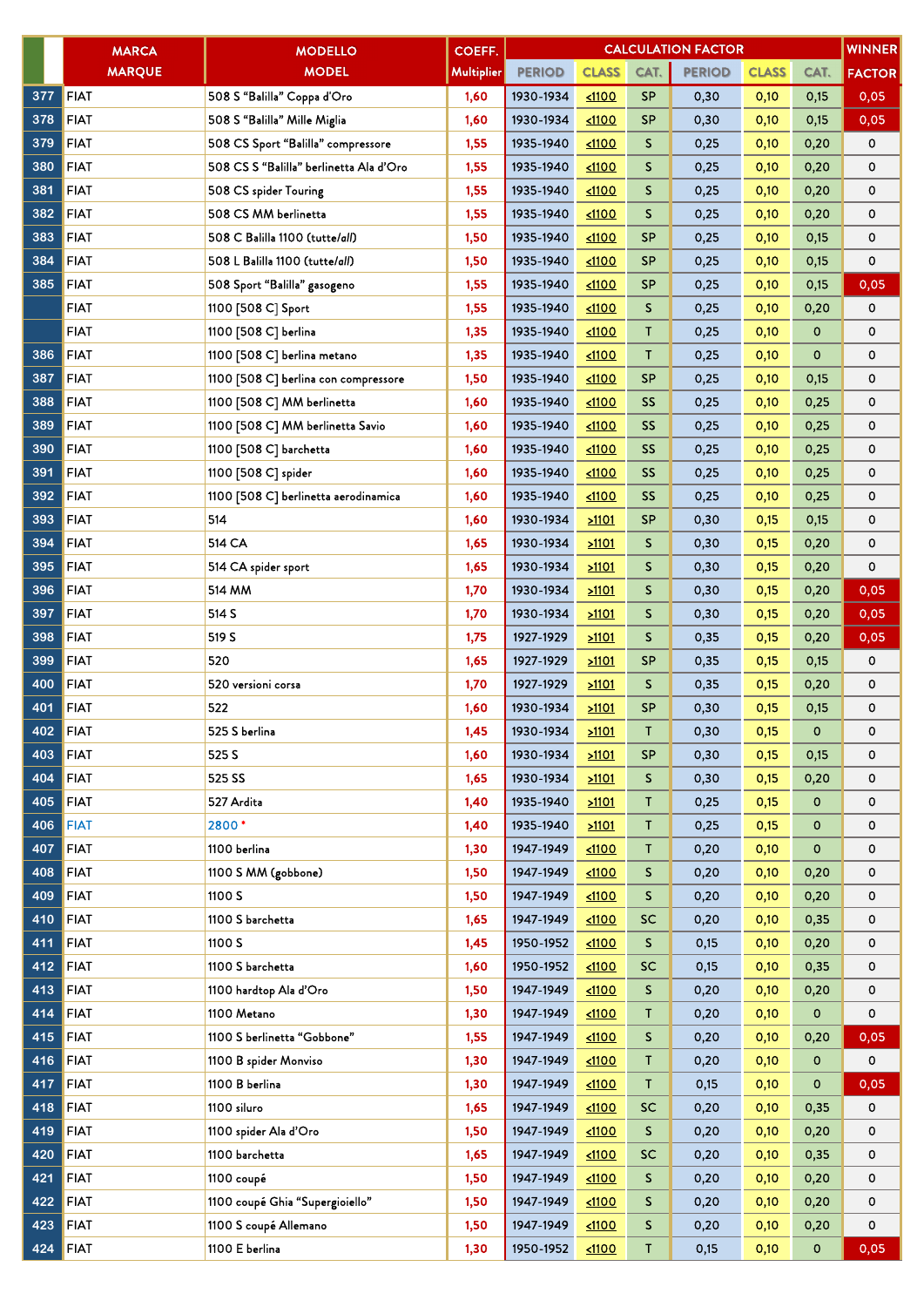|     | <b>MARCA</b>         | <b>MODELLO</b>                       | COEFF.            |               |                       |              | <b>CALCULATION FACTOR</b> |              |             | <b>WINNER</b> |
|-----|----------------------|--------------------------------------|-------------------|---------------|-----------------------|--------------|---------------------------|--------------|-------------|---------------|
|     | <b>MARQUE</b>        | <b>MODEL</b>                         | <b>Multiplier</b> | <b>PERIOD</b> | <b>CLASS</b>          | CAT.         | <b>PERIOD</b>             | <b>CLASS</b> | CAT.        | <b>FACTOR</b> |
| 425 | <b>FIAT</b>          | 1100 ES berlinetta Pinin Farina      | 1,35              | 1950-1952     | 1100                  | <b>GT</b>    | 0,15                      | 0,10         | 0,10        | 0             |
| 426 | <b>FIAT</b>          | 1100 S berlinetta Bertone            | 1,40              | 1950-1952     | >1101                 | GT           | 0,15                      | 0,15         | 0,10        | 0             |
| 427 | <b>FIAT</b>          | 1100 S Rocco Motto                   | 1,45              | 1950-1952     | $1100$                | S.           | 0,15                      | 0,10         | 0,20        | 0             |
| 428 | <b>FIAT</b>          | 1100 S siluro                        | 1,60              | 1950-1952     | 1100                  | <b>SS</b>    | 0,15                      | 0,10         | 0,35        | 0             |
| 429 | <b>FIAT</b>          | 1100/103 berlina                     | 1,25              | 1953-1957     | 1100                  | Τ            | 0,10                      | 0,10         | $\mathbf 0$ | 0,05          |
| 430 | <b>FIAT</b>          | 1100/103 TV berlina                  | 1,25              | 1953-1957     | 1100                  | T            | 0,10                      | 0,10         | 0           | 0,05          |
| 431 | <b>FIAT</b>          | 1100/103 TV coupé Pininfarina        | 1,35              | 1953-1957     | 1100                  | GT           | 0,10                      | 0,10         | 0,10        | 0,05          |
| 432 | <b>FIAT</b>          | 1100/103 TV spider                   | 1,30              | 1953-1957     | 1100                  | <b>GT</b>    | 0,10                      | 0,10         | 0,10        | 0             |
| 433 | <b>FIAT</b>          | 1400 berlina                         | 1,35              | 1950-1952     | 21101                 | T.           | 0,15                      | 0,15         | 0           | 0,05          |
| 434 | <b>FIAT</b>          | 1400 A Diesel                        | 1,25              | 1953-1957     | 51101                 | T            | 0,10                      | 0,15         | 0           | 0             |
| 435 | <b>FIAT</b>          | 1500 Berlina (anteguerra)            | 1,45              | 1935-1940     | $\geq 1101$           | T            | 0,25                      | 0,15         | 0           | 0,05          |
| 436 | <b>FIAT</b>          | 1500 Berlina (dopoguerra)            | 1,35              | 1947-1949     | 51101                 | $\mathsf{T}$ | 0,20                      | 0,15         | $\mathbf 0$ | 0             |
| 437 | <b>FIAT</b>          | 1500 berlinetta Viotti               | 1,50              | 1935-1940     | $\geq 1101$           | <b>GT</b>    | 0,25                      | 0,15         | 0,10        | 0             |
| 438 | <b>FIAT</b>          | 1500 cabriolet Viotti                | 1,50              | 1935-1940     | 21101                 | <b>GT</b>    | 0,25                      | 0,15         | 0,10        | 0             |
| 439 | <b>FIAT</b>          | 1500 spider                          | 1,50              | 1935-1940     | 21101                 | <b>GT</b>    | 0,25                      | 0,15         | 0,10        | 0             |
| 440 | <b>FIAT</b>          | 1500 sport                           | 1,55              | 1947-1949     | 21101                 | S            | 0,20                      | 0,15         | 0,20        | 0             |
| 441 | <b>FIAT</b>          | 500                                  | 1,25              | 1950-1952     | $\times$ 750          | <b>GT</b>    | 0,15                      | $\circ$      | 0,10        | 0             |
| 442 | <b>FIAT</b>          | 500 A "Topolino"                     | 1,30              | 1935-1940     | $\times$ 750          | Τ            | 0,25                      | $\mathbf{o}$ | 0           | 0,05          |
| 443 | <b>FIAT</b>          | 500 A testa S.I.A.T.A.               | 1,45              | 1935-1940     | $\times$ 750          | S.           | 0,25                      | $\circ$      | 0,20        | 0             |
| 444 | <b>FIAT</b>          | 500 testa S.I.A.T.A.                 | 1,45              | 1935-1940     | $\times$ 750          | S            | 0,25                      | $\circ$      | 0,20        | 0             |
| 445 | <b>FIAT</b>          | 500 siluro                           | 1,50              | 1935-1940     | 2750                  | SS           | 0,25                      | $\circ$      | 0,25        | 0             |
| 446 | <b>FIAT</b>          | 500 spider                           | 1,50              | 1935-1940     | $\times$ 750          | <b>SS</b>    | 0,25                      | o            | 0,25        | 0             |
| 447 | <b>FIAT</b>          | 500 sport                            | 1,40              | 1947-1949     | $\times$ 750          | S            | 0,20                      | $\mathbf 0$  | 0,20        | 0             |
| 448 | <b>FIAT</b>          | 500 barchetta                        | 1,40              | 1947-1949     | $\times$ 750          | S            | 0,20                      | $\circ$      | 0,20        | 0             |
| 449 | <b>FIAT</b>          | 500 B "Topolino"                     | 1,25              | 1947-1949     | $\times$ 750          | Τ            | 0,20                      | $\mathbf{o}$ | $\mathbf 0$ | 0,05          |
| 450 | <b>FIAT</b>          | 500 C "Belvedere"                    | 1,15              | 1950-1952     | $\times$ 750          | $\mathsf{T}$ | 0,15                      | $\mathbf 0$  | 0           | 0             |
| 451 | <b>FIAT</b>          | 500 C "Topolino"                     | 1,20              | 1950-1952     | $\times$ 750          | $\mathsf{T}$ | 0,15                      | $\circ$      | 0           | 0,05          |
| 452 | FIAT                 | 500 C "Topolino" testa Superba       | 1,25              | 1950-1952     | $\times$ 750          | <b>GT</b>    | 0,15                      | $\Omega$     | 0,10        | 0             |
| 453 | <b>FIAT</b>          | 1900 berlina                         | 1,25              | 1953-1957     | 21101                 | Τ            | 0,10                      | 0,15         | 0           | 0             |
| 454 | <b>FIAT</b>          | 600                                  | 1,15              | 1953-1957     | $\times$ 750          | Τ            | 0,10                      | $\mathbf{o}$ | 0           | 0,05          |
| 455 | <b>FIAT</b>          | 600 coupé                            | 1,20              | 1953-1957     | $\times$ 750          | <b>GT</b>    | 0,10                      | $\mathbf{o}$ | 0,10        | 0             |
| 456 | <b>FIAT</b>          | SIATA 750 Sport "Fenocchio"          | 1,40              | 1947-1949     | $\times 750$          | S.           | 0,20                      | $\mathbf{o}$ | 0,20        | 0             |
| 457 | <b>FIAT</b>          | 750 sport                            | 1,40              | 1947-1949     | $\times$ 750          | S            | 0,20                      | $\mathbf{o}$ | 0,20        | 0             |
| 458 | <b>FIAT</b>          | 750 Sport                            | 1,30              | 1953-1957     | $\times$ 750          | S.           | 0,10                      | $\circ$      | 0,20        | 0             |
| 459 | <b>FIAT</b>          | 8V berlinetta                        | 1,45              | 1950-1952     | 21101                 | <b>SP</b>    | 0,15                      | 0,15         | 0,15        | 0             |
| 460 | <b>FIAT</b>          | 8V berlinetta Vignale                | 1,40              | 1953-1957     | 21101                 | <b>SP</b>    | 0,10                      | 0,15         | 0,15        | 0             |
| 461 | <b>FIAT</b>          | 8V berlinetta Zagato                 | 1,45              | 1953-1957     | 21101                 | <b>SP</b>    | 0,10                      | 0,15         | 0,15        | 0,05          |
| 462 | <b>FIAT</b>          | Campagnola                           | 1,30              | 1950-1952     | >1101                 | T            | 0,15                      | 0,15         | 0           | 0             |
| 463 | <b>FIAT-SIMCA</b>    | 1100 [508 C] barchetta Grolleau-Deho | 1,60              | 1935-1940     | 1100                  | <b>SS</b>    | 0,25                      | 0,10         | 0,25        | 0             |
| 464 | <b>FICAI</b>         | 1100 S FIAT coupé Allemano           | 1,45              | 1950-1952     | < 1100                | S.           | 0,15                      | 0,10         | 0,20        | 0             |
| 465 | <b>FICAI</b>         | 1100 S FIAT coupé Allemano           | 1,50              | 1947-1949     | < 1100                | S.           | 0,20                      | 0,10         | 0,20        | 0             |
| 466 | <b>FICAI</b>         | Nardi 750 Norton bicilindrico        | 1,40              | 1953-1957     | < 1100                | S.           | 0,10                      | 0,10         | 0,20        | 0             |
| 467 | FONA                 | FIAT 1100 3 carburatori spider       | 1,60              | 1950-1952     | < 1100                | <b>SC</b>    | 0,15                      | 0,10         | 0,35        | 0             |
| 468 | FONA                 | <b>FIAT 1100 S</b>                   | 1,60              | 1950-1952     | < 1100                | <b>SC</b>    | 0,15                      | 0,10         | 0,35        | 0             |
| 469 | <b>FONA</b>          | FIAT 1100 S berlinetta               | 1,65              | 1947-1949     | $1100$                | <b>SC</b>    | 0,20                      | 0,10         | 0,35        | 0             |
| 470 | FONA                 | FIAT 1100 S siluro                   | 1,60              | 1950-1952     | $1100$                | <b>SC</b>    | 0,15                      | 0,10         | 0,35        | 0             |
| 471 | <b>FONA</b>          | FIAT 1100 siluro                     | 1,65              | 1947-1949     | $1100$                | <b>SC</b>    | 0,20                      | 0,10         | 0,35        | 0             |
| 472 | <b>FONTANELLA</b>    | FIAT 500 siluro                      | 1,40              | 1947-1949     | $\langle 750 \rangle$ | S.           | 0,20                      | $\mathbf{o}$ | 0,20        | 0             |
| 473 | FORD                 | Taunus                               | 1,30              | 1953-1957     | >1101                 | Τ            | 0,10                      | 0,15         | 0           | 0,05          |
|     | 474 <b>FORD</b> [GB] | Zephyr                               | 1,25              | 1953-1957     | >1101                 | $\mathsf{T}$ | 0,10                      | 0,15         | 0           | 0             |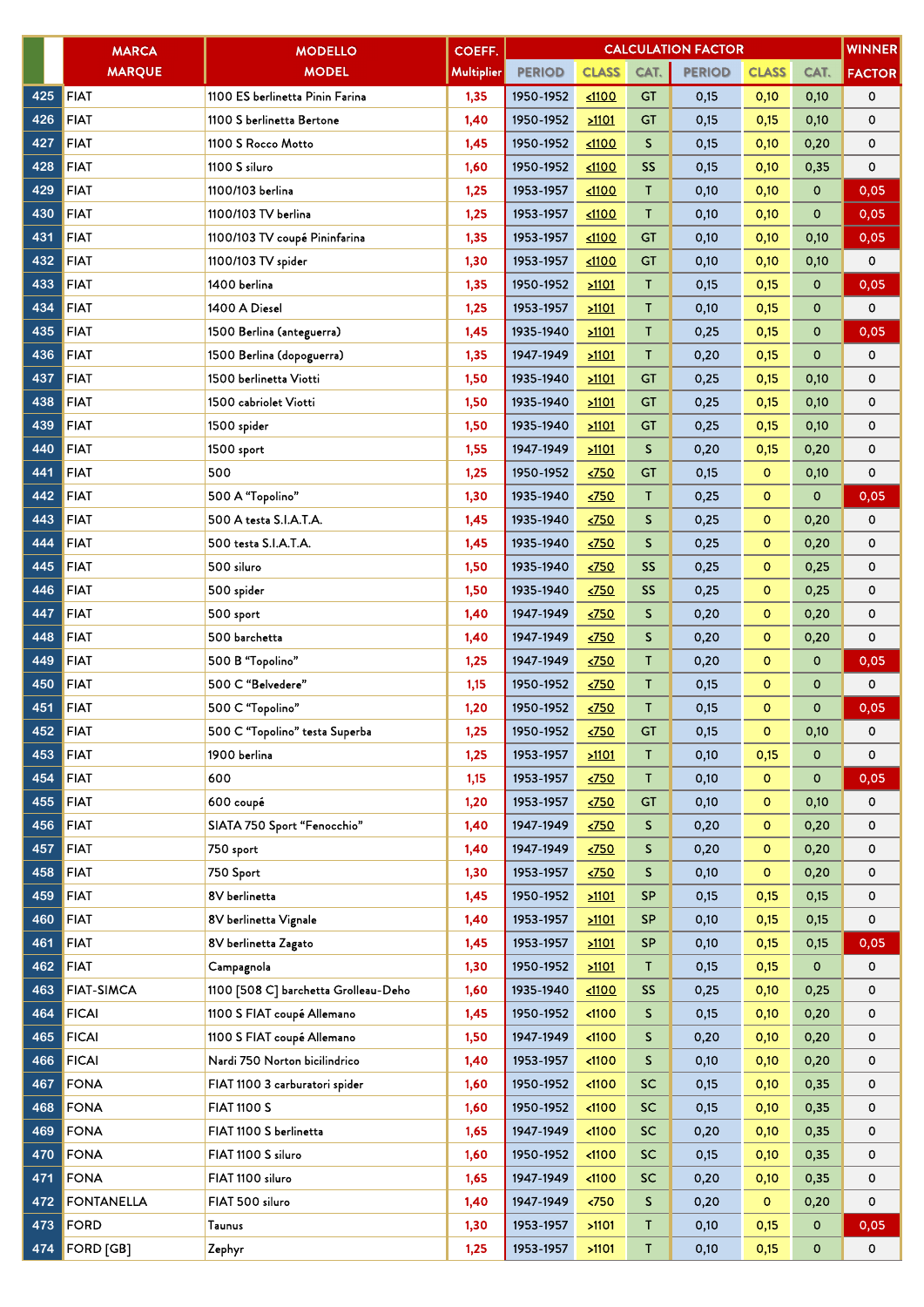|     | <b>MARCA</b>             | <b>MODELLO</b>                       | COEFF.     |               |               |              | <b>CALCULATION FACTOR</b> |              |             | <b>WINNER</b> |
|-----|--------------------------|--------------------------------------|------------|---------------|---------------|--------------|---------------------------|--------------|-------------|---------------|
|     | <b>MARQUE</b>            | <b>MODEL</b>                         | Multiplier | <b>PERIOD</b> | <b>CLASS</b>  | CAT.         | <b>PERIOD</b>             | <b>CLASS</b> | CAT.        | <b>FACTOR</b> |
| 475 | <b>FORD [USA]</b>        | А                                    | 1,60       | 1930-1934     | >1101         | <b>SP</b>    | 0,30                      | 0,15         | 0,15        | 0             |
| 476 | <b>FORD [USA]</b>        | B <sub>8V</sub>                      | 1,60       | 1930-1934     | >1101         | <b>SP</b>    | 0,30                      | 0,15         | 0,15        | 0             |
| 477 | <b>FORD [USA]</b>        | Thunderbird                          | 1,35       | 1953-1957     | >1101         | GT           | 0,10                      | 0,15         | 0,10        | 0             |
| 478 | FRAZER NASH-B.M.W.       | 328                                  | 1,65       | 1935-1940     | >1101         | S.           | 0,25                      | 0,15         | 0,20        | 0,05          |
| 479 | <b>FRAZER - NASH</b>     | High Speed                           | 1,55       | 1947-1949     | >1101         | S            | 0,20                      | 0,15         | 0,20        | 0             |
| 480 | <b>FRAZER - NASH</b>     | Le Mans coupé                        | 1,45       | 1953-1957     | >1101         | S.           | 0,10                      | 0,15         | 0,20        | 0             |
| 481 | <b>FRAZER - NASH</b>     | Le Mans Replica                      | 1,50       | 1950-1952     | >1101         | S.           | 0,15                      | 0,15         | 0,20        | 0             |
| 482 | <b>FRAZER - NASH</b>     | Mille Miglia                         | 1,55       | 1947-1949     | >1101         | S            | 0,20                      | 0,15         | 0,20        | 0             |
| 483 | <b>FRAZER - NASH</b>     | Fast Tourer Bristol                  | 1,55       | 1947-1949     | >1101         | S            | 0,20                      | 0,15         | 0,20        | 0             |
| 484 | <b>FREDIANI</b>          | Lancia Ardea 750 Mariani             | 1,45       | 1953-1957     | < 750         | <b>SC</b>    | 0,10                      | $\mathbf{O}$ | 0,35        | 0             |
| 485 | <b>FURIA</b>             | DKW telaio FIAT 1100                 | 1,55       | 1947-1949     | >1101         | S.           | 0,20                      | 0,15         | 0,20        | 0             |
| 486 | <b>GARAGE VITTORIA</b>   | FIAT 1100 barchetta Pietroboni       | 1,70       | 1947-1949     | >1101         | <b>SC</b>    | 0,20                      | 0,15         | 0,35        | 0             |
| 487 | <b>GARAVINI</b>          | FIAT 1500 spider                     | 1,75       | 1935-1940     | >1101         | <b>SC</b>    | 0,25                      | 0,15         | 0,35        | 0             |
| 488 | <b>GEROSA</b>            | <b>FIAT 750</b>                      | 1,50       | 1950-1952     | < 750         | <b>SC</b>    | 0,15                      | $\mathbf{0}$ | 0,35        | 0             |
| 489 | <b>GEROSA</b>            | GIL.CO 750 S.I.A.T.A. berlinetta     | 1,35       | 1950-1952     | < 750         | $\mathsf{S}$ | 0,15                      | $\circ$      | 0,20        | 0             |
| 490 | <b>GHIRINGHELLI-FIAT</b> | 500 A SIATA Zagato                   | 1,30       | 1935-1940     | $\times$ 750  | T            | 0,25                      | $\mathbf 0$  | $\mathbf 0$ | 0             |
| 491 | <b>GIANNINI</b>          | FIAT 500 berlinetta Scuderia Parioli | 1,50       | 1935-1940     | < 750         | <b>SS</b>    | 0,25                      | $\circ$      | 0,25        | 0             |
| 492 | <b>GIANNINI</b>          | 750 S berlinetta                     | 1,55       | 1947-1949     | < 750         | <b>SC</b>    | 0,20                      | $\mathbf 0$  | 0,35        | 0             |
| 493 | <b>GIANNINI</b>          | 750 S siluro                         | 1,55       | 1947-1949     | < 750         | <b>SC</b>    | 0,20                      | $\circ$      | 0,35        | 0             |
| 494 | <b>GIANNINI</b>          | 750 S barchetta                      | 1,55       | 1947-1949     | < 750         | <b>SC</b>    | 0,20                      | $\mathbf{o}$ | 0,35        | 0             |
| 495 | <b>GIANNINI</b>          | 750 S siluro                         | 1,50       | 1950-1952     | < 750         | <b>SC</b>    | 0,15                      | $\mathbf 0$  | 0,35        | 0             |
| 496 | <b>GIAUR</b>             | 750 berlinetta                       | 1,50       | 1950-1952     | < 750         | SC           | 0,15                      | $\circ$      | 0,35        | 0             |
| 497 | <b>GIANNINI</b>          | 750 S barchetta                      | 1,50       | 1950-1952     | < 750         | <b>SC</b>    | 0,15                      | $\mathbf 0$  | 0,35        | 0             |
| 498 | <b>GIANNINI</b>          | 750 S barchetta                      | 1,45       | 1953-1957     | < 750         | SC           | 0,10                      | $\circ$      | 0,35        | 0             |
| 499 | <b>GIAUR</b>             | 750 S                                | 1,50       | 1950-1952     | < 750         | <b>SC</b>    | 0,15                      | $\mathbf{o}$ | 0,35        | 0             |
| 500 | <b>GIAUR</b>             | 750 S berlinetta                     | 1,50       | 1950-1952     | < 750         | <b>SC</b>    | 0,15                      | $\mathbf{o}$ | 0,35        | 0             |
| 501 | <b>GIAUR</b>             | 750 S                                | 1,45       | 1953-1957     | $750$         | <b>SC</b>    | 0,10                      | $\mathbf{o}$ | 0,35        | 0             |
| 502 | <b>GIAUR</b>             | "San Remo" 750 berlinetta Motto      | 1,45       | 1953-1957     | $750$         | SC           | 0,10                      | $\mathbf 0$  | 0,35        | 0             |
| 503 | <b>GIAUR</b>             | 750 spider Campana                   | 1,45       | 1953-1957     | < 750         | SC           | 0,10                      | $\mathbf{O}$ | 0,35        | 0             |
| 504 | GIL.CO                   | FIAT 1100 Siluro Mariani             | 1,65       | 1947-1949     | $1100$        | SC           | 0,20                      | 0,10         | 0,35        | 0             |
| 505 | GIL.CO                   | FIAT 1100 barchetta Fontana          | 1,60       | 1950-1952     | < 1100        | <b>SC</b>    | 0,15                      | 0,10         | 0,35        | 0             |
| 506 | GIL.CO                   | FIAT 1100 Sport                      | 1,60       | 1950-1952     | < 1100        | <b>SC</b>    | 0,15                      | 0,10         | 0,35        | 0             |
| 507 | GIL.CO                   | S.I.A.T.A. 750 Siluro                | 1,50       | 1950-1952     | $\langle 750$ | <b>SC</b>    | 0,15                      | $\mathbf{O}$ | 0,35        | 0             |
| 508 | <b>GIL.CO</b>            | FIAT 1100 spider Barbero             | 1,55       | 1953-1957     | < 1100        | <b>SC</b>    | 0,10                      | 0,10         | 0,35        | 0             |
| 509 | <b>GIUSTI</b>            | Testadoro "Daniela" siluro Zagato    | 1,55       | 1947-1949     | $\langle 750$ | <b>SC</b>    | 0,20                      | $\mathbf{0}$ | 0,35        | 0             |
| 510 | <b>GIUSTI-ROSELLI</b>    | Testadoro "Daniela" spider Zagato    | 1,55       | 1947-1949     | $750$         | <b>SC</b>    | 0,20                      | $\mathbf{o}$ | 0,35        | 0             |
| 511 | <b>GOLIATH</b>           | GP 700                               | 1,10       | 1953-1957     | $750$         | T.           | 0,10                      | $\mathbf{o}$ | $\mathbf 0$ | 0             |
| 512 | <b>GORDINI</b>           | Simca 1100 Sport                     | 1,65       | 1947-1949     | < 1100        | <b>SC</b>    | 0,20                      | 0,10         | 0,35        | 0             |
| 513 | <b>GORDINI</b>           | T15 S 1500                           | 1,60       | 1953-1957     | >1101         | <b>SC</b>    | 0,10                      | 0,15         | 0,35        | 0             |
| 514 | <b>GORDINI</b>           | T20 S 2000                           | 1,60       | 1953-1957     | >1101         | <b>SC</b>    | 0,10                      | 0,15         | 0,35        | 0             |
| 515 | <b>GORDINI</b>           | T24 S 3000                           | 1,60       | 1953-1957     | >1101         | <b>SC</b>    | 0,10                      | 0,15         | 0,35        | 0             |
| 516 | <b>GORDINI</b>           | T8 S 1100                            | 1,60       | 1953-1957     | >1101         | <b>SC</b>    | 0,10                      | 0,15         | 0,35        | 0             |
| 517 | <b>GPG</b>               | Stoewer 2000 barchetta Colli         | 1,70       | 1947-1949     | >1101         | <b>SC</b>    | 0,20                      | 0,15         | 0,35        | 0             |
| 518 | <b>GRAHAM-PAIGE</b>      | modello non identificato 8000 cc     | 1,45       | 1930-1934     | >1101         | $\mathsf{T}$ | 0,30                      | 0,15         | $\mathbf 0$ | 0             |
| 519 | <b>GUARDIANI</b>         | FIAT 500 spider                      | 1,55       | 1947-1949     | < 750         | <b>SC</b>    | 0,20                      | $\mathbf{O}$ | 0,35        | 0             |
| 520 | <b>GUITIN</b>            | 1100 barchetta                       | 1,55       | 1953-1957     | < 1100        | <b>SC</b>    | 0,10                      | 0,10         | 0,35        | 0             |
| 521 | <b>HEALEY</b>            | 2400 Elliott                         | 1,40       | 1947-1949     | >1101         | T.           | 0,20                      | 0,15         | 0           | 0,05          |
| 522 | <b>HEALEY</b>            | Duncan Drone                         | 1,55       | 1947-1949     | >1101         | S            | 0,20                      | 0,15         | 0,20        | 0             |
| 523 | <b>HEALEY</b>            | <b>Beutler Coupé</b>                 | 1,50       | 1947-1949     | >1101         | <b>SP</b>    | 0,20                      | 0,15         | 0,15        | 0             |
| 524 | <b>HEALEY</b>            | 2400 Westland                        | 1,55       | 1947-1949     | >1101         | <b>SP</b>    | 0,20                      | 0,15         | 0,15        | 0,05          |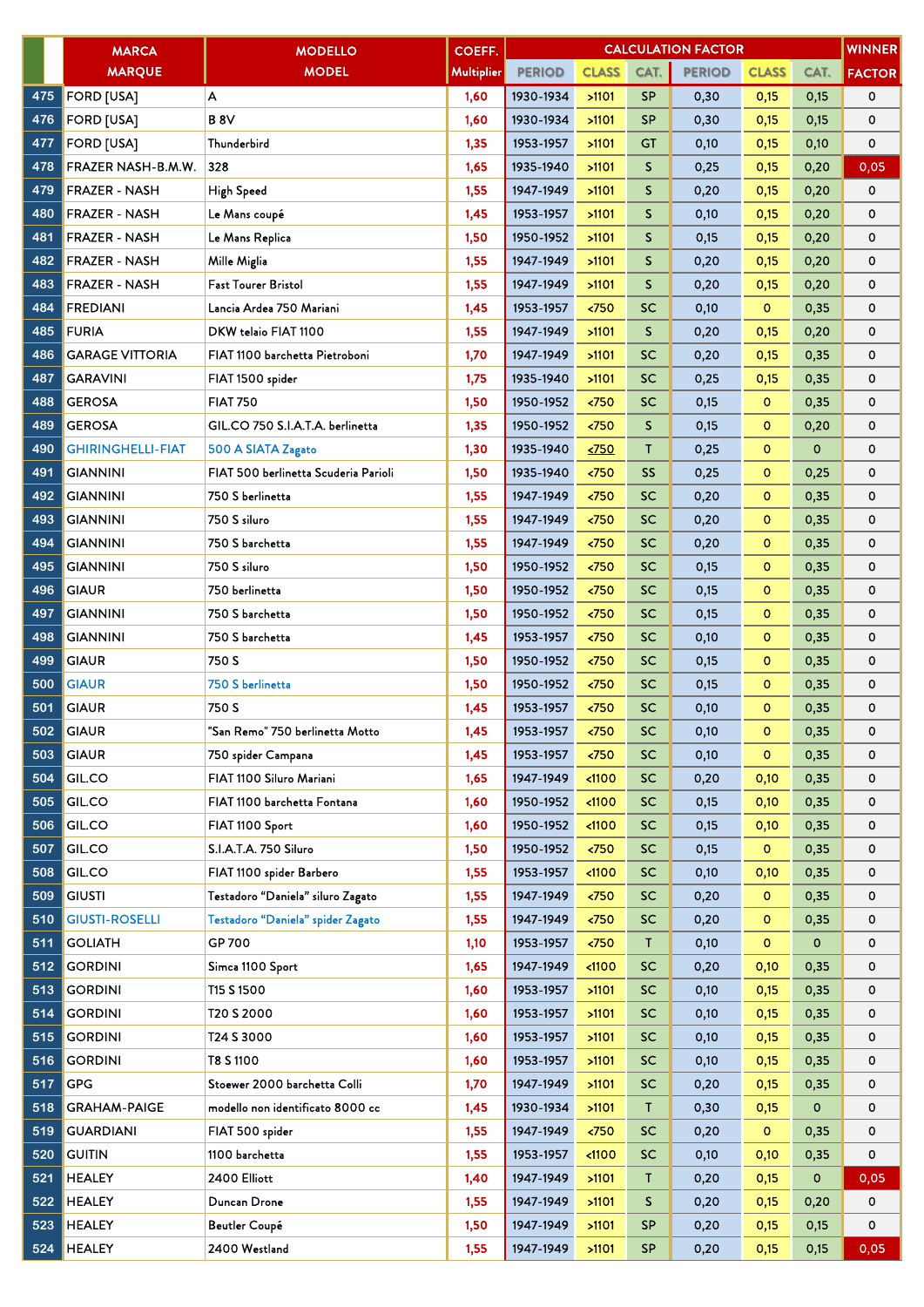|     | <b>MARCA</b>            | <b>MODELLO</b>                      | COEFF.     |               |              |              | <b>CALCULATION FACTOR</b> |              |             | <b>WINNER</b> |
|-----|-------------------------|-------------------------------------|------------|---------------|--------------|--------------|---------------------------|--------------|-------------|---------------|
|     | <b>MARQUE</b>           | <b>MODEL</b>                        | Multiplier | <b>PERIOD</b> | <b>CLASS</b> | CAT.         | <b>PERIOD</b>             | <b>CLASS</b> | CAT.        | <b>FACTOR</b> |
| 525 | <b>HEALEY</b>           | 2400 Silverstone (D-Type)           | 1,55       | 1947-1949     | >1101        | S.           | 0,20                      | 0,15         | 0,20        | 0             |
| 526 | <b>HEALEY</b>           | 2400 Silverstone (E-Type)           | 1,50       | 1950-1952     | >1101        | S.           | 0,15                      | 0,15         | 0,20        | 0             |
| 527 | <b>HISPANO-SUIZA</b>    | HB6                                 | 1,65       | 1930-1934     | >1101        | S            | 0,30                      | 0,15         | 0,20        | 0             |
| 528 | <b>HOTCHKISS</b>        | 20 CV*                              | 1,55       | 1947-1949     | >1101        | S            | 0,20                      | 0,15         | 0,20        | 0             |
| 529 | HW (POI HWM)            | Alta 2000 Sport                     | 1,65       | 1950-1952     | >1101        | <b>SC</b>    | 0,15                      | 0,15         | 0,35        | 0             |
| 530 | <b>HWM</b>              | Jaguar S 3400 cm3                   | 1,60       | 1953-1957     | >1101        | <b>SC</b>    | 0,10                      | 0,15         | 0,35        | 0             |
| 531 | <b>HWM</b>              | Jaguar S 3800 cm3                   | 1,60       | 1953-1957     | >1101        | SC.          | 0,10                      | 0,15         | 0,35        | 0             |
| 532 | <b>ICOT</b>             | <b>FIAT 1100</b>                    | 1,50       | 1947-1949     | < 1100       | S            | 0,20                      | 0,10         | 0,20        | 0             |
| 533 | <b>ISO</b>              | Isetta 236 cc                       | 1,15       | 1953-1957     | < 750        | T.           | 0,10                      | $\circ$      | 0           | 0,05          |
| 534 | <b>ISOTTA FRASCHINI</b> | 8A SS torpedo Sala                  | 1,75       | 1927-1929     | >1101        | S            | 0,35                      | 0,15         | 0,20        | 0,05          |
| 535 | <b>ITALA</b>            | 61                                  | 1,70       | 1927-1929     | >1101        | S            | 0,35                      | 0,15         | 0,20        | 0             |
| 536 | <b>ITALA</b>            | 61 berlina aerodinamica             | 1,70       | 1927-1929     | >1101        | S            | 0,35                      | 0,15         | 0,20        | 0             |
| 537 | <b>ITALA</b>            | 65                                  | 1,65       | 1930-1934     | >1101        | S            | 0,30                      | 0,15         | 0,20        | 0             |
| 538 | <b>ITALA</b>            | 75V spider                          | 1,65       | 1930-1934     | >1101        | S            | 0,30                      | 0,15         | 0,20        | 0             |
| 539 | <b>ITALA</b>            | speciale Diesel                     | 1,60       | 1930-1934     | >1101        | <b>SP</b>    | 0,30                      | 0,15         | 0,15        | 0             |
| 540 | <b>ITALA</b>            | speciale gasogeno                   | 1,55       | 1935-1940     | >1101        | <b>SP</b>    | 0,25                      | 0,15         | 0,15        | 0             |
| 541 | <b>JAGUAR</b>           | C - Type                            | 1,65       | 1950-1952     | >1101        | <b>SC</b>    | 0,15                      | 0,15         | 0,35        | 0             |
| 542 | <b>JAGUAR</b>           | D - Type                            | 1,60       | 1953-1957     | >1101        | <b>SC</b>    | 0,10                      | 0,15         | 0,35        | 0             |
| 543 | <b>JAGUAR</b>           | Mark VII                            | 1,30       | 1950-1952     | >1101        | $\mathsf{T}$ | 0,15                      | 0,15         | $\mathbf 0$ | 0             |
| 544 | <b>JAGUAR</b>           | XK 120 OTS roadster Lightweight     | 1,50       | 1947-1949     | >1101        | <b>SP</b>    | 0,20                      | 0,15         | 0,15        | 0             |
| 545 | <b>JAGUAR</b>           | XK 120 OTS roadster                 | 1,40       | 1950-1952     | >1101        | GT           | 0,15                      | 0,15         | 0,10        | 0             |
| 546 | <b>JAGUAR</b>           | XK 120 coupé                        | 1,40       | 1950-1952     | >1101        | <b>GT</b>    | 0,15                      | 0,15         | 0,10        | 0             |
| 547 | <b>JAGUAR</b>           | Xk 140 OTS roadster                 | 1,40       | 1953-1957     | >1101        | <b>GT</b>    | 0,10                      | 0,15         | 0,10        | 0,05          |
| 548 | <b>JORDAN</b>           | <b>Blue Boy</b>                     | 1,70       | 1927-1929     | >1101        | S            | 0,35                      | 0,15         | 0,20        | 0             |
| 549 | <b>JORDAN</b>           | JE "Blueboy" tourer                 | 1,65       | 1930-1934     | >1101        | S            | 0,30                      | 0,15         | 0,20        | 0             |
| 550 | <b>KIEFT</b>            | Turner *                            | 1,60       | 1953-1957     | >1101        | SC.          | 0,10                      | 0,15         | 0,35        | 0             |
| 551 | <b>KURTIS CHRYSLER</b>  | 500 X "Caballo de Hierro" 6.420 cm3 | 1,60       | 1953-1957     | >1101        | SC.          | 0,10                      | 0,15         | 0,35        | 0             |
| 552 | LA SALLE                | Series 303 torpedo                  | 1,75       | 1927-1929     | >1101        | S            | 0,35                      | 0,15         | 0,20        | 0,05          |
| 553 | <b>LAGONDA</b>          | M45 Rapide*                         | 1,65       | 1935-1940     | >1101        | <b>SS</b>    | 0,25                      | 0,15         | 0,25        | 0             |
| 554 | <b>LANCIA</b>           | Lambda berlina                      | 1,50       | 1927-1929     | >1101        | T.           | 0,35                      | 0,15         | 0           | 0             |
| 555 | <b>LANCIA</b>           | Lambda Tipo 214 (corto)             | 1,75       | 1927-1929     | >1101        | <b>SS</b>    | 0,35                      | 0,15         | 0,25        | 0             |
| 556 | <b>LANCIA</b>           | Lambda Tipo 216 e 217 (lungo)       | 1,50       | 1927-1929     | >1101        | T.           | 0,35                      | 0,15         | 0           | 0             |
| 557 | <b>LANCIA</b>           | Lambda Tipo 218 e 219 (corto)       | 1,75       | 1927-1929     | >1101        | SS           | 0,35                      | 0,15         | 0,25        | 0             |
| 558 | <b>LANCIA</b>           | Lambda Tipo 221 e 223 (corto)       | 1,75       | 1927-1929     | >1101        | <b>SS</b>    | 0,35                      | 0,15         | 0,25        | 0             |
| 559 | <b>LANCIA</b>           | Lambda Tipo 222 e 224 (lungo)       | 1,50       | 1927-1929     | >1101        | T            | 0,35                      | 0,15         | 0           | 0             |
| 560 | <b>LANCIA</b>           | Lambda torpedo Tipo 218 Corsa       | 1,80       | 1927-1929     | >1101        | <b>SS</b>    | 0,35                      | 0,15         | 0,25        | 0,05          |
| 561 | <b>LANCIA</b>           | Lambda spider Tipo 221 Casaro       | 1,80       | 1927-1929     | >1101        | <b>SS</b>    | 0,35                      | 0,15         | 0,25        | 0,05          |
| 562 | <b>LANCIA</b>           | Lambda spider corsa                 | 1,75       | 1927-1929     | >1101        | <b>SS</b>    | 0,35                      | 0,15         | 0,25        | 0             |
| 563 | <b>LANCIA</b>           | Lambda speciale (motore Dilambda)   | 1,80       | 1930-1934     | >1101        | <b>SS</b>    | 0,35                      | 0,15         | 0,25        | 0,05          |
| 564 | <b>LANCIA</b>           | Dilambda                            | 1,70       | 1930-1934     | >1101        | S.           | 0,30                      | 0,15         | 0,20        | 0,05          |
| 565 | <b>LANCIA</b>           | Artena                              | 1,65       | 1930-1934     | >1101        | S.           | 0,30                      | 0,15         | 0,20        | 0             |
| 566 | <b>LANCIA</b>           | Astura                              | 1,60       | 1930-1934     | >1101        | <b>SP</b>    | 0,30                      | 0,15         | 0,15        | 0             |
| 567 | <b>LANCIA</b>           | Astura berlina Lotti                | 1,45       | 1930-1934     | >1101        | T.           | 0,30                      | 0,15         | 0           | 0             |
| 568 | <b>LANCIA</b>           | Astura spider corsa                 | 1,65       | 1935-1940     | >1101        | <b>SS</b>    | 0,25                      | 0,15         | 0,25        | 0             |
| 569 | <b>LANCIA</b>           | Augusta                             | 1,55       | 1935-1940     | >1101        | <b>SP</b>    | 0,25                      | 0,15         | 0,15        | 0             |
| 570 | <b>LANCIA</b>           | Augusta berlina                     | 1,55       | 1935-1940     | >1101        | <b>SP</b>    | 0,25                      | 0,15         | 0,15        | 0             |
| 571 | <b>LANCIA</b>           | Augusta berlinetta aerodinamica     | 1,55       | 1935-1940     | >1101        | <b>SP</b>    | 0,25                      | 0,15         | 0,15        | 0             |
| 572 | <b>LANCIA</b>           | Augusta Belna Cabriolet             | 1,55       | 1935-1940     | >1101        | <b>SP</b>    | 0,25                      | 0,15         | 0,15        | 0             |
| 573 | <b>LANCIA</b>           | Augusta cabriolet                   | 1,55       | 1935-1940     | >1101        | <b>SP</b>    | 0,25                      | 0,15         | 0,15        | 0             |
| 574 | <b>LANCIA</b>           | Aprilia spider Touring "Ala spessa" | 1,60       | 1935-1940     | >1101        | S            | 0,25                      | 0,15         | 0,20        | 0             |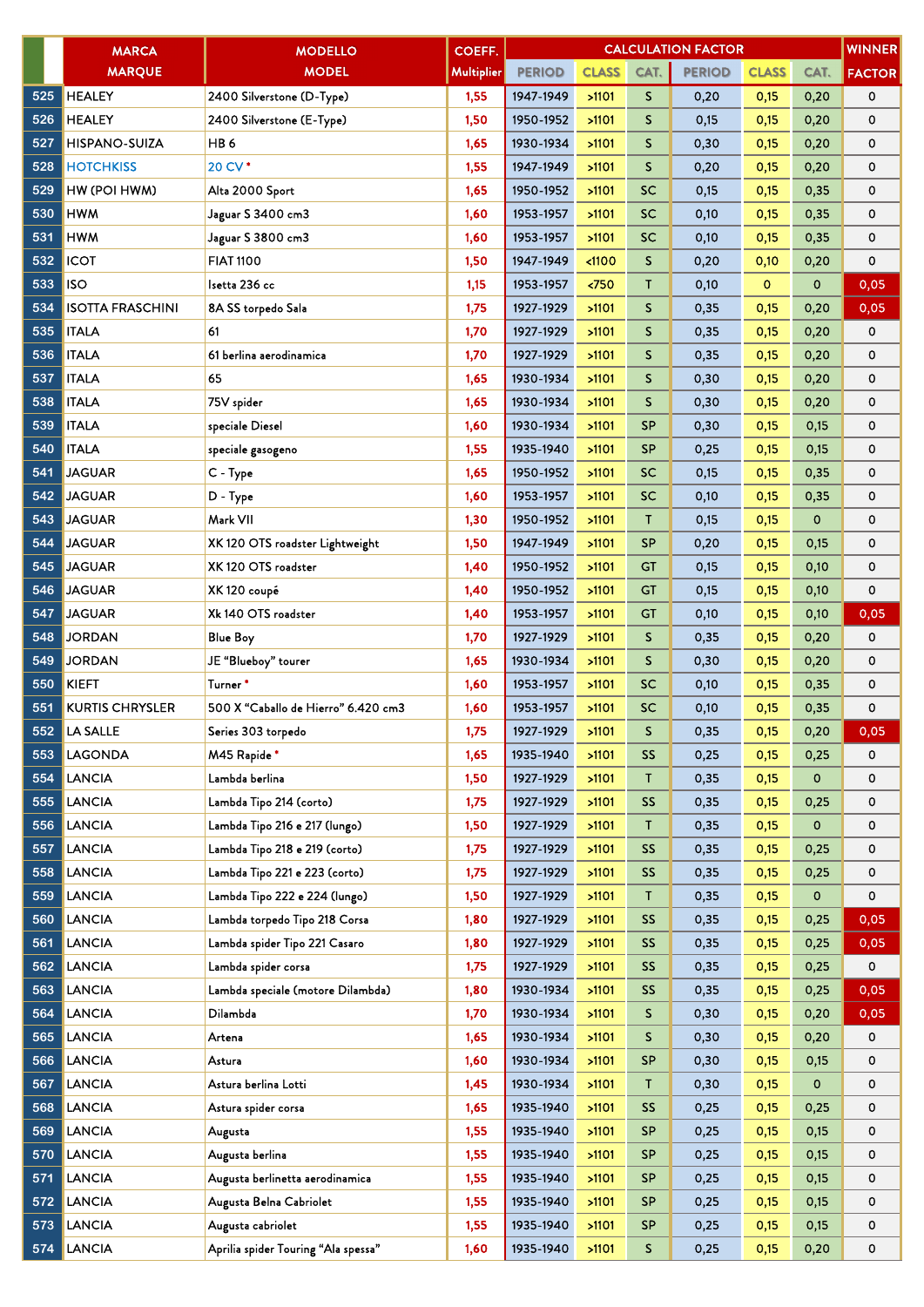|     | <b>MARCA</b>             | <b>MODELLO</b>                                     | COEFF.     | <b>CALCULATION FACTOR</b><br><b>WINNER</b> |               |              |               |              |             |               |  |  |
|-----|--------------------------|----------------------------------------------------|------------|--------------------------------------------|---------------|--------------|---------------|--------------|-------------|---------------|--|--|
|     | <b>MARQUE</b>            | <b>MODEL</b>                                       | Multiplier | <b>PERIOD</b>                              | <b>CLASS</b>  | CAT.         | <b>PERIOD</b> | <b>CLASS</b> | CAT.        | <b>FACTOR</b> |  |  |
| 575 | LANCIA                   | Aprilia Spider Zagato                              | 1,70       | 1935-1940                                  | >1101         | <b>SS</b>    | 0,25          | 0,15         | 0,25        | 0,05          |  |  |
| 576 | <b>LANCIA</b>            | Aprilia berlinetta aerodinamica Pinin Farina       | 1,60       | 1935-1940                                  | >1101         | $\mathsf{S}$ | 0,25          | 0,15         | 0,20        |               |  |  |
| 577 | <b>LANCIA</b>            | Aprilia berlinetta aerodinamica Boneschi           | 1,60       | 1935-1940                                  | >1101         | S            | 0,25          | 0,15         | 0,20        | 0             |  |  |
| 578 | <b>LANCIA</b>            | Aprilia Spider                                     | 1,65       | 1935-1940                                  | >1101         | S            | 0,25          | 0,15         | 0,20        | 0,05          |  |  |
| 579 | <b>LANCIA</b>            | Aprilia spider Colli                               | 1,60       | 1935-1940                                  | >1101         | S            | 0,25          | 0,15         | 0,20        | 0             |  |  |
| 580 | <b>LANCIA</b>            | Aprilia spider Colli hardtop                       | 1,60       | 1935-1940                                  | >1101         | S            | 0,25          | 0,15         | 0,20        | 0             |  |  |
| 581 | <b>LANCIA</b>            | Aprilia berlina 1350                               | 1,55       | 1935-1940                                  | >1101         | <b>SP</b>    | 0,25          | 0,15         | 0,15        | 0             |  |  |
| 582 | <b>LANCIA</b>            | Aprilia berlina 1500                               | 1,40       | 1947-1949                                  | >1101         | T            | 0,20          | 0,15         | 0           | 0,05          |  |  |
| 583 | <b>LANCIA</b>            | Aprilia Sport                                      | 1,75       | 1947-1949                                  | >1101         | <b>SC</b>    | 0,20          | 0,15         | 0,35        | 0,05          |  |  |
| 584 | <b>LANCIA</b>            | Aprilia spider                                     | 1,70       | 1947-1949                                  | >1101         | <b>SC</b>    | 0,20          | 0,15         | 0,35        | 0             |  |  |
| 585 | <b>LANCIA</b>            | Ardea berlina 1^ e 2^ serie                        | 1,40       | 1935-1940                                  | < 1100        | T            | 0,25          | 0,10         | 0           | 0,05          |  |  |
| 586 | <b>LANCIA</b>            | Ardea berlina 3^ e 4^ serie                        | 1,35       | 1947-1949                                  | < 1100        | $\mathsf{T}$ | 0,20          | 0,10         | 0           | 0,05          |  |  |
| 587 | <b>LANCIA</b>            | Ardea 750 S                                        | 1,45       | 1953-1957                                  | < 750         | SC           | 0,10          | $\mathbf 0$  | 0,35        | 0             |  |  |
| 588 | <b>LANCIA</b>            | Aurelia B12 berlina                                | 1,25       | 1953-1957                                  | >1101         | $\mathsf{T}$ | 0,10          | 0,15         | 0           | 0             |  |  |
| 589 | <b>LANCIA</b>            | Aurelia B21 berlina                                | 1,35       | 1950-1952                                  | >1101         | Τ            | 0,15          | 0,15         | 0           | 0,05          |  |  |
| 590 | <b>LANCIA</b>            | Aurelia B22 berlina                                | 1,25       | 1953-1957                                  | >1101         | $\mathsf{T}$ | 0,10          | 0,15         | 0           | 0             |  |  |
| 591 | <b>LANCIA</b>            | Aurelia B20 GT 2000 berlinetta Pinin Farina        | 1,45       | 1950-1952                                  | >1101         | <b>GT</b>    | 0,15          | 0,15         | 0,10        | 0,05          |  |  |
| 592 | <b>LANCIA</b>            | Aurelia B20 GT 2500 berlinetta Pinin Farina        | 1,40       | 1953-1957                                  | >1101         | <b>GT</b>    | 0,10          | 0,15         | 0,10        | 0,05          |  |  |
| 593 | <b>LANCIA</b>            | Aurelia B24 spider "America" Pinin Farina          | 1,35       | 1953-1957                                  | >1101         | <b>GT</b>    | 0,10          | 0,15         | 0,10        | 0             |  |  |
| 594 | <b>LANCIA</b>            | Aurelia B50 GT coupé Vignale                       | 1,40       | 1950-1952                                  | >1101         | <b>GT</b>    | 0,15          | 0,15         | 0,10        | 0             |  |  |
| 595 | <b>LANCIA</b>            | D20 berlinetta Pinin Farina                        | 1,60       | 1953-1957                                  | >1101         | <b>SC</b>    | 0,10          | 0,15         | 0,35        | 0             |  |  |
| 596 | <b>LANCIA</b>            | D24 Spider (winner 1954)                           | 1,80       | 1953-1957                                  | >1101         | <b>SC</b>    | 0,10          | 0,15         | 0,35        | <b>WOA</b>    |  |  |
| 597 | <b>LANCIA</b>            | Appia                                              | 1,20       | 1953-1957                                  | < 1100        | T            | 0,10          | 0,10         | $\mathbf 0$ | 0             |  |  |
| 598 | <b>LANCIA</b>            | Appia coupé Motto                                  | 1,30       | 1953-1957                                  | < 1100        | GT           | 0,10          | 0,10         | 0,10        | 0             |  |  |
| 599 | <b>LANCIA</b>            | Appia GTZ                                          | 1,35       | 1953-1957                                  | < 1100        | <b>GT</b>    | 0,10          | 0,10         | 0,10        | 0,05          |  |  |
| 600 | LA SALLE                 | 303 TORPEDO                                        | 1,75       | 1927-1929                                  | >1101         | S            | 0,35          | 0,15         | 0,20        | 0,05          |  |  |
| 601 | <b>LEONE</b>             | FIAT 1100 Sport                                    | 1,65       | 1947-1949                                  | $1100$        | <b>SC</b>    | 0,20          | 0,10         | 0,35        | 0             |  |  |
| 602 | <b>LEONE</b>             | Lancia - FIAT 1100 barchetta                       | 1,70       | 1935-1940                                  | < 1100        | <b>SC</b>    | 0,25          | 0,10         | 0,35        | 0             |  |  |
| 603 | <b>LEONE</b>             | Savonuzzi 1100 FIAT barchetta                      | 1,65       | 1947-1949                                  | < 1100        | <b>SC</b>    | 0,20          | 0,10         | 0,35        | 0             |  |  |
| 604 | <b>LEONE</b>             | Savonuzzi 1100 FIAT siluro                         | 1,60       | 1950-1952                                  | $1100$        | SC           | 0,15          | 0,10         | 0,35        | 0             |  |  |
| 605 | <b>LINCOLN</b>           | Capri                                              | 1,45       | 1953-1957                                  | >1101         | S            | 0,10          | 0,15         | 0,20        | 0             |  |  |
| 606 | <b>LOMBARD</b>           | $AL3*$                                             | 1,65       | 1927-1929                                  | $1100$        | S            | 0,35          | 0,10         | 0,20        | 0             |  |  |
| 607 | LORRAINE-DIETRICH        | B/3/6                                              | 1,70       | 1927-1929                                  | >1101         | S            | 0,35          | 0,15         | 0,20        | 0             |  |  |
| 608 | <b>LOTUS</b>             | Eleven Climax                                      | 1,55       | 1953-1957                                  | < 1100        | <b>SC</b>    | 0,10          | 0,10         | 0,35        | 0             |  |  |
| 609 | <b>LOTUS</b>             | Lotus Mk IX Climax*                                | 1,55       | 1953-1957                                  | < 1100        | <b>SC</b>    | 0,10          | 0,10         | 0,35        | 0             |  |  |
| 610 | <b>MAESTRI-BARTOLINI</b> | Giannini 750 spider                                | 1,50       | 1950-1952                                  | $750$         | <b>SC</b>    | 0,15          | $\mathbf{O}$ | 0,35        | 0             |  |  |
| 611 | <b>MARDAL</b>            | 750 Giannini - GIL.CO Fontana                      | 1,50       | 1950-1952                                  | < 750         | <b>SC</b>    | 0,15          | $\circ$      | 0,35        | 0             |  |  |
| 612 | <b>MARINO (BRANDOLI)</b> | FIAT 1100 Sport                                    | 1,55       | 1953-1957                                  | < 1100        | <b>SC</b>    | 0,10          | 0,10         | 0,35        | 0             |  |  |
| 613 | <b>MARINO (BRANDOLI)</b> | FIAT 1100 S Berlinetta                             | 1,60       | 1950-1952                                  | < 1100        | <b>SC</b>    | 0,15          | 0,10         | 0,35        | 0             |  |  |
| 614 | <b>MARINO (BRANDOLI)</b> | FIAT 750 barchetta                                 | 1,45       | 1953-1957                                  | $750$         | <b>SC</b>    | 0,10          | $\mathbf 0$  | 0,35        | 0             |  |  |
| 615 | <b>MARINO (BRANDOLI)</b> | FIAT 750 berlinetta                                | 1,45       | 1953-1957                                  | $\langle 750$ | <b>SC</b>    | 0,10          | o            | 0,35        | 0             |  |  |
| 616 | <b>MARINO (BRANDOLI)</b> | FIAT 750 S berlinetta                              | 1,50       | 1950-1952                                  | $750$         | SC           | 0,15          | $\circ$      | 0,35        | 0             |  |  |
| 617 | <b>MARZOTTO-FERRARI</b>  | 212 Export berlinetta Reggiani - Fontana<br>"Uovo" | 1,65       | 1950-1952                                  | >1101         | <b>SC</b>    | 0,15          | 0,15         | 0,35        | 0             |  |  |
| 618 | <b>MARZOTTO-FERRARI</b>  | 212 Export spider Reggiani - Fontana               | 1,65       | 1950-1952                                  | >1101         | <b>SC</b>    | 0,15          | 0,15         | 0,35        | 0             |  |  |
| 619 | <b>MARZOTTO-FERRARI</b>  | 340 America spider Fontana                         | 1,65       | 1950-1952                                  | >1101         | <b>SC</b>    | 0,15          | 0,15         | 0,35        | 0             |  |  |
| 620 | <b>MASERATI</b>          | Tipo 26 B MM                                       | 1,75       | 1927-1929                                  | >1101         | <b>SS</b>    | 0,35          | 0,15         | 0,25        | 0             |  |  |
| 621 | <b>MASERATI</b>          | Tipo 26 MM spider                                  | 1,75       | 1927-1929                                  | >1101         | <b>SS</b>    | 0,35          | 0,15         | 0,25        | 0             |  |  |
| 622 | <b>MASERATI</b>          | Tipo 26 M Sport                                    | 1,70       | 1930-1934                                  | >1101         | <b>SS</b>    | 0,30          | 0,15         | 0,25        | 0             |  |  |
| 623 | <b>MASERATI</b>          | Tipo 26 C 1100                                     | 1,70       | 1930-1934                                  | < 1100        | <b>SS</b>    | 0,30          | 0,10         | 0,25        | 0,05          |  |  |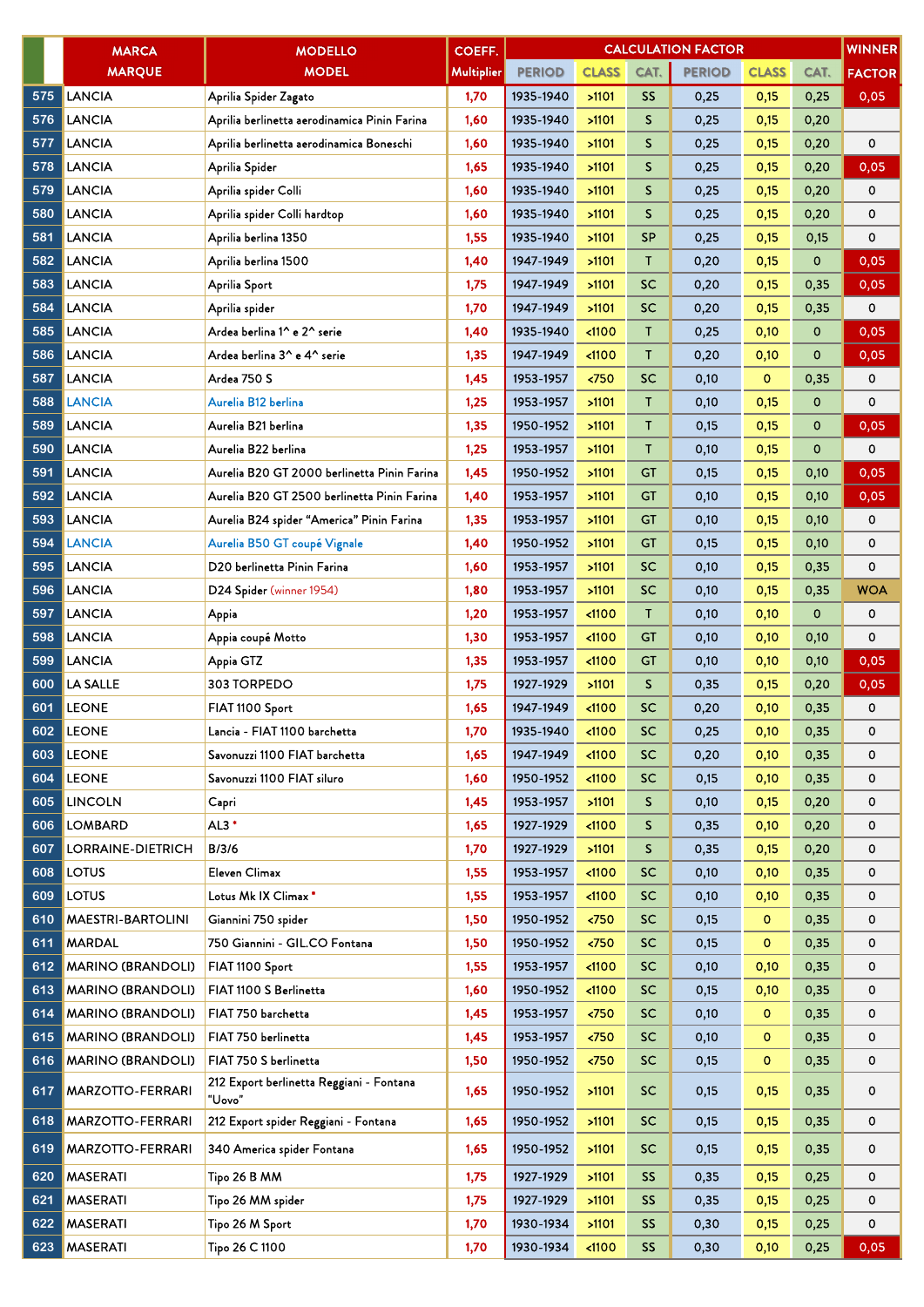|     | <b>MARCA</b>           | <b>MODELLO</b>                    | COEFF.     | <b>WINNER</b><br><b>CALCULATION FACTOR</b> |                       |              |               |              |             |               |  |
|-----|------------------------|-----------------------------------|------------|--------------------------------------------|-----------------------|--------------|---------------|--------------|-------------|---------------|--|
|     | <b>MARQUE</b>          | <b>MODEL</b>                      | Multiplier | <b>PERIOD</b>                              | <b>CLASS</b>          | CAT.         | <b>PERIOD</b> | <b>CLASS</b> | CAT.        | <b>FACTOR</b> |  |
| 624 | <b>MASERATI</b>        | Tipo 26 C 1500                    | 1,70       | 1930-1934                                  | >1101                 | <b>SS</b>    | 0,30          | 0,15         | 0,25        | 0             |  |
| 625 | <b>MASERATI</b>        | 4 CTR 1100                        | 1,70       | 1930-1934                                  | $1100$                | <b>SS</b>    | 0,30          | 0,10         | 0,25        | 0,05          |  |
| 626 | <b>MASERATI</b>        | 4CS 1100                          | 1,70       | 1930-1934                                  | < 1100                | <b>SS</b>    | 0,30          | 0,10         | 0,25        | 0,05          |  |
| 627 | <b>MASERATI</b>        | 4 CS 1500 Campari & Sorniotti     | 1,70       | 1930-1934                                  | >1101                 | <b>SS</b>    | 0,30          | 0,15         | 0,25        | 0             |  |
| 628 | <b>MASERATI</b>        | 4 CS 1500                         | 1,70       | 1935-1940                                  | >1101                 | <b>SS</b>    | 0,25          | 0,15         | 0,25        | 0,05          |  |
| 629 | <b>MASERATI</b>        | 6C/34                             | 1,75       | 1935-1940                                  | >1101                 | <b>SC</b>    | 0,25          | 0,15         | 0,35        | 0             |  |
| 630 | <b>MASERATI</b>        | Tipo 8C 26B 2000 Menarini         | 1,65       | 1935-1940                                  | >1101                 | <b>SS</b>    | 0,25          | 0,15         | 0,25        | 0             |  |
| 631 | <b>MASERATI</b>        | Tipo 26 spider Menarini           | 1,65       | 1935-1940                                  | >1101                 | SS           | 0,25          | 0,15         | 0,25        | 0             |  |
| 632 | <b>MASERATI</b>        | A6 GCS berlinetta                 | 1,70       | 1947-1949                                  | >1101                 | <b>SC</b>    | 0,20          | 0,15         | 0,35        | 0             |  |
| 633 | <b>MASERATI</b>        | A6 GCS spider                     | 1,70       | 1947-1949                                  | >1101                 | <b>SC</b>    | 0,20          | 0,15         | 0,35        | 0             |  |
| 634 | <b>MASERATI</b>        | A6 1500 berlinetta Pinin Farina   | 1,55       | 1947-1949                                  | >1101                 | S.           | 0,20          | 0,15         | 0,20        | 0             |  |
| 635 | <b>MASERATI</b>        | A6 1500 berlinetta                | 1,45       | 1950-1952                                  | >1101                 | <b>SP</b>    | 0,15          | 0,15         | 0,15        | 0             |  |
| 636 | <b>MASERATI</b>        | A6 GCS/53 Fantuzzi                | 1,65       | 1953-1957                                  | >1101                 | <b>SC</b>    | 0,10          | 0,15         | 0,35        | 0,05          |  |
| 637 | <b>MASERATI</b>        | A6 GCS /53 spider Vignale         | 1,60       | 1953-1957                                  | >1101                 | <b>SC</b>    | 0,10          | 0,15         | 0,35        | 0             |  |
| 638 | <b>MASERATI</b>        | A6 GCS 2500                       | 1,60       | 1953-1957                                  | >1101                 | <b>SC</b>    | 0,10          | 0,15         | 0,35        | 0             |  |
| 639 | <b>MASERATI</b>        | A6 G 54 Zagato                    | 1,45       | 1953-1957                                  | >1101                 | S            | 0,10          | 0,15         | 0,20        | 0             |  |
| 640 | <b>MASERATI</b>        | 150 S                             | 1,60       | 1953-1957                                  | >1101                 | <b>SC</b>    | 0,10          | 0,15         | 0,35        | 0             |  |
| 641 | <b>MASERATI</b>        | 200 SI                            | 1,60       | 1953-1957                                  | >1101                 | <b>SC</b>    | 0,10          | 0,15         | 0,35        | 0             |  |
| 642 | <b>MASERATI</b>        | 300 S spider Fantuzzi             | 1,60       | 1953-1957                                  | >1101                 | <b>SC</b>    | 0,10          | 0,15         | 0,35        | 0             |  |
| 643 | <b>MASERATI</b>        | 350 S spider Fantuzzi             | 1,60       | 1953-1957                                  | >1101                 | <b>SC</b>    | 0,10          | 0,15         | 0,35        | 0             |  |
| 644 | <b>MASERATI</b>        | 450 S spider Fantuzzi             | 1,60       | 1953-1957                                  | >1101                 | <b>SC</b>    | 0,10          | 0,15         | 0,35        | 0             |  |
| 645 | <b>MASETTI</b>         | FIAT 500 siluro Marmini           | 1,55       | 1947-1949                                  | < 750                 | <b>SC</b>    | 0,20          | $\circ$      | 0,35        | 0             |  |
| 646 | <b>MERCEDES-BENZ</b>   | 710 SS*                           | 1,65       | 1930-1934                                  | >1101                 | S.           | 0,30          | 0,15         | 0,20        | 0             |  |
| 647 | <b>MERCEDES-BENZ</b>   | 710 SSK                           | 1,75       | 1930-1934                                  | >1101                 | <b>SS</b>    | 0,30          | 0,15         | 0,25        | 0,05          |  |
| 648 | <b>MERCEDES-BENZ</b>   | 720 SSKL (winner 1931)            | 1,80       | 1930-1934                                  | >1101                 | <b>SS</b>    | 0,30          | 0,15         | 0,25        | <b>WOA</b>    |  |
| 649 | <b>MERCEDES-BENZ</b>   | 300 SL Prototipo                  | 1,65       | 1950-1952                                  | >1101                 | <b>SC</b>    | 0,15          | 0,15         | 0,35        | 0             |  |
| 650 | <b>MERCEDES-BENZ</b>   | 300 SLR (winner 1955)             | 1,80       | 1953-1957                                  | >1101                 | <b>SC</b>    | 0,10          | 0,15         | 0,35        | <b>WOA</b>    |  |
| 651 | MERCEDES-BENZ          | 180 D                             | 1,30       | 1953-1957                                  | >1101                 | Τ            | 0,10          | 0,15         | $\mathbf 0$ | $0.05 -$      |  |
| 652 | MERCEDES-BENZ          | 220                               | 1,25       | 1953-1957                                  | >1101                 | T            | 0,10          | 0,15         | 0           | 0             |  |
| 653 | <b>MERCEDES-BENZ</b>   | 220 A                             | 1,30       | 1953-1957                                  | >1101                 | Τ            | 0,10          | 0,15         | 0           | 0,05          |  |
| 654 | <b>MERCEDES-BENZ</b>   | 300 SL (W198)                     | 1,40       | 1953-1957                                  | >1101                 | <b>GT</b>    | 0,10          | 0,15         | 0,10        | 0,05          |  |
| 655 | MERCEDES-BENZ          | SC 180 Coupé                      | 1,35       | 1953-1957                                  | >1101                 | GT           | 0,10          | 0,15         | 0,10        | 0             |  |
| 656 | <b>MERCEDES-BENZ</b>   | 190 SL                            | 1,35       | 1953-1957                                  | >1101                 | <b>GT</b>    | 0,10          | 0,15         | 0,10        | 0             |  |
| 657 | <b>MG</b>              | K-3 Magnette                      | 1,70       | 1930-1934                                  | $1100$                | <b>SS</b>    | 0,30          | 0,10         | 0,25        | 0,05          |  |
| 658 | <b>MG</b>              | C-Type "Midget" compressore       | 1,55       | 1930-1934                                  | $\langle 750$         | <b>SS</b>    | 0,30          | $\mathbf{o}$ | 0,25        | 0             |  |
| 659 | MG                     | SA berlina                        | 1,55       | 1935-1940                                  | >1101                 | <b>SP</b>    | 0,25          | 0,15         | 0,15        | 0             |  |
| 660 | MG                     | Q-Type*                           | 1,45       | 1935-1940                                  | < 750                 | S            | 0,25          | $\circ$      | 0,20        | 0             |  |
| 661 | MG                     | PB                                | 1,55       | 1935-1940                                  | >1101                 | <b>SP</b>    | 0,25          | 0,15         | 0,15        | 0             |  |
| 662 | MG                     | TB *                              | 1,60       | 1935-1940                                  | >1101                 | S.           | 0,25          | 0,15         | 0,20        | 0             |  |
| 663 | MG                     | TF (1250 cc)*                     | 1,35       | 1953-1957                                  | >1101                 | GT           | 0,10          | 0,15         | 0,10        | 0             |  |
| 664 | MG                     | Magnette berlina                  | 1,25       | 1953-1957                                  | >1101                 | T            | 0,10          | 0,15         | $\mathbf 0$ | 0             |  |
| 665 | MG                     | MG A                              | 1,35       | 1953-1957                                  | >1101                 | GT           | 0,10          | 0,15         | 0,10        | 0             |  |
| 666 | MG                     | <b>MG A "WORKS"</b>               | 1,40       | 1953-1957                                  | >1101                 | <b>SP</b>    | 0,10          | 0,15         | 0,15        | 0             |  |
| 667 | <b>MILAN (RUGGERI)</b> | S.I.A.T.A. 1100 berlinetta Viotti | 1,55       | 1935-1940                                  | < 1100                | S.           | 0,25          | 0,10         | 0,20        | 0             |  |
| 668 | <b>MOR &amp; SCA</b>   | FIAT 500 Sport                    | 1,45       | 1947-1949                                  | < 750                 | <b>SC</b>    | 0,10          | $\mathbf{o}$ | 0,35        | 0             |  |
| 669 | <b>MORETTI</b>         | 600 MM                            | 1,35       | 1950-1952                                  | $\langle 750 \rangle$ | $\mathsf{S}$ | 0,15          | $\circ$      | 0,20        | 0             |  |
| 670 | <b>MORETTI</b>         | 750 berlina                       | 1,10       | 1953-1957                                  | < 750                 | Τ            | 0,10          | $\mathbf 0$  | 0           | 0             |  |
| 671 | <b>MORETTI</b>         | 750 berlinetta Zagato             | 1,30       | 1953-1957                                  | $\langle 750 \rangle$ | S            | 0,10          | $\mathbf{o}$ | 0,20        | 0             |  |
| 672 | <b>MORETTI</b>         | 750 coupé                         | 1,20       | 1953-1957                                  | < 750                 | GT           | 0,10          | $\circ$      | 0,10        | 0             |  |
|     | 673 MORETTI            | 750 Gran Sport berlinetta         | 1,30       | 1953-1957                                  | $\langle 750$         | S.           | 0,10          | $\mathbf{O}$ | 0,20        | 0             |  |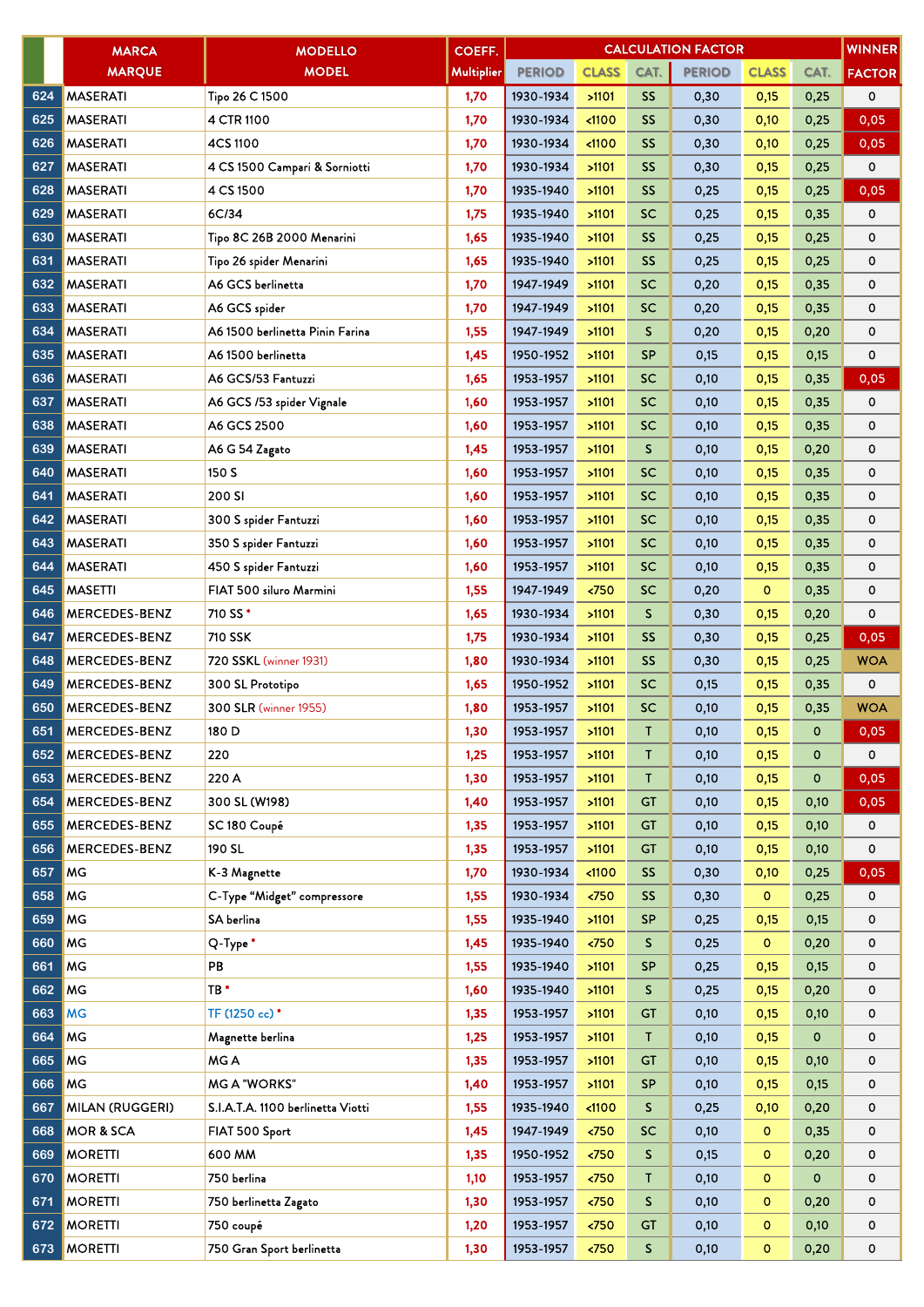|     | <b>MARCA</b>                     | <b>MODELLO</b>                         | COEFF.     | <b>WINNER</b><br><b>CALCULATION FACTOR</b> |                       |              |               |              |              |               |
|-----|----------------------------------|----------------------------------------|------------|--------------------------------------------|-----------------------|--------------|---------------|--------------|--------------|---------------|
|     | <b>MARQUE</b>                    | <b>MODEL</b>                           | Multiplier | <b>PERIOD</b>                              | <b>CLASS</b>          | CAT.         | <b>PERIOD</b> | <b>CLASS</b> | CAT.         | <b>FACTOR</b> |
| 674 | <b>MORETTI</b>                   | 750 S                                  | 1,50       | 1950-1952                                  | < 750                 | <b>SC</b>    | 0,15          | $\mathbf{o}$ | 0,35         | 0             |
| 675 | <b>MORETTI</b>                   | 750 S berlina                          | 1,30       | 1953-1957                                  | 50                    | $\mathsf{S}$ | 0,10          | $\circ$      | 0,20         | 0             |
| 676 | <b>MORETTI</b>                   | 750 S berlinetta                       | 1,45       | 1953-1957                                  | < 750                 | <b>SC</b>    | 0,10          | $\mathbf{o}$ | 0,35         | 0             |
| 677 | <b>MORETTI</b>                   | 750 S spider                           | 1,45       | 1953-1957                                  | < 750                 | <b>SC</b>    | 0,10          | $\mathbf{o}$ | 0,35         | 0             |
| 678 | <b>MORETTINI-FLORIDA</b>         | FIAT 508 spider Sport Internazionale   | 1,60       | 1935-1940                                  | < 1100                | <b>SS</b>    | 0,25          | 0,10         | 0,25         | 0             |
| 679 | <b>MOTOR RG</b><br>(REMO GATTAI) | <b>FIAT RG1750 S</b>                   |            | 1947-1949                                  | < 750                 | <b>SC</b>    | 0,20          | o            | 0,35         | 0             |
| 680 | <b>MOTOR RG</b><br>(REMO GATTAI) | FIAT-LANCIA RG 11100 S                 | 1,65       | 1947-1949                                  | < 1100                | <b>SC</b>    | 0,20          | 0,10         | 0,35         | 0             |
| 681 | <b>NARDI-DANESE</b>              | 750 B.M.W. Motto                       | 1,55       | 1947-1949                                  | 50 <sub>2</sub>       | <b>SC</b>    | 0,20          | $\circ$      | 0,35         | 0             |
| 682 | NARDI-DANESE                     | Alfa Romeo 6C 2500 SS spider S.A.I.L.  | 1,55       | 1947-1949                                  | >1101                 | S            | 0,20          | 0,15         | 0,20         | 0             |
| 683 | <b>NARDI-DANESE</b>              | Alfa Romeo 6C 2500 SS siluro "Revelli" | 1,70       | 1947-1949                                  | >1101                 | <b>SC</b>    | 0,20          | 0,15         | 0,35         | 0             |
| 684 | <b>NARDI-DANESE</b>              | Alfa Romeo 6C 2500 SS coupè "Revelli"  | 1,70       | 1947-1949                                  | >1101                 | SC           | 0,20          | 0,15         | 0,35         | 0             |
| 685 | <b>NARDI-DANESE</b>              | B.M.W. 750 siluro                      | 1,35       | 1950-1952                                  | < 750                 | S.           | 0,15          | $\mathbf{o}$ | 0,20         | 0             |
| 686 | <b>NARDI-DANESE</b>              | 1100 S FIAT berlinetta                 | 1,45       | 1950-1952                                  | < 1100                | S            | 0,15          | 0,10         | 0,20         | 0             |
| 687 | <b>NARDI-DANESE</b>              | 815 Auto Avio 1500 spider              | 1,65       | 1950-1952                                  | >1101                 | SC           | 0,15          | 0,15         | 0,35         | 0             |
| 688 | <b>NARDI-DANESE</b>              | 750 Sport                              | 1,50       | 1950-1952                                  | 50                    | SC           | 0,15          | $\circ$      | 0,35         | 0             |
| 689 | <b>NARDI-DANESE</b>              | "Marco" spider Morelli                 | 1,60       | 1953-1957                                  | >1101                 | SC           | 0,10          | 0,15         | 0,35         | 0             |
| 690 | <b>NARDI-DANESE</b>              | 2000 S                                 | 1,60       | 1953-1957                                  | >1101                 | <b>SC</b>    | 0,10          | 0,15         | 0,35         | 0             |
| 691 | <b>NARDI-DANESE</b>              | 750 S                                  | 1,45       | 1953-1957                                  | 50                    | SC           | 0,10          | $\circ$      | 0,35         | 0             |
| 692 | <b>NARDI-DUBOIS</b>              | Peugeot berlinetta Frua                | 1,45       | 1953-1957                                  | >1101                 | S.           | 0,10          | 0,15         | 0,20         | 0             |
| 693 | NASH-HEALEY                      | Coupé 4143 cm3                         | 1,50       | 1950-1952                                  | >1101                 | S            | 0,20          | 0,15         | 0,15         | 0             |
| 694 | <b>NASH-HEALEY</b>               | Sports 4138 cm3                        | 1,45       | 1950-1952                                  | >1101                 | <b>SP</b>    | 0,15          | 0,15         | 0,15         | 0             |
| 695 | <b>NASH-HEALEY</b>               | Sport (barchetta) 4143 cm3             | 1,50       | 1950-1952                                  | >1101                 | S            | 0,20          | 0,15         | 0,15         | 0             |
| 696 | <b>NSU-FIAT</b>                  | 750 sport                              | 1,40       | 1947-1949                                  | < 750                 | S.           | 0,20          | $\circ$      | 0,20         | 0             |
| 697 | O.M.                             | 469                                    | 1,75       | 1927-1929                                  | >1101                 | SS           | 0,35          | 0,15         | 0,25         | 0             |
| 698 | O.M.                             | 665 S Superba 2000 cm3 (winner 1927)   | 1,80       | 1927-1929                                  | >1101                 | <b>SS</b>    | 0,35          | 0,15         | 0,25         | <b>WOA</b>    |
| 699 | O.M.                             | 665 S MM Superba 2000 cm3              | 1,80       | 1927-1929                                  | >1101                 | SS           | 0,35          | 0,15         | 0,25         | 0,05          |
| 700 | O.M.                             | 665 S MM Superba 2200 cm3              | 1,80       | 1927-1929                                  | $>1101$               | SS           | 0,35          | 0,15         | 0,25         | 0,05          |
| 701 | O.M.                             | 665 SS MM Superba 2200 cm3             | 1,80       | 1927-1929                                  | >1101                 | <b>SS</b>    | 0,35          | 0,15         | 0,25         | 0,05          |
| 702 | O.M.                             | 665 N 2000 cm3                         | 1,50       | 1927-1929                                  | >1101                 | T            | 0,35          | 0,15         | $\mathbf 0$  | 0             |
| 703 | O.R.C.A.                         | 1100 spider                            | 1,50       | 1947-1949                                  | < 1100                | S.           | 0,20          | 0,10         | 0,20         | 0             |
| 704 | O.S.C.A.                         | MT4 1350                               | 1,70       | 1947-1949                                  | >1101                 | SC           | 0,20          | 0,15         | 0,35         | 0             |
| 705 | O.S.C.A.                         | MT4 1100                               | 1,65       | 1950-1952                                  | < 1100                | <b>SC</b>    | 0,15          | 0,10         | 0,35         | 0,05          |
| 706 | O.S.C.A.                         | MT4 1100 siluro                        | 1,60       | 1950-1952                                  | < 1100                | SC           | 0,15          | 0,10         | 0,35         | 0             |
| 707 | O.S.C.A.                         | MT4 1350 berlinetta Frua               | 1,65       | 1950-1952                                  | >1101                 | <b>SC</b>    | 0,15          | 0,15         | 0,35         | 0             |
| 708 | O.S.C.A.                         | MT4 1100 2AD                           | 1,65       | 1950-1952                                  | < 1100                | <b>SC</b>    | 0,15          | 0,10         | 0,35         | 0,05          |
| 709 | O.S.C.A.                         | MT4 1100 2AD hardtop                   | 1,60       | 1950-1952                                  | < 1100                | SC           | 0,15          | 0,10         | 0,35         | 0             |
| 710 | O.S.C.A.                         | MT4 1100 2AD berlinetta Vignale        | 1,55       | 1953-1957                                  | < 1100                | <b>SC</b>    | 0,10          | 0,10         | 0,35         | 0             |
| 711 | O.S.C.A.                         | MT4 1500 2AD                           | 1,65       | 1953-1957                                  | >1101                 | <b>SC</b>    | 0,10          | 0,15         | 0,35         | 0,05          |
| 712 | O.S.C.A.                         | 2000 S                                 | 1,60       | 1953-1957                                  | >1101                 | <b>SC</b>    | 0,10          | 0,15         | 0,35         | 0             |
| 713 | O.S.C.A.                         | S 187 - 750                            | 1,50       | 1953-1957                                  | 550                   | <b>SC</b>    | 0,10          | $\bullet$    | 0,35         | 0,05          |
| 714 | O.S.C.A.                         | S 950                                  | 1,60       | 1953-1957                                  | < 1100                | <b>SC</b>    | 0,10          | 0,10         | 0,35         | 0,05          |
| 715 | O.S.C.A.                         | S1500                                  | 1,60       | 1953-1957                                  | >1101                 | <b>SC</b>    | 0,10          | 0,15         | 0,35         | 0             |
| 716 | O.S.C.A.                         | TN 1500                                | 1,60       | 1953-1957                                  | >1101                 | <b>SC</b>    | 0,10          | 0,15         | 0,35         | 0             |
| 717 | O.S.F.A.                         | FIAT - Lancia 750 spider               | 1,55       | 1947-1949                                  | 50 <sub>2</sub>       | <b>SC</b>    | 0,20          | $\mathbf{O}$ | 0,35         | 0             |
| 718 | O.S.F.A.                         | FIAT - Lancia Ardea 750 barchetta      | 1,55       | 1947-1949                                  | $750$                 | <b>SC</b>    | 0,20          | o            | 0,35         | 0             |
| 719 | O.S.F.A.                         | FIAT 750 barchetta                     | 1,50       | 1950-1952                                  | $\langle 750 \rangle$ | <b>SC</b>    | 0,15          | $\mathbf{o}$ | 0,35         | 0             |
| 720 | O.S.F.A.                         | Lancia 750 barchetta                   | 1,45       | 1953-1957                                  | < 750                 | <b>SC</b>    | 0,10          | o            | 0,35         | 0             |
| 721 | O.S.F.A.                         | GIL.CO Ardea 750 Spider                | 1,45       | 1953-1957                                  | $750$                 | <b>SC</b>    | 0,10          | $\mathbf{o}$ | 0,35         | 0             |
| 722 | <b>OLDSMOBILE</b>                | 88 5300 cc                             | 1,25       | 1953-1957                                  | >1101                 | T.           | 0,10          | 0,15         | $\mathbf{o}$ | 0             |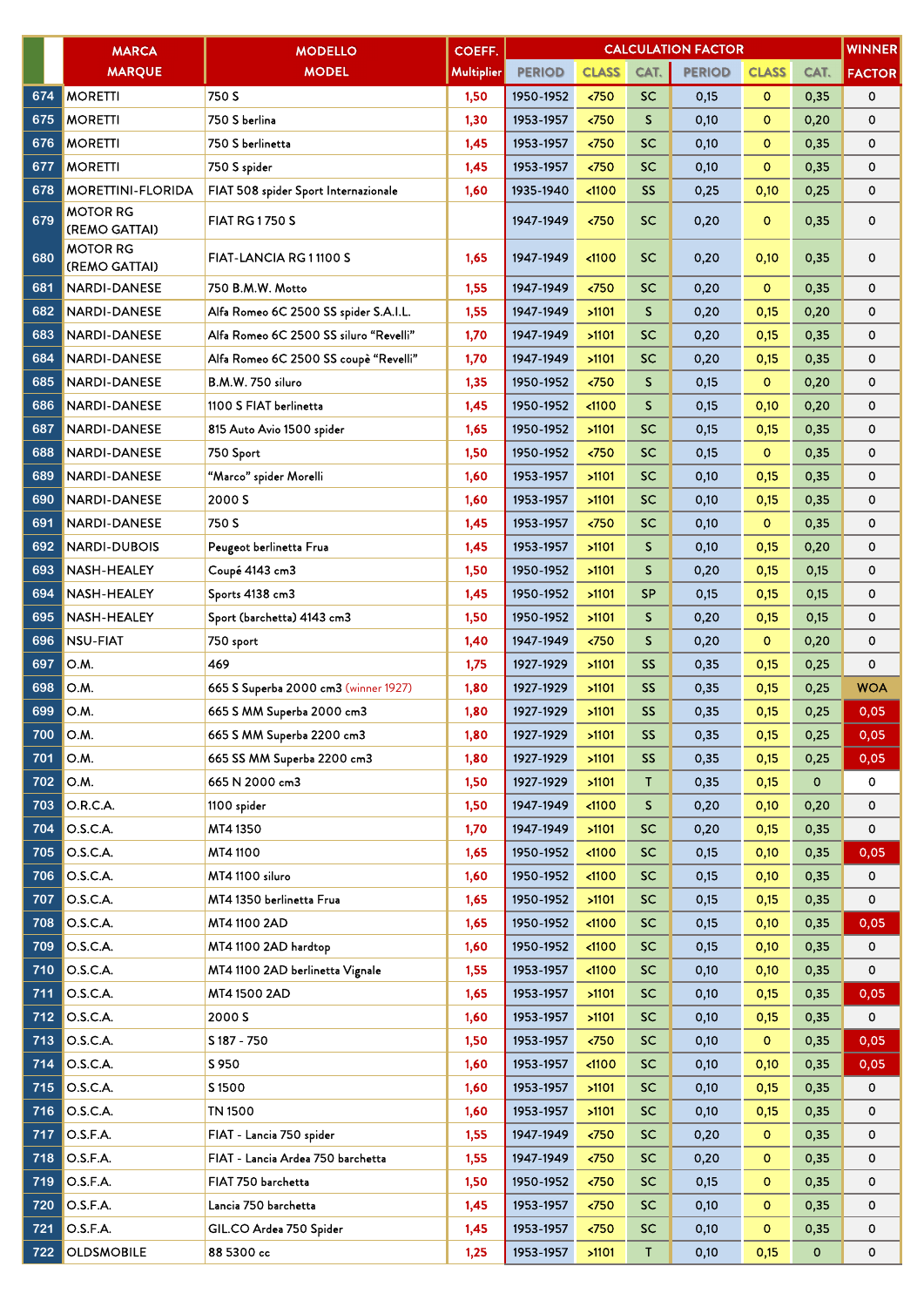|     | <b>MARCA</b>                         | <b>MODELLO</b>                   | COEFF.            | <b>CALCULATION FACTOR</b><br><b>WINNER</b> |               |              |               |              |              |               |  |
|-----|--------------------------------------|----------------------------------|-------------------|--------------------------------------------|---------------|--------------|---------------|--------------|--------------|---------------|--|
|     | <b>MARQUE</b>                        | <b>MODEL</b>                     | <b>Multiplier</b> | <b>PERIOD</b>                              | <b>CLASS</b>  | CAT.         | <b>PERIOD</b> | <b>CLASS</b> | CAT.         | <b>FACTOR</b> |  |
| 723 | <b>ORLANDO</b>                       | FIAT 1100 siluro                 | 1,45              | 1950-1952                                  | < 1100        | S.           | 0,15          | 0,10         | 0,20         | 0             |  |
| 724 | <b>ORTOLANI</b>                      | Faccioli FIAT 1100 siluro        | 1,45              | 1950-1952                                  | 1100          | S.           | 0,15          | 0,10         | 0,20         | 0             |  |
| 725 | <b>OVERLAND</b>                      | 3000                             | 1,65              | 1930-1934                                  | >1101         | $\mathsf{S}$ | 0,30          | 0,15         | 0,20         | 0             |  |
| 726 | P.F.L.                               | Aprilia berlinetta Viotti        | 1,35              | 1947-1949                                  | >1101         | T            | 0,20          | 0,15         | $\mathbf 0$  | 0             |  |
| 727 | PAGANELLI-LANCIA                     | Aurelia B 20 2000 sport          | 1,60              | 1953-1957                                  | >1101         | <b>SC</b>    | 0,10          | 0,15         | 0,35         | 0             |  |
| 728 | <b>PANHARD ET</b><br><b>LEVASSOR</b> | Dyna                             | 1,20              | 1950-1952                                  | < 750         | T            | 0,15          | $\circ$      | $\mathbf{o}$ | 0,05          |  |
| 729 | <b>PANHARD ET</b><br><b>LEVASSOR</b> | Dyna                             | 1,10              | 1953-1957                                  | < 750         | T            | 0,10          | $\circ$      | $\mathbf 0$  | 0             |  |
| 730 | <b>PANHARD ET</b><br><b>LEVASSOR</b> | Dyna X86 berlinetta Allemano     | 1,35              | 1953-1957                                  | < 750         | $\mathsf{S}$ | 0,10          | $\mathbf{o}$ | 0,20         | 0,05          |  |
| 731 | <b>PANHARD ET</b><br><b>LEVASSOR</b> | Dyna X86                         | 1,15              | 1950-1952                                  | < 750         | T            | 0,15          | $\mathbf{o}$ | $\mathbf 0$  | 0             |  |
| 732 | <b>PANHARD ET</b><br><b>LEVASSOR</b> | Dyna X86 berlinetta              | 1,25              | 1950-1952                                  | < 750         | <b>GT</b>    | 0,15          | $\mathbf 0$  | 0,10         | 0             |  |
| 733 | <b>PANHARD ET</b><br><b>LEVASSOR</b> | Dyna barchetta                   | 1,50              | 1950-1952                                  | < 750         | <b>SC</b>    | 0,15          | $\mathbf 0$  | 0,35         | 0             |  |
| 734 | <b>PANHARD ET</b><br><b>LEVASSOR</b> | Dyna berlinetta                  | 1,20              | 1953-1957                                  | < 750         | <b>GT</b>    | 0,10          | 0            | 0,10         | 0             |  |
| 735 | <b>PANHARD ET</b><br><b>LEVASSOR</b> | Dyna 130 S                       | 1,20              | 1953-1957                                  | $1100$        | T            | 0,10          | 0,10         | $\mathbf 0$  | 0             |  |
| 736 | <b>PANHARD ET</b><br><b>LEVASSOR</b> | Dyna X87                         | 1,10              | 1953-1957                                  | $750$         | T            | 0,10          | $\mathbf 0$  | $\mathbf 0$  | 0             |  |
| 737 | <b>PANHARD ET</b><br><b>LEVASSOR</b> | Dyna spider                      | 1,20              | 1953-1957                                  | < 750         | <b>GT</b>    | 0,10          | 0            | 0,10         | 0             |  |
| 738 | <b>PANHARD ET</b><br><b>LEVASSOR</b> | Dyna tipo 54                     | 1,10              | 1953-1957                                  | < 750         | T            | 0,10          | $\circ$      | $\mathbf 0$  | 0             |  |
| 739 | <b>PANHARD ET</b><br><b>LEVASSOR</b> | Dyna Z                           | 1,20              | 1953-1957                                  | < 1100        | T            | 0,10          | 0,10         | $\mathbf 0$  | 0             |  |
| 740 | <b>PANHARD ET</b><br><b>LEVASSOR</b> | Monopole berlinetta aerodinamica | 1,30              | 1953-1957                                  | < 750         | S.           | 0,10          | $\mathbf 0$  | 0,20         | 0             |  |
| 741 | PARIANI                              | <b>OSCA MT4 1350</b>             | 1,55              | 1947-1949                                  | < 750         | <b>SC</b>    | 0,20          | $\mathbf{o}$ | 0,35         | 0             |  |
| 742 | <b>PARISOTTO</b>                     | 750 Pasqualin barchetta          | 1,50              | 1950-1952                                  | < 750         | <b>SC</b>    | 0,15          | $\mathbf 0$  | 0,35         | 0             |  |
| 743 | <b>PARISOTTO</b>                     | Giannini 750 S                   | 1,45              | 1953-1957                                  | < 750         | <b>SC</b>    | 0,10          | 0            | 0,35         | 0             |  |
| 744 | PASQUALIN                            | FIAT 750 spider                  | 1,55              | 1947-1949                                  | < 750         | <b>SC</b>    | 0,20          | 0            | 0,35         | 0             |  |
| 745 | <b>PASQUALIN</b>                     | Giannini - FIAT spider           | 1,50              | 1950-1952                                  | $750$         | <b>SC</b>    | 0,15          | 0            | 0,35         | 0             |  |
| 746 | <b>PASQUALIN</b>                     | <b>GIANNINI FIAT 750 S</b>       | 1,55              | 1950-1952                                  | < 750         | <b>SC</b>    | 0,15          | 0            | 0,35         | 0,05          |  |
| 747 | PASQUALIN                            | <b>FIAT 750 S</b>                | 1,50              | 1950-1952                                  | $750$         | SC           | 0,15          | o            | 0,35         | 0             |  |
| 748 | PASQUALIN                            | Giannini 750 spider              | 1,45              | 1953-1957                                  | < 750         | <b>SC</b>    | 0,10          | $\mathbf 0$  | 0,35         | 0             |  |
| 749 | <b>PATRIARCA</b>                     | FIAT 750 spider                  | 1,55              | 1947-1949                                  | $\langle 750$ | <b>SC</b>    | 0,20          | o            | 0,35         | 0             |  |
| 750 | <b>PATRIARCA</b>                     | <b>FIAT 750 S</b>                | 1,50              | 1950-1952                                  | < 750         | SC           | 0,15          | 0            | 0,35         | 0             |  |
| 751 | <b>PATRIARCA</b>                     | FIAT 1100 Sport                  | 1,60              | 1950-1952                                  | $1100$        | <b>SC</b>    | 0,15          | 0,10         | 0,35         | 0             |  |
| 752 | <b>PATRIARCA</b>                     | Giannini berlinetta Faina        | 1,55              | 1950-1952                                  | $750$         | <b>SC</b>    | 0,15          | o            | 0,35         | 0,05          |  |
| 753 | <b>PATRIARCA</b>                     | Giannini siluro Faina            | 1,50              | 1950-1952                                  | $750$         | <b>SC</b>    | 0,15          | $\mathbf 0$  | 0,35         | 0             |  |
| 754 | <b>PATRIARCA</b>                     | Giannini 750 berlinetta Zagato   | 1,45              | 1953-1957                                  | $750$         | <b>SC</b>    | 0,10          | 0            | 0,35         | 0             |  |
| 755 | <b>PATRIARCA</b>                     | Giannini 750 barchetta           | 1,45              | 1953-1957                                  | $\langle 750$ | <b>SC</b>    | 0,10          | 0            | 0,35         | 0             |  |
| 756 | <b>PEUGEOT</b>                       | 5 HP spider tipo MM              | 1,70              | 1927-1929                                  | $\langle 750$ | S            | 0,35          | 0,10         | 0,20         | 0,05          |  |
| 757 | <b>PEUGEOT</b>                       | 5 HP tipo MM                     | 1,65              | 1927-1929                                  | $1100$        | S.           | 0,35          | 0,10         | 0,20         | 0             |  |
| 758 | <b>PEUGEOT</b>                       | 203                              | 1,40              | 1950-1952                                  | >1101         | GT           | 0,15          | 0,15         | 0,10         | 0             |  |
| 759 | <b>PEUGEOT</b>                       | 203                              | 1,30              | 1953-1957                                  | >1101         | T.           | 0,10          | 0,15         | 0            | 0,05          |  |
| 760 | <b>PEUGEOT</b>                       | 203 Speciale                     | 1,45              | 1953-1957                                  | >1101         | S            | 0,10          | 0,15         | 0,20         | 0             |  |
| 761 | <b>PEUGEOT</b>                       | 203 coupé                        | 1,35              | 1953-1957                                  | >1101         | <b>GT</b>    | 0,10          | 0,15         | 0,10         | 0             |  |
| 762 | <b>PEUGEOT</b>                       | 4031300                          | 1,25              | 1953-1957                                  | >1101         | T.           | 0,10          | 0,15         | $\mathbf 0$  | 0             |  |
| 763 | <b>PEUGEOT</b>                       | 4031500                          | 1,30              | 1953-1957                                  | >1101         | T            | 0,10          | 0,15         | $\mathbf 0$  | 0,05          |  |
| 764 | <b>PICON</b>                         | Panhard 750 Sport                | 1,45              | 1953-1957                                  | $750$         | SC           | 0,10          | o            | 0,35         | 0             |  |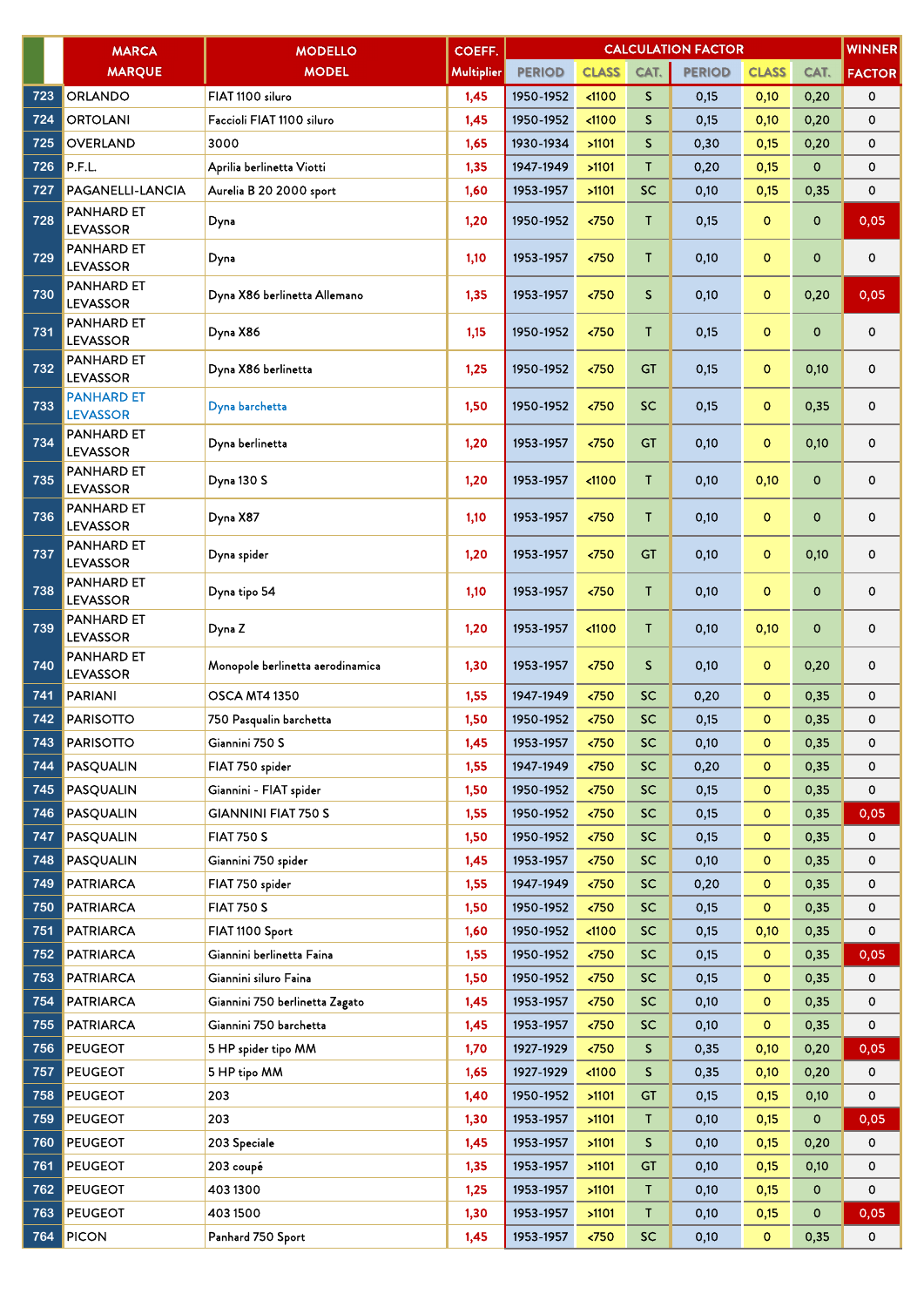|     | <b>MARCA</b>       | <b>MODELLO</b>                         | COEFF.     | <b>WINNER</b><br><b>CALCULATION FACTOR</b> |                       |              |               |              |             |                   |  |
|-----|--------------------|----------------------------------------|------------|--------------------------------------------|-----------------------|--------------|---------------|--------------|-------------|-------------------|--|
|     | <b>MARQUE</b>      | <b>MODEL</b>                           | Multiplier | <b>PERIOD</b>                              | <b>CLASS</b>          | CAT.         | <b>PERIOD</b> | <b>CLASS</b> | CAT.        | <b>FACTOR</b>     |  |
| 765 | <b>PLATÉ</b>       | Alfa Romeo 6C 2300 siluro Zagato       | 1,75       | 1935-1940                                  | >1101                 | <b>SC</b>    | 0,25          | 0,15         | 0,35        | 0                 |  |
| 766 | <b>PORSCHE</b>     | 356 1100                               | 1,40       | 1950-1952                                  | < 1100                | <b>GT</b>    | 0,15          | 0,10         | 0,10        | 0,05              |  |
| 767 | <b>PORSCHE</b>     | 3561290                                | 1,35       | 1953-1957                                  | >1101                 | <b>GT</b>    | 0,10          | 0,15         | 0,10        | 0                 |  |
| 768 | <b>PORSCHE</b>     | 356 1290 Super                         | 1,40       | 1953-1957                                  | >1101                 | <b>GT</b>    | 0,10          | 0,15         | 0,10        | 0,05              |  |
| 769 | <b>PORSCHE</b>     | 356 A 1290                             | 1,35       | 1953-1957                                  | >1101                 | <b>GT</b>    | 0,10          | 0,15         | 0,10        | 0                 |  |
| 770 | <b>PORSCHE</b>     | 356 1500 SL [carrozzeria alluminio]    | 1,40       | 1950-1952                                  | >1101                 | <b>GT</b>    | 0,15          | 0,15         | 0,10        | 0                 |  |
| 771 | <b>PORSCHE</b>     | 3561500                                | 1,45       | 1950-1952                                  | >1101                 | GT           | 0,15          | 0,15         | 0,10        | 0,05              |  |
| 772 | <b>PORSCHE</b>     | 356 1500                               | 1,35       | 1953-1957                                  | >1101                 | <b>GT</b>    | 0,10          | 0,15         | 0,10        | 0                 |  |
| 773 | <b>PORSCHE</b>     | 356 1500 Super                         | 1,40       | 1953-1957                                  | >1101                 | GT           | 0,10          | 0,15         | 0,10        | 0,05              |  |
| 774 | <b>PORSCHE</b>     | 356 A 1600                             | 1,35       | 1953-1957                                  | >1101                 | <b>GT</b>    | 0,10          | 0,15         | 0,10        | 0                 |  |
| 775 | <b>PORSCHE</b>     | 356 A 1600 Super                       | 1,35       | 1953-1957                                  | >1101                 | <b>GT</b>    | 0,10          | 0,15         | 0,10        | 0                 |  |
| 776 | <b>PORSCHE</b>     | 356 1500 GS Carrera                    | 1,45       | 1953-1957                                  | >1101                 | <b>SP</b>    | 0,10          | 0,15         | 0,15        | $\overline{0,05}$ |  |
| 777 | <b>PORSCHE</b>     | 356 A 1500 GS Carrera                  | 1,45       | 1953-1957                                  | >1101                 | <b>SP</b>    | 0,10          | 0,15         | 0,15        | 0,05              |  |
| 778 | <b>PORSCHE</b>     | 356 1500 Speedster                     | 1,40       | 1953-1957                                  | >1101                 | <b>GT</b>    | 0,10          | 0,15         | 0,10        | 0,05              |  |
| 779 | <b>PORSCHE</b>     | 550 Spyder RS                          | 1,65       | 1953-1957                                  | >1101                 | SC           | 0,10          | 0,15         | 0,35        | 0,05              |  |
| 780 | <b>PORSCHE</b>     | 550 Spyder A/1500 RS                   | 1,65       | 1953-1957                                  | >1101                 | <b>SC</b>    | 0,10          | 0,15         | 0,35        | 0,05              |  |
| 781 | <b>PULIDORI</b>    | <b>FIAT 750</b>                        | 1,55       | 1947-1949                                  | < 750                 | SC           | 0,20          | $\mathbf{O}$ | 0,35        | 0                 |  |
| 782 | <b>PULIDORI</b>    | FIAT 750 siluro                        | 1,50       | 1950-1952                                  | < 750                 | <b>SC</b>    | 0,15          | o            | 0,35        | 0                 |  |
| 783 | <b>RALLY</b>       | ABC 1100 (modèles competition)         | 1,70       | 1927-1929                                  | < 1100                | <b>SS</b>    | 0,35          | 0,10         | 0,25        | 0                 |  |
| 784 | <b>RENAULT</b>     | 4 CV                                   | 1,20       | 1950-1952                                  | < 750                 | Τ            | 0,15          | $\circ$      | 0           | 0,05              |  |
| 785 | <b>RENAULT</b>     | 4CV/1063                               | 1,20       | 1950-1952                                  | < 750                 | $\mathsf{T}$ | 0,15          | $\mathbf{o}$ | $\mathbf 0$ | 0,05              |  |
| 786 | <b>RENAULT</b>     | 4 CV berlinetta                        | 1,20       | 1953-1957                                  | < 750                 | <b>GT</b>    | 0,10          | $\circ$      | 0,10        | 0                 |  |
| 787 | <b>RENAULT</b>     | 4 CV coupé                             | 1,20       | 1953-1957                                  | < 750                 | <b>GT</b>    | 0,10          | $\mathbf 0$  | 0,10        | 0                 |  |
| 788 | <b>RENAULT</b>     | 4 CV coupé speciale                    | 1,20       | 1953-1957                                  | < 750                 | <b>GT</b>    | 0,10          | $\circ$      | 0,10        | 0                 |  |
| 789 | <b>RENAULT</b>     | 4 CV spider                            | 1,30       | 1953-1957                                  | < 750                 | $\mathsf{S}$ | 0,10          | $\mathbf{o}$ | 0,20        | 0                 |  |
| 790 | <b>RENAULT</b>     | 4CV/1063 berlinetta Allemano           | 1,25       | 1953-1957                                  | < 750                 | GT           | 0,10          | $\mathbf{o}$ | 0,10        | 0,05              |  |
| 791 | <b>RENAULT</b>     | 750 berlinetta                         | 1,25       | 1950-1952                                  | $750$                 | <b>GT</b>    | 0,15          | $\circ$      | 0,10        | 0                 |  |
| 792 | <b>RENAULT</b>     | 750 S                                  | 1,30       | 1953-1957                                  | < 750                 | S            | 0,10          | $\Omega$     | 0,20        | 0                 |  |
| 793 | <b>RENAULT</b>     | Dauphine                               | 1,25       | 1953-1957                                  | < 1100                | T            | 0,10          | 0,10         | 0           | 0,05              |  |
| 794 | <b>RICCI</b>       | B.M.W. 750 spider                      | 1,55       | 1947-1949                                  | $750$                 | <b>SC</b>    | 0,20          | $\mathbf{O}$ | 0,35        | 0                 |  |
| 795 | <b>RILEY</b>       | Sprite TT                              | 1,60       | 1935-1940                                  | >1101                 | S.           | 0,25          | 0,15         | 0,20        | 0                 |  |
| 796 | <b>RIVA-PAGANI</b> | 1100 FIAT barchetta                    | 1,60       | 1950-1952                                  | < 1100                | <b>SC</b>    | 0,15          | 0,10         | 0,35        | 0                 |  |
| 797 | <b>ROCCA</b>       | 1100                                   | 1,60       | 1930-1934                                  | < 1100                | S.           | 0,30          | 0,10         | 0,20        | 0                 |  |
| 798 | <b>ROSELLI</b>     | 1100 barchetta Colli                   | 1,65       | 1947-1949                                  | < 1100                | <b>SC</b>    | 0,20          | 0,10         | 0,35        | 0                 |  |
| 799 | <b>ROSELLI</b>     | FIAT 1100 barchetta aerodinamica Colli | 1,70       | 1935-1940                                  | < 1100                | <b>SC</b>    | 0,25          | 0,10         | 0,35        | 0                 |  |
| 800 | <b>ROVELLI</b>     | FIAT 1100 Testadoro Coupé Castagna     | 1,65       | 1947-1949                                  | < 1100                | <b>SC</b>    | 0,20          | 0,10         | 0,35        | 0                 |  |
| 801 | <b>ROVELLI</b>     | FIAT 1100 spider hard-top              | 1,65       | 1947-1949                                  | < 1100                | SC           | 0,20          | 0,10         | 0,35        | 0                 |  |
| 802 | <b>ROVER</b>       | 75                                     | 1,25       | 1953-1957                                  | >1101                 | T.           | 0,10          | 0,15         | 0           | 0                 |  |
| 803 | S.I.A.T.A          | <b>FIAT 521 C</b>                      | 1,70       | 1927-1929                                  | >1101                 | S.           | 0,35          | 0,15         | 0,20        | 0                 |  |
| 804 | S.I.A.T.A          | <b>FIAT 514 S</b>                      | 1,60       | 1930-1934                                  | >1101                 | <b>SP</b>    | 0,30          | 0,15         | 0,15        | 0                 |  |
| 805 | S.I.A.T.A.         | FIAT 514 MM                            | 1,65       | 1930-1934                                  | 21101                 | S            | 0,30          | 0,15         | 0,20        | 0                 |  |
| 806 | <b>S.I.A.T.A</b>   | FIAT 514 compressore                   | 1,60       | 1930-1934                                  | >1101                 | <b>SP</b>    | 0,30          | 0,15         | 0,15        | 0                 |  |
| 807 | S.I.A.T.A          | FIAT 508 S berlinetta Ghia             | 1,55       | 1930-1934                                  | < 1100                | <b>SP</b>    | 0,30          | 0,10         | 0,15        | 0                 |  |
| 808 | S.I.A.T.A          | <b>FIAT 508 S</b>                      | 1,55       | 1930-1934                                  | < 1100                | <b>SP</b>    | 0,30          | 0,10         | 0,15        | 0                 |  |
| 809 | S.I.A.T.A          | FIAT 508 S compressore berlinetta Ghia | 1,50       | 1935-1940                                  | < 1100                | <b>SP</b>    | 0,25          | 0,10         | 0,15        | 0                 |  |
| 810 | S.I.A.T.A          | "Gran Sport" spider 636 cm3            | 1,50       | 1935-1940                                  | $\overline{50}$       | S.           | 0,25          | $\mathbf{O}$ | 0,20        | 0,05              |  |
| 811 | S.I.A.T.A          | FIAT 508 CS berlinetta                 | 1,35       | 1935-1940                                  | < 1100                | Τ            | 0,25          | 0,10         | $\mathbf 0$ | 0                 |  |
| 812 | S.I.A.T.A          | FIAT 1500 Spider                       | 1,45       | 1935-1940                                  | >1101                 | $\mathsf{T}$ | 0,25          | 0,15         | 0           | 0,05              |  |
| 813 | <b>S.I.A.T.A</b>   | FIAT 1100 MM berlinetta Viotti         | 1,55       | 1935-1940                                  | $1100$                | S            | 0,25          | 0,10         | 0,20        | 0                 |  |
| 814 | S.I.A.T.A          | FIAT 500 spider Zagato                 | 1,45       | 1935-1940                                  | $\langle 750 \rangle$ | S            | 0,25          | $\mathbf{0}$ | 0,20        | 0                 |  |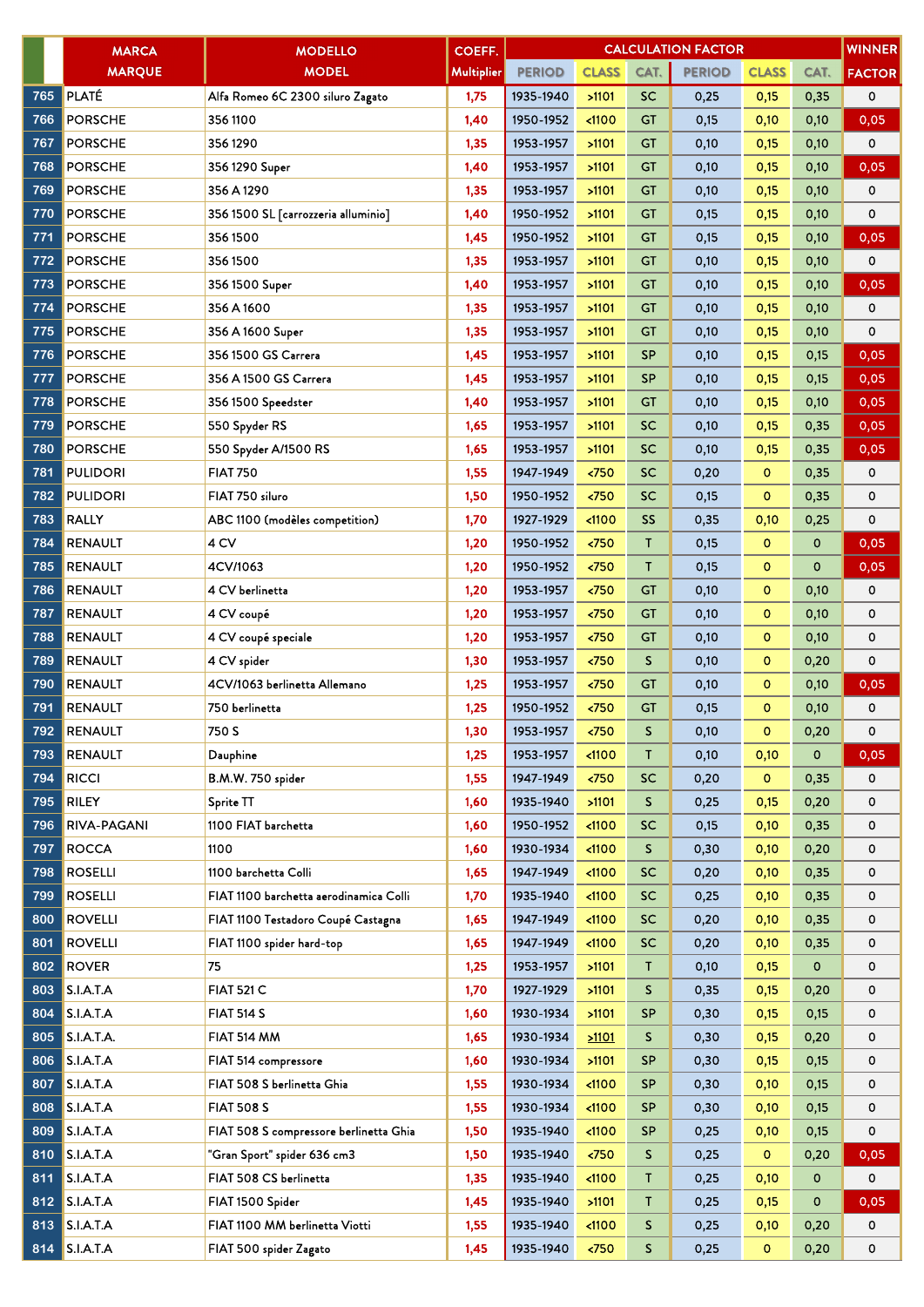|     | <b>MARCA</b>                         | <b>MODELLO</b>                                | COEFF.     | <b>WINNER</b><br><b>CALCULATION FACTOR</b> |                      |                 |               |              |             |               |  |
|-----|--------------------------------------|-----------------------------------------------|------------|--------------------------------------------|----------------------|-----------------|---------------|--------------|-------------|---------------|--|
|     | <b>MARQUE</b>                        | <b>MODEL</b>                                  | Multiplier | <b>PERIOD</b>                              | <b>CLASS</b>         | CAT.            | <b>PERIOD</b> | <b>CLASS</b> | CAT.        | <b>FACTOR</b> |  |
| 815 | <b>S.I.A.T.A</b>                     | FIAT 1100 spider                              | 1,60       | 1935-1940                                  | < 1100               | SS <sub>1</sub> | 0,25          | 0,10         | 0,25        | 0             |  |
| 816 | S.I.A.T.A                            | FIAT 500 spider                               | 1,50       | 1935-1940                                  | 50 <sub>2</sub>      | <b>SS</b>       | 0,25          | $\mathbf 0$  | 0,25        | 0             |  |
| 817 | S.I.A.T.A                            | FIAT 500 Pescara                              | 1,50       | 1935-1940                                  | < 750                | SS <sub>1</sub> | 0,25          | $\mathbf{o}$ | 0,25        | 0             |  |
| 818 | S.I.A.T.A                            | FIAT 750 spider                               | 1,50       | 1935-1940                                  | <750                 | <b>SS</b>       | 0,25          | $\mathbf 0$  | 0,25        | 0             |  |
| 819 | <b>S.I.A.T.A</b>                     | FIAT 750 spider Bertone                       | 1,55       | 1947-1949                                  | < 750                | <b>SC</b>       | 0,20          | $\circ$      | 0,35        | 0             |  |
| 820 | S.I.A.T.A                            | FIAT 750 sport                                | 1,55       | 1947-1949                                  | < 750                | <b>SC</b>       | 0,20          | $\mathbf 0$  | 0,35        | 0             |  |
| 821 | <b>S.I.A.T.A</b>                     | TC 500 sport                                  | 1,55       | 1947-1949                                  | $750$                | <b>SC</b>       | 0,20          | $\circ$      | 0,35        | 0             |  |
| 822 | <b>S.I.A.T.A</b>                     | 750 spider                                    | 1,30       | 1953-1957                                  | < 750                | $\mathsf{S}$    | 0,10          | $\mathbf{o}$ | 0,20        | 0             |  |
| 823 | <b>S.I.A.T.A</b>                     | FIAT 750 barchetta                            | 1,55       | 1947-1949                                  | < 750                | <b>SC</b>       | 0,20          | $\mathbf 0$  | 0,35        | 0             |  |
| 824 | <b>S.I.A.T.A</b>                     | 750 S                                         | 1,50       | 1950-1952                                  | 50 <sub>2</sub>      | <b>SC</b>       | 0,15          | $\circ$      | 0,35        | 0             |  |
| 825 | <b>S.I.A.T.A</b>                     | Daina Gran Sport Stabilimenti Farina          | 1,45       | 1950-1952                                  | >1101                | <b>SP</b>       | 0,15          | 0,15         | 0,15        | 0             |  |
| 826 | <b>S.I.A.T.A</b>                     | Daina Sport Stabilimenti Farina Coupé         | 1,45       | 1950-1952                                  | >1101                | <b>SP</b>       | 0,15          | 0,15         | 0,15        | 0             |  |
| 827 | <b>S.I.A.T.A</b>                     | Daina Sport Berlinetta Bertone                | 1,45       | 1950-1952                                  | >1101                | <b>SP</b>       | 0,15          | 0,15         | 0,15        | 0             |  |
| 828 | <b>S.I.A.T.A</b>                     | SC 750 siluro                                 | 1,50       | 1950-1952                                  | 50                   | <b>SC</b>       | 0,15          | $\mathbf 0$  | 0,35        | 0             |  |
| 829 | <b>S.I.A.T.A</b>                     | 208 S berlinetta Pinin Farina                 | 1,50       | 1950-1952                                  | >1101                | S.              | 0,15          | 0,15         | 0,20        | 0             |  |
| 830 | <b>S.I.A.T.A</b>                     | Amica                                         | 1,30       | 1953-1957                                  | $750$                | S               | 0,10          | $\mathbf 0$  | 0,20        | 0             |  |
| 831 | <b>S.I.A.T.A</b>                     | 300 BC berlinetta                             | 1,25       | 1953-1957                                  | < 750                | <b>SP</b>       | 0,10          | $\circ$      | 0,15        | 0             |  |
| 832 | S.I.A.T.A                            | 1100 GT                                       | 1,35       | 1953-1957                                  | < 1100               | <b>SP</b>       | 0,10          | 0,10         | 0,15        | 0             |  |
| 833 | <b>S.I.A.T.A</b>                     | 1100 TV Coupé Vignale                         | 1,35       | 1953-1957                                  | < 1100               | <b>SP</b>       | 0,10          | 0,10         | 0,15        | 0             |  |
| 834 | <b>S.I.A.T.A</b>                     | Daina Sport Coupé 1250 Pinin Farina           | 1,45       | 1953-1957                                  | >1101                | S               | 0,10          | 0,15         | 0,20        | 0             |  |
| 835 | S.I.A.T.A                            | 1250 GT                                       | 1,45       | 1953-1957                                  | >1101                | S               | 0,10          | 0,15         | 0,20        | 0             |  |
| 836 | S.I.A.T.A                            | 1250 GT Zagato                                | 1,35       | 1953-1957                                  | >1101                | <b>GT</b>       | 0,10          | 0,15         | 0,10        | 0             |  |
| 837 | <b>S.I.A.T.A</b>                     | 300 BC convertibile hardtop                   | 1,30       | 1953-1957                                  | $750$                | S.              | 0,10          | $\mathbf{O}$ | 0,20        | 0             |  |
| 838 | <b>S.I.A.T.A</b>                     | FIAT 750 berlinetta                           | 1,30       | 1953-1957                                  | $750$                | S               | 0,10          | $\circ$      | 0,20        | 0             |  |
| 839 | <b>SAAB</b>                          | 93                                            | 1,15       | 1953-1957                                  | < 750                | T               | 0,10          | $\mathbf{o}$ | $\mathbf 0$ | 0,05          |  |
| 840 | <b>SAIL</b>                          | FIAT barchetta 1100                           | 1,65       | 1947-1949                                  | < 1100               | <b>SC</b>       | 0,20          | 0,10         | 0,35        | 0             |  |
| 841 | <b>SALMSON</b>                       | AL 1100 bialbero siluro corsa                 | 1,65       | 1927-1929                                  | $1100$               | S               | 0,35          | 0,10         | 0,20        | 0             |  |
|     | 842 SALMSON                          | AL 1100 siluro corsa                          | 1,70       | 1927-1929                                  | $1100$               | SS              | 0,35          | 0,10         | 0,25        | 0             |  |
| 843 | <b>SALMSON</b>                       | AL 1100 spider corsa                          | 1,70       | 1927-1929                                  | $\triangleleft 1100$ | SS              | 0,35          | 0,10         | 0,25        | 0             |  |
| 844 | <b>SALMSON</b>                       | AL 1100                                       | 1,65       | 1927-1929                                  | $1100$               | S.              | 0,35          | 0,10         | 0,20        | 0             |  |
| 845 | <b>SALMSON</b>                       | 1100                                          | 1,65       | 1927-1929                                  | < 1100               | S               | 0,35          | 0,10         | 0,20        | 0             |  |
| 846 | <b>SALMSON</b>                       | 2300                                          | 1,35       | 1953-1957                                  | >1101                | GT              | 0,10          | 0,15         | 0,10        | 0             |  |
| 847 | <b>SALMSON</b>                       | 2300 Sport                                    | 1,35       | 1953-1957                                  | >1101                | <b>GT</b>       | 0,10          | 0,15         | 0,10        | 0             |  |
| 848 | <b>SAM</b>                           | C25 F spider                                  | 1,65       | 1927-1929                                  | $1100$               | S.              | 0,35          | 0,10         | 0,20        | 0             |  |
| 849 | <b>SAM</b>                           | C25 J spider                                  | 1,65       | 1927-1929                                  | < 1100               | S               | 0,35          | 0,10         | 0,20        | 0             |  |
| 850 | <b>SCAT CEIRANO</b>                  | S 150 VVV                                     | 1,65       | 1930-1934                                  | >1101                | S               | 0,30          | 0,15         | 0,20        | 0             |  |
| 851 | <b>SCUDERIA</b><br><b>ITALFRANCE</b> | Panhard Dyna X86 berlinetta Allemano          | 1,30       | 1950-1952                                  | $\langle 750$        | <b>SP</b>       | 0,15          | $\circ$      | 0,15        | 0             |  |
| 852 | <b>SCUDERIA</b><br><b>ITALFRANCE</b> | Panhard Dyna berlinetta Colli "disco volante" | 1,45       | 1953-1957                                  | $\langle 750$        | <b>SC</b>       | 0,10          | $\mathbf 0$  | 0,35        | 0             |  |
| 853 | <b>SCUDERIA</b><br><b>ITALFRANCE</b> | Panhard Dyna X 86 Berlinetta Colli            | 1,30       | 1953-1957                                  | $\langle 750$        | S.              | 0,10          | $\mathbf 0$  | 0,20        | 0             |  |
| 854 | <b>SCUDERIA</b><br><b>ITALFRANCE</b> | Panhard Dyna X 86 Berlinetta Zagato           | 1,30       | 1953-1957                                  | $750$                | S.              | 0,10          | $\circ$      | 0,20        | 0             |  |
| 855 | <b>SCUDERIA</b><br><b>ITALFRANCE</b> | Panhard Dyna X 86 Spider Allemano             | 1,30       | 1953-1957                                  | $\langle 750$        | S.              | 0,10          | $\circ$      | 0,20        | 0             |  |
| 856 | <b>SIGHINOLFI</b>                    | Ermini 1100 siluro                            | 1,60       | 1950-1952                                  | $1100$               | <b>SC</b>       | 0,15          | 0,10         | 0,35        | 0             |  |
| 857 | <b>SIGHINOLFI</b>                    | <b>FIAT 1100 S</b>                            | 1,55       | 1953-1957                                  | < 1100               | <b>SC</b>       | 0,10          | 0,10         | 0,35        | 0             |  |
| 858 | <b>SIGHINOLFI</b>                    | FIAT 1100 siluro Campana                      | 1,65       | 1947-1949                                  | < 1100               | <b>SC</b>       | 0,20          | 0,10         | 0,35        | 0             |  |
| 859 | <b>SIMCA</b>                         | Aronde                                        | 1,30       | 1950-1952                                  | >1101                | T               | 0,15          | 0,15         | 0           | 0             |  |
| 860 | <b>SIMCA</b>                         | Aronde S                                      | 1,25       | 1953-1957                                  | >1101                | Τ               | 0,10          | 0,15         | 0           | 0             |  |
| 861 | <b>SIMCA-GORDINI</b>                 | 1100 Sport *                                  | 1,65       | 1947-1949                                  | < 1100               | <b>SC</b>       | 0,20          | 0,10         | 0,35        | 0             |  |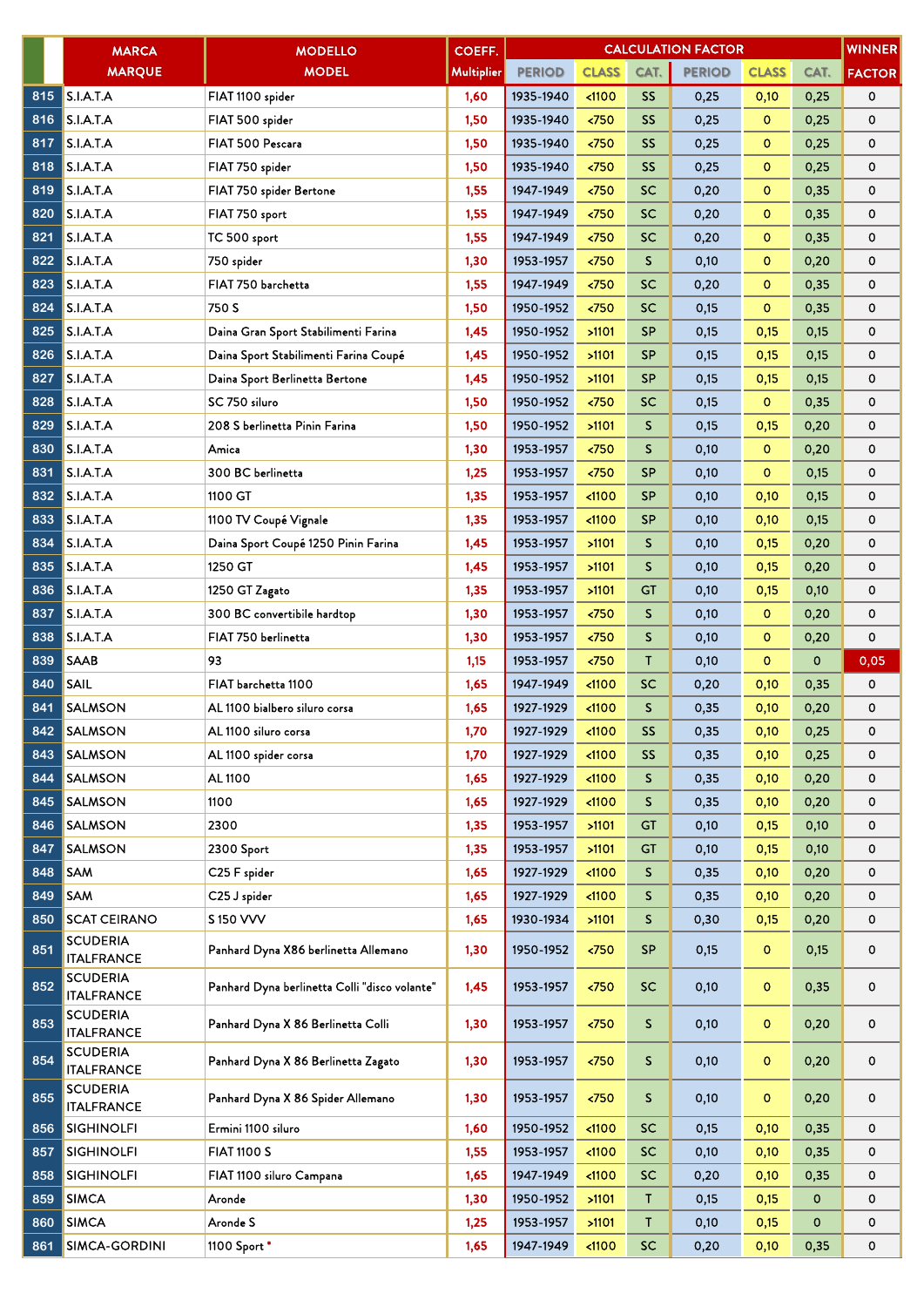|     | <b>MARCA</b>            | <b>MODELLO</b>                                        | COEFF.            | <b>WINNER</b><br><b>CALCULATION FACTOR</b> |                       |              |               |              |      |               |  |  |
|-----|-------------------------|-------------------------------------------------------|-------------------|--------------------------------------------|-----------------------|--------------|---------------|--------------|------|---------------|--|--|
|     | <b>MARQUE</b>           | <b>MODEL</b>                                          | <b>Multiplier</b> | <b>PERIOD</b>                              | <b>CLASS</b>          | CAT.         | <b>PERIOD</b> | <b>CLASS</b> | CAT. | <b>FACTOR</b> |  |  |
| 862 | <b>SIMCA-GORDINI</b>    | 2000 S Berlinetta*                                    | 1,70              | 1947-1949                                  | >1101                 | <b>SC</b>    | 0,20          | 0,15         | 0,35 | 0             |  |  |
| 863 | <b>STAL</b>             | 750 GT*                                               | 1,35              | 1950-1952                                  | 50 <sub>2</sub>       | $\mathsf{S}$ | 0,15          | $\mathbf 0$  | 0,20 | 0             |  |  |
| 864 | <b>STANGA</b>           | FIAT 500A testa S.I.A.T.A. barchetta Cervi &<br>Corna | 1,55              | 1947-1949                                  | < 750                 | <b>SC</b>    | 0,20          | $\circ$      | 0,35 | 0             |  |  |
| 865 | <b>STANGA</b>           | <b>FIAT 750 S</b>                                     | 1,45              | 1953-1957                                  | 50                    | <b>SC</b>    | 0,10          | o            | 0,35 | 0             |  |  |
| 866 | <b>STANGA</b>           | Giannini 750 barchetta Motto                          | 1,50              | 1950-1952                                  | < 750                 | <b>SC</b>    | 0,15          | $\mathbf{o}$ | 0,35 | 0             |  |  |
| 867 | <b>STANGA</b>           | Giannini 750 berlinetta Motto                         | 1,45              | 1953-1957                                  | 50                    | <b>SC</b>    | 0,10          | $\circ$      | 0,35 | 0             |  |  |
| 868 | <b>STANGA</b>           | Giannini 750 siluro Motto                             | 1,50              | 1950-1952                                  | < 750                 | SC           | 0,15          | $\circ$      | 0,35 | 0             |  |  |
| 869 | <b>STANGUELLINI</b>     | 500 Spider spider Torricelli                          | 1,55              | 1935-1940                                  | $750$                 | SS           | 0,25          | $\mathbf 0$  | 0,25 | 0,05          |  |  |
| 870 | STANGUELLINI            | FIAT 1100 spider Touring                              | 1,60              | 1935-1940                                  | < 1100                | <b>SS</b>    | 0,25          | 0,10         | 0,25 | 0             |  |  |
| 871 | <b>STANGUELLINI</b>     | 1100 Hard Top                                         | 1,65              | 1935-1940                                  | < 1100                | SS           | 0,25          | 0,10         | 0,25 | 0,05          |  |  |
| 872 | <b>STANGUELLINI</b>     | FIAT 1100 hardtop Carrozzeria Torricelli              | 1,60              | 1935-1940                                  | < 1100                | <b>SS</b>    | 0,25          | 0,10         | 0,25 | 0             |  |  |
| 873 | <b>STANGUELLINI</b>     | FIAT 1100 spider Torricelli                           | 1,60              | 1935-1940                                  | $1100$                | SS.          | 0,25          | 0,10         | 0,25 | 0             |  |  |
| 874 | <b>STANGUELLINI</b>     | FIAT 500 testa S.I.A.T.A. spider Torricelli           | 1,50              | 1935-1940                                  | < 750                 | <b>SS</b>    | 0,25          | $\mathbf 0$  | 0,25 | 0             |  |  |
| 875 | <b>STANGUELLINI</b>     | 1100 spider                                           | 1,65              | 1947-1949                                  | $1100$                | <b>SC</b>    | 0,20          | 0,10         | 0,35 | 0             |  |  |
| 876 | <b>STANGUELLINI</b>     | 1100 berlinetta Bertone                               | 1,40              | 1947-1949                                  | < 1100                | <b>GT</b>    | 0,20          | 0,10         | 0,10 | 0             |  |  |
| 877 | <b>STANGUELLINI</b>     | 1100 spider Ala d'Oro                                 | 1,65              | 1947-1949                                  | < 1100                | <b>SC</b>    | 0,20          | 0,10         | 0,35 | 0             |  |  |
| 878 | <b>STANGUELLINI</b>     | 1100 hard-top Ala d'Oro                               | 1,65              | 1947-1949                                  | $1100$                | <b>SC</b>    | 0,20          | 0,10         | 0,35 | 0             |  |  |
| 879 | <b>STANGUELLINI</b>     | 1100 Sport                                            | 1,65              | 1947-1949                                  | $1100$                | <b>SC</b>    | 0,20          | 0,10         | 0,35 | 0             |  |  |
| 880 | <b>STANGUELLINI</b>     | 2800 spider                                           | 1,70              | 1947-1949                                  | >1101                 | <b>SC</b>    | 0,20          | 0,15         | 0,35 | 0             |  |  |
| 881 | <b>STANGUELLINI</b>     | 750 S                                                 | 1,55              | 1947-1949                                  | < 750                 | <b>SC</b>    | 0,20          | $\mathbf 0$  | 0,35 | 0             |  |  |
| 882 | <b>STANGUELLINI</b>     | 1100 hardtop                                          | 1,60              | 1950-1952                                  | < 1100                | <b>SC</b>    | 0,15          | 0,10         | 0,35 | 0             |  |  |
| 883 | <b>STANGUELLINI</b>     | <b>750 Siluro</b>                                     | 1,50              | 1950-1952                                  | < 750                 | <b>SC</b>    | 0,15          | $\mathbf{O}$ | 0,35 | 0             |  |  |
| 884 | <b>STANGUELLINI</b>     | 750 spider Campana                                    | 1,45              | 1953-1957                                  | 50 <sub>2</sub>       | <b>SC</b>    | 0,10          | $\circ$      | 0,35 | 0             |  |  |
| 885 | <b>STANGUELLINI</b>     | 1100 barchetta                                        | 1,60              | 1950-1952                                  | $1100$                | <b>SC</b>    | 0,15          | 0,10         | 0,35 | 0             |  |  |
| 886 | <b>STANGUELLINI</b>     | 1100 Sport                                            | 1,55              | 1953-1957                                  | < 1100                | <b>SC</b>    | 0,10          | 0,10         | 0,35 | 0             |  |  |
| 887 | <b>STUDEBAKER</b>       | Golden Hawk                                           | 1,45              | 1953-1957                                  | >1101                 | S.           | 0,10          | 0,15         | 0,20 | 0             |  |  |
| 888 | <b>SUNBEAM</b>          | Rapier                                                | 1,30              | 1953-1957                                  | >1101                 | T            | 0,10          | 0,15         | 0    | 0,05          |  |  |
| 889 | <b>SUPERBA</b>          | <b>FIAT 750 S</b>                                     | 1,45              | 1953-1957                                  | $\langle 750$         | <b>SC</b>    | 0,10          | $\circ$      | 0,35 | 0             |  |  |
| 890 | <b>SVA</b>              | Giannini 750 Sport                                    | 1,50              | 1950-1952                                  | $750$                 | <b>SC</b>    | 0,15          | o            | 0,35 | 0             |  |  |
| 891 | TALBOT [GB]             | AV 105 S                                              | 1,65              | 1930-1934                                  | >1101                 | S.           | 0,30          | 0,15         | 0,20 | 0             |  |  |
| 892 | TALBOT-LAGO [F]         | T150C                                                 | 1,65              | 1935-1940                                  | >1101                 | <b>SS</b>    | 0,25          | 0,15         | 0,25 | 0             |  |  |
| 893 | TALBOT-LAGO [F]         | <b>T26 GS</b>                                         | 1,65              | 1950-1952                                  | >1101                 | <b>SC</b>    | 0,15          | 0,15         | 0,35 | 0             |  |  |
| 894 | <b>TESTADORO-BRANCA</b> | <b>FIAT 750</b>                                       | 1,50              | 1950-1952                                  | < 750                 | <b>SC</b>    | 0,15          | $\mathbf{O}$ | 0,35 | 0             |  |  |
| 895 | <b>TINARELLI</b>        | Lancia Aprilia barchetta                              | 1,65              | 1935-1940                                  | >1101                 | <b>SS</b>    | 0,25          | 0,15         | 0,25 | 0             |  |  |
| 896 | <b>TINARELLI</b>        | Ermini 1100 siluro                                    | 1,60              | 1950-1952                                  | $1100$                | <b>SC</b>    | 0,15          | 0,10         | 0,35 | 0             |  |  |
| 897 | <b>TRIUMPH</b>          | TR2 Sports                                            | 1,45              | 1953-1957                                  | >1101                 | <b>SP</b>    | 0,10          | 0,15         | 0,15 | 0,05          |  |  |
| 898 | <b>TRIUMPH</b>          | TR 3 Sports                                           | 1,35              | 1953-1957                                  | >1101                 | <b>GT</b>    | 0,10          | 0,15         | 0,10 | 0             |  |  |
| 899 | <b>TRIUMPH</b>          | TR 3 Sports Works                                     | 1,40              | 1953-1957                                  | >1101                 | <b>SP</b>    | 0,10          | 0,15         | 0,15 | 0             |  |  |
| 900 | <b>TUROLLA</b>          | <b>FIAT 1100</b>                                      | 1,65              | 1947-1949                                  | $1100$                | <b>SC</b>    | 0,20          | 0,10         | 0,35 | 0             |  |  |
| 901 | <b>TUROLLA</b>          | <b>FIAT 1100 S</b>                                    | 1,65              | 1947-1949                                  | < 1100                | <b>SC</b>    | 0,20          | 0,15         | 0,35 | 0             |  |  |
| 902 | <b>TUROLLA</b>          | FIAT 1500 spider                                      | 1,70              | 1947-1949                                  | >1101                 | <b>SC</b>    | 0,20          | 0,15         | 0,35 | 0             |  |  |
| 903 | <b>TUROLLA</b>          | FIAT 500 A testa S.I.A.T.A.                           | 1,55              | 1947-1949                                  | < 750                 | <b>SC</b>    | 0,20          | $\mathbf{o}$ | 0,35 | 0             |  |  |
| 904 | <b>TUROLLA</b>          | FIAT 500 A testa S.I.A.T.A. coupé Morelli             | 1,55              | 1947-1949                                  | $750$                 | <b>SC</b>    | 0,20          | $\circ$      | 0,35 | 0             |  |  |
| 905 | <b>TUROLLA</b>          | FIAT 750 siluro                                       | 1,50              | 1950-1952                                  | < 750                 | <b>SC</b>    | 0,15          | $\mathbf 0$  | 0,35 | 0             |  |  |
| 906 | <b>TUROLLA</b>          | FIAT 750 barchetta                                    | 1,50              | 1950-1952                                  | $\langle 750$         | <b>SC</b>    | 0,15          | $\mathbf{o}$ | 0,35 | 0             |  |  |
| 907 | <b>TUROLLA</b>          | FIAT 750 berlinetta Morelli                           | 1,50              | 1950-1952                                  | < 750                 | <b>SC</b>    | 0,15          | $\circ$      | 0,35 | 0             |  |  |
| 908 | <b>TUROLLA</b>          | FIAT 750 Sport                                        | 1,55              | 1947-1949                                  | $\langle 750 \rangle$ | <b>SC</b>    | 0,20          | $\mathbf 0$  | 0,35 | 0             |  |  |
| 909 | <b>URANIA</b>           | 750 S                                                 | 1,50              | 1950-1952                                  | $750$                 | <b>SC</b>    | 0,15          | $\mathbf{o}$ | 0,35 | 0             |  |  |
| 910 | URANIA                  | B.M.W. 750 siluro                                     | 1,55              | 1947-1949                                  | < 750                 | <b>SC</b>    | 0,20          | $\mathbf{o}$ | 0,35 | 0             |  |  |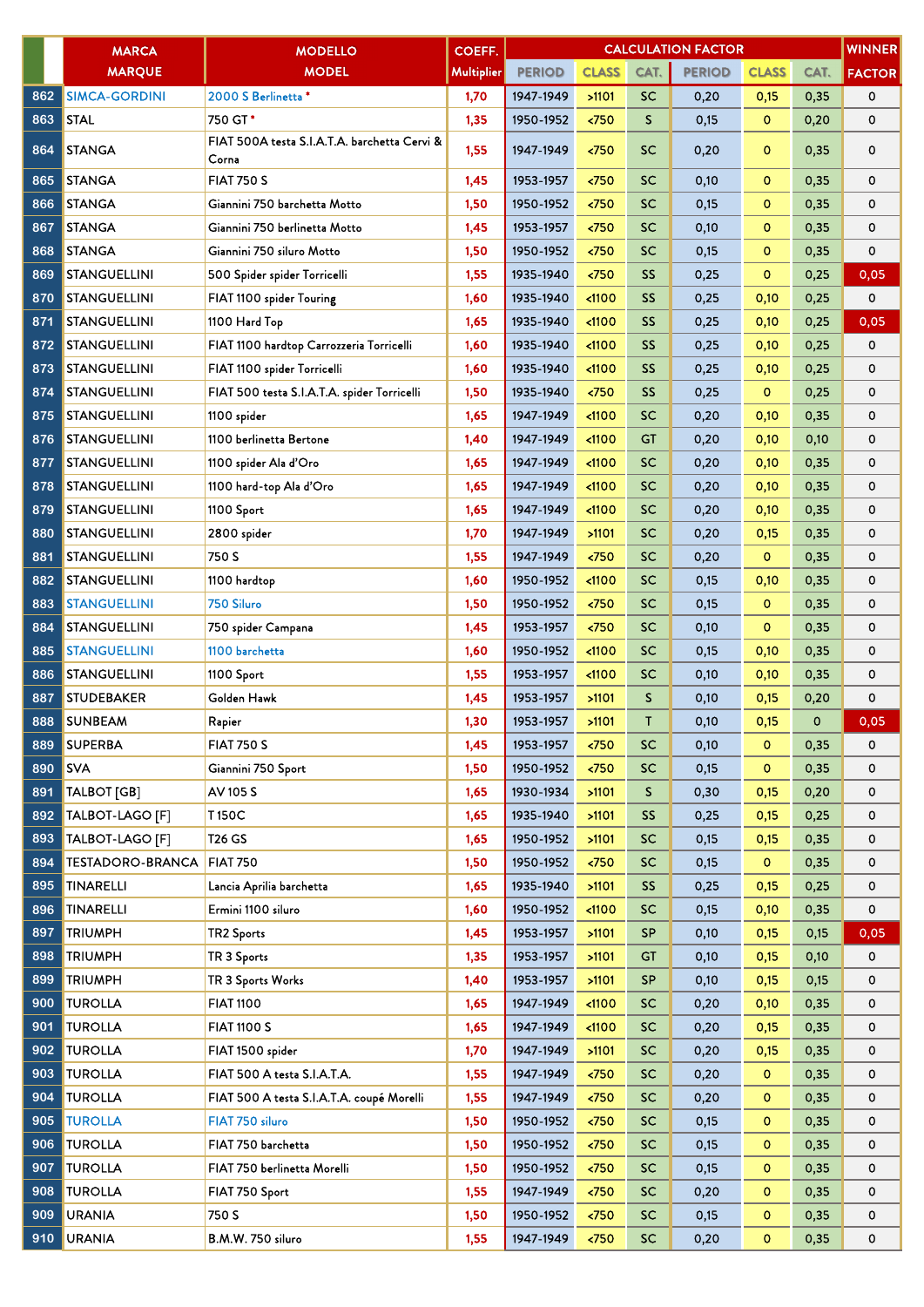|     | <b>MARCA</b>      | <b>MODELLO</b>                         | COEFF.     | <b>WINNER</b><br><b>CALCULATION FACTOR</b> |               |              |               |              |             |               |  |  |
|-----|-------------------|----------------------------------------|------------|--------------------------------------------|---------------|--------------|---------------|--------------|-------------|---------------|--|--|
|     | <b>MARQUE</b>     | <b>MODEL</b>                           | Multiplier | <b>PERIOD</b>                              | <b>CLASS</b>  | CAT.         | <b>PERIOD</b> | <b>CLASS</b> | CAT.        | <b>FACTOR</b> |  |  |
| 911 | <b>VERITAS</b>    | Comet RS*                              | 1,60       | 1953-1957                                  | >1101         | <b>SC</b>    | 0,10          | 0,15         | 0,35        | 0             |  |  |
| 912 | <b>VERITAS</b>    | Panhard Dyna Gran Sport spider         | 1,50       | 1950-1952                                  | $\times 750$  | SC           | 0,15          | $\mathbf 0$  | 0,35        | 0             |  |  |
| 913 | <b>VIBERTI</b>    | Aprilia berlinetta aerodinamica "Casa" | 1,65       | 1935-1940                                  | >1101         | <b>SS</b>    | 0,25          | 0,15         | 0,25        | 0             |  |  |
| 914 | <b>VOISIN</b>     | C 14 3000 cm3                          | 1,70       | 1927-1929                                  | >1101         | S            | 0,35          | 0,15         | 0,20        | 0             |  |  |
| 915 | <b>VOLKSWAGEN</b> | "Maggiolino" motore Porsche 1.290 cm3  | 1,40       | 1953-1957                                  | >1101         | <b>SP</b>    | 0,10          | 0,15         | 0,15        | 0             |  |  |
| 916 | <b>VOLKSWAGEN</b> | 1100 "Maggiolino"                      | 1,25       | 1950-1952                                  | < 1100        | T            | 0,15          | 0,10         | $\mathbf 0$ | 0             |  |  |
| 917 | <b>VOLKSWAGEN</b> | 1200 "Maggiolino"                      | 1,25       | 1953-1957                                  | >1101         | $\mathsf{T}$ | 0,10          | 0,15         | $\mathbf 0$ | 0             |  |  |
| 918 | <b>VOLPINI</b>    | B.M.W. 328 barchetta                   | 1,70       | 1947-1949                                  | >1101         | <b>SC</b>    | 0,20          | 0,15         | 0,35        | 0             |  |  |
| 919 | <b>VOLPINI</b>    | FIAT 1100 berlinetta Frua              | 1,40       | 1953-1957                                  | < 1100        | S            | 0,10          | 0,10         | 0,20        | 0             |  |  |
| 920 | <b>VOLPINI</b>    | Lancia Aprilia carrozzeria Tenconi     | 1,45       | 1947-1949                                  | >1101         | GT           | 0,20          | 0,15         | 0,10        | 0             |  |  |
| 921 | <b>VOLPINI</b>    | Lancia Aprilia                         | 1,40       | 1950-1952                                  | >1101         | Τ            | 0,15          | 0,15         | 0,10        | 0             |  |  |
| 922 | <b>ZAGATO</b>     | FIAT 1500 spider                       | 1,60       | 1935-1940                                  | >1101         | S            | 0,25          | 0,15         | 0,20        | 0             |  |  |
| 923 | <b>ZAGATO</b>     | FIAT 500 testa S.I.A.T.A. spider       | 1,60       | 1935-1940                                  | >1101         | S.           | 0,25          | 0,15         | 0,20        | 0             |  |  |
| 924 | <b>ZAGATO</b>     | Lancia Aprilia spider                  | 1,60       | 1935-1940                                  | >1101         | S            | 0,25          | 0,15         | 0,20        | 0             |  |  |
| 925 | <b>ZAGATO</b>     | FIAT 500 berlinetta panoramica         | 1,35       | 1950-1952                                  | < 750         | $\mathsf{S}$ | 0,15          | $\mathbf{o}$ | 0,20        | 0             |  |  |
| 926 | ZAGATO            | FIAT 750 MM berlinetta                 | 1,30       | 1950-1952                                  | < 750         | <b>GT</b>    | 0,15          | $\circ$      | 0,10        | 0,05          |  |  |
| 927 | <b>ZAGATO</b>     | FIAT 1100 E berlinetta                 | 1,40       | 1950-1952                                  | >1101         | <b>GT</b>    | 0,15          | 0,15         | 0,10        | 0             |  |  |
| 928 | <b>ZAGATO</b>     | FIAT 750 berlinetta                    | 1,25       | 1950-1952                                  | < 750         | GT           | 0,15          | $\mathbf 0$  | 0,10        | 0             |  |  |
| 929 | <b>ZAGATO</b>     | FIAT 8V spider                         | 1,45       | 1953-1957                                  | >1101         | $\mathsf{S}$ | 0,10          | 0,15         | 0,20        | 0             |  |  |
| 930 | <b>ZAGATO</b>     | FIAT 8V berlinetta                     | 1,50       | 1953-1957                                  | >1101         | S            | 0,10          | 0,15         | 0,20        | 0,05          |  |  |
| 931 | <b>ZAGATO</b>     | <b>FIAT 750</b>                        | 1,30       | 1953-1957                                  | $\times 750$  | S            | 0,10          | $\mathbf{O}$ | 0,20        | 0             |  |  |
| 932 | <b>ZAGATO</b>     | <b>FIAT 1100 GT</b>                    | 1,35       | 1953-1957                                  | >1101         | GT           | 0,10          | 0,15         | 0,10        | 0             |  |  |
| 933 | <b>ZAGATO</b>     | FIAT 1100 berlinetta                   | 1,40       | 1953-1957                                  | $1100$        | <b>SP</b>    | 0,10          | 0,10         | 0,15        | 0,05          |  |  |
| 934 | <b>ZAGATO</b>     | FIAT 1100/103 TV                       | 1,30       | 1953-1957                                  | < 1100        | GT           | 0,10          | 0,10         | 0,10        | 0             |  |  |
| 935 | <b>ZAGATO</b>     | <b>FIAT 1100</b>                       | 1,40       | 1953-1957                                  | $1100$        | S.           | 0,10          | 0,10         | 0,20        | 0             |  |  |
| 936 | ZAGATO            | FIAT 600 berlinetta                    | 1,20       | 1953-1957                                  | < 750         | <b>GT</b>    | 0,10          | $\mathbf 0$  | 0,10        | 0             |  |  |
| 937 | <b>ZAGATO</b>     | FIAT 600 coupé                         | 1,20       | 1953-1957                                  | $750$         | GT           | 0,10          | $\circ$      | 0,10        | 0             |  |  |
|     | 938 ZAGATO        | Lancia Appia GTZ                       | 1,35       | 1953-1957                                  | < 1100        | GT           | 0,10          | 0,10         | 0,10        | 0,05          |  |  |
|     | 939 ZAGATO        | FIAT 1100 coupé                        | 1,30       | 1953-1957                                  | $1100$        | GT           | 0,10          | 0,10         | 0,10        | 0             |  |  |
|     | 940 ZAGATO        | SIATA 1400 Sport                       | 1,45       | 1953-1957                                  | >1101         | S.           | 0,10          | 0,15         | 0,20        | 0             |  |  |
| 941 | <b>ZANNINI</b>    | <b>750 S FIAT</b>                      | 1,45       | 1953-1957                                  | $\langle 750$ | <b>SC</b>    | 0,10          | $\mathbf{O}$ | 0,35        | 0             |  |  |
|     | 942 ZANUSSI       | FIAT 750 Sport MM                      | 1,55       | 1947-1949                                  | $\langle 750$ | <b>SC</b>    | 0,20          | $\mathbf{O}$ | 0,35        | 0             |  |  |
|     | 943 ZANUSSI       | FIAT Fontebasso 750 Sport              | 1,50       | 1950-1952                                  | $750$         | <b>SC</b>    | 0,15          | $\mathbf{O}$ | 0,35        | 0             |  |  |

\*VETTURE ISCRITTE ALLA CORSA MA CHE NON HANNO PRESO IL VIA.

\* *CARS ENTERED IN THE RACE BUT WHICH HAVE NOT STARTED.* 

## Significato Sigle e Abbreviazioni */ Overview of acronyms and abbreviations:*

- AC (AUTO CARRIERS LTD)
- A.L.F. (AVALLE LANCIA FIORIO)
- **ALCA (ANONIMA LOMBARDA CABOTAGGIO AEREO)**
- AMP (ALFA MASERATI PRETI)
- $\rightarrow$  B.M.W. (BAYERISCHE MOTOREN WERKE)
- $\rightarrow$  B.N.C. (BOLLACK, NETTER E CIE)
- **CARGEM (CARNEVALLI GERONIMO)**
- **THE CFM (CHINELLATO FRANCESCONI MESTRE)**
- **CI-MA (CICOGNANI MARCELLO) D.B. (DEUTSCH BONNET)**
- D.L. (DERIVATA LANCIA VICI)
- E.F.A.C. (SOCIÉTÉ ECURIE FRANÇAIS AUTOMOBILES COMPÉTITION)
- F.L. (FIAT LAUREATI)
- FIAT (FABBRICA ITALIANA AUTOMOBILI TORINO)
- GIAUR (GIANNINI URANIA)
- **GIL.CO (GILBERTO COLOMBO)**
- GPG (GIANNI PIETRO GENOVA)
- **GUITIN (GUIDOTTI TINARELLI)**
- **MARDAL (MARZOTTO UMBERTO DAL MORO)**
- $\rightarrow$  MG (MORRIS GARAGE)
- O.M. (OFFICINE MECCANICHE)
- O.R.C.A. (OFFICINA RIPARAZIONI COSTRUZIONE AUTOVEICOLI)
- O.S.C.A. (OFFICINE SPECIALIZZATE COSTRUZIONE